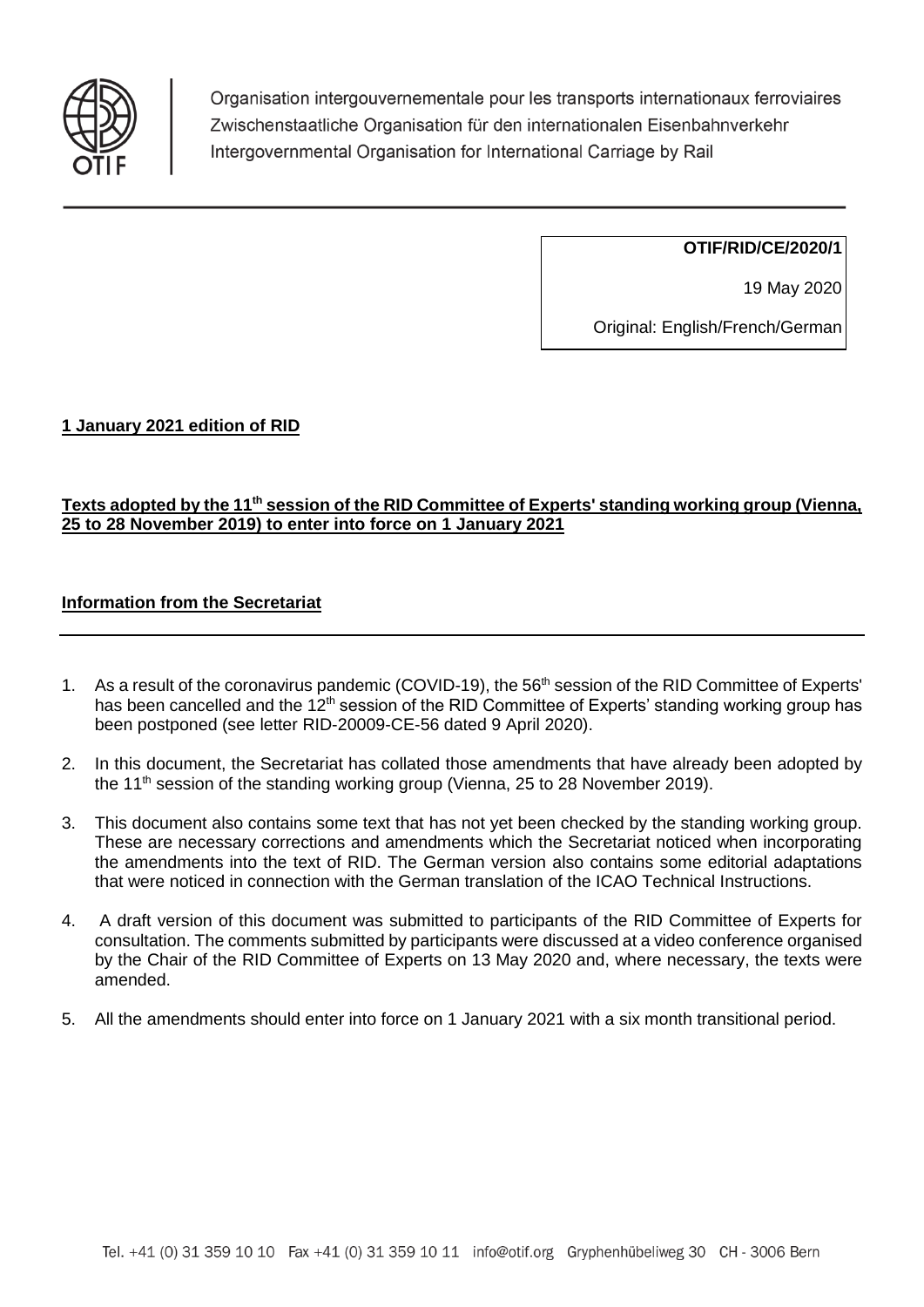### OTIF/RID/**CE/2020/1**

# **TITLE PAGE**

Replace "With effect from 1 January 2019" by:

"With effect from 1 January 2021".

Replace "This text replaces the requirements of 1 January 2017." by:

"This text replaces the requirements of 1 January 2019."

Replace "The following are RID Contracting States (as at 1 May 2019):" by:

"The following are RID Contracting States (as at 1 July 2020):".

# **TABLE OF CONTENTS**

**2.3.2** Amend "Class 4.1" to read:

"Class 1 and Class 4.1".

**5.5.3** After "applicable to", insert:

"the carriage of dry ice (UN 1845) and to".

At the end of the title, in the text in parentheses, after "(UN 1951)", add:

"or nitrogen".

- **5.5** Add a new **5.5.4** to read as follows:
- "**5.5.4** Dangerous goods contained in equipment in use or intended for use during carriage, attached to or placed in packages, overpacks, containers or load compartments".
- **Part 6** At the end, replace "**and tanks**" by:

"**, tanks and bulk containers**".

**6.3** At the end, add:

"**(UN Nos. 2814 and 2900)**".

# **PART 1**

# **Chapter 1.1**

**1.1.3.6.3** In the Table, for transport category 0, Class 6.2, replace "UN Nos 2814 and 2900" by:

"UN Nos. 2814, 2900 and 3549".

**1.1.3.7** In paragraph (b), at the end, add:

", except for equipment such as data loggers and cargo tracking devices attached to or placed in packages, overpacks, containers or load compartments which are only subject to the requirements in 5.5.4".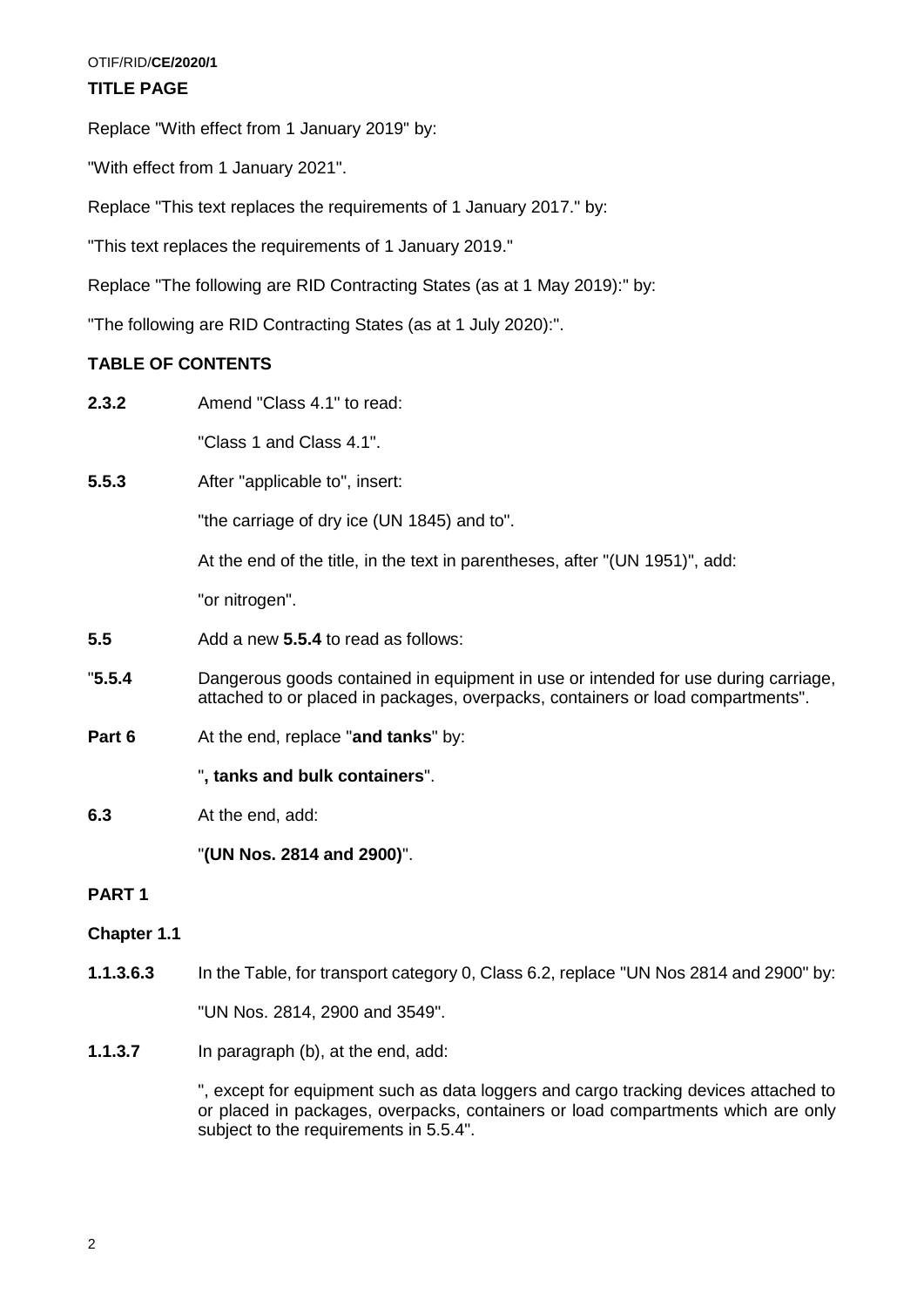**1.1.4.4.3** Amend to read as follows:

### "**1.1.4.4.3 Carriage of trailers carrying packages**

If a trailer becomes separated from its tractor unit, the orange-coloured plate in accordance with 5.3.2 of ADR and the mark in accordance with Chapter 3.4 of ADR affixed at the rear of the trailer shall also be affixed to its front. However, the orangecoloured plate need not be affixed to the front of the trailer if the corresponding placards are affixed to both sides."

### **Chapter 1.2**

**1.2.1** Insert the following new definition for *"Dose rate"*:

"*"Dose rate"* means the ambient dose equivalent or the directional dose equivalent, as appropriate, per unit time, measured at the point of interest."

[The amendment to the definition of *"Filling ratio"* in the German version does not apply to the English text.]

In the definition of *"GHS"*, replace "seventh" by:

"eighth" and replace "ST/SG/AC.10/30/Rev.7" by:

"ST/SG/AC.10/30/Rev.8".

Amend the definition of *"Manual of Tests and Criteria"* as follows:

– Replace "sixth" by:

"seventh".

- Delete "United Nations Recommendations on the Transport of Dangerous Goods,".
- Replace "ST/SG/AC.10/11/Rev.6 and Amend.1" by:

"ST/SG/AC.10/11/Rev.7".

Insert the following new definition for *"IAEA Regulations for the Safe Transport of Radioactive Material"*:

"*"IAEA Regulations for the Safe Transport of Radioactive Material"* means one of the editions of those Regulations, as follows:

- (a) For the 1985 and 1985 (as amended 1990) editions: IAEA Safety Series No. 6;
- (b) For the 1996 edition: IAEA Safety Series No. ST-1;
- (c) For the 1996 (revised) edition: IAEA Safety Series No. TS-R-1 (ST-1, Revised);
- (d) For the 1996 (as amended 2003), 2005 and 2009 editions: IAEA Safety Standards Series No. TS-R-1;
- (e) For the 2012 edition: IAEA Safety Standards Series No. SSR-6;
- (f) For the 2018 edition: IAEA Safety Standards Series No. SSR–6 (Rev.1)."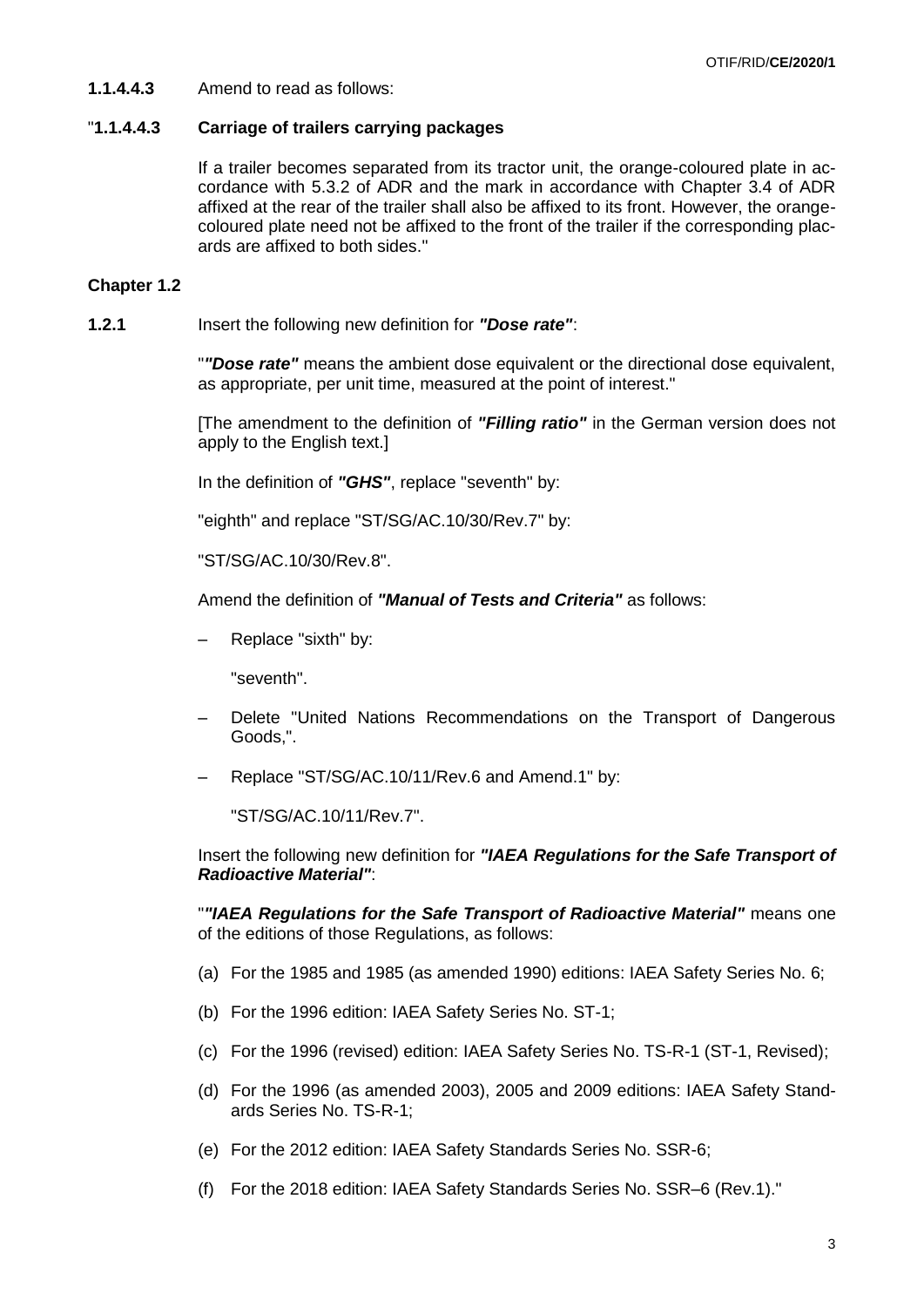Replace the definition for *"Operator of a tank-container, portable tank or tankwagon"* by the following two definitions:

"*"Tank-container or portable tank operator"* means any *enterprise* in whose name the *tank-container* or *portable tank* is operated;".

"*"Tank-wagon operator"*<sup>5</sup> means any *enterprise* in whose name the *tank-wagon* is registered or approved for transport;".

Amend the beginning of footnote 5 to read as follows:

" <sup>5</sup> The term "operator" is equivalent to the term "keeper" …".

Delete the definition of *"Radiation level"*.

[The amendment to the definition of "*"Reconditioned packaging"*" in the German version does not apply to the English text.]

[The amendments to the definition of "*"Rigid inner receptacle" (for composite IBCs)*" in the German version do not apply to the English text.]

Amend the definition of *"Self-accelerating decomposition temperature (SADT)"* to read as follows:

"*"Self-accelerating decomposition temperature (SADT)"* means the lowest temperature at which self-accelerating decomposition may occur in a substance in the *packaging*, *IBC* or *tank* as offered for carriage. The *SADT* shall be determined in accordance with the test procedures given in Part II, Section 28 of the *Manual of Tests and Criteria*;".

In the definition of *"Self-accelerating polymerization temperature (SAPT)"*, in the first sentence, between "which" and "polymerization", insert:

"self-accelerating".

In the definition of *"Tank-wagon"*, replace "*shells*" by:

"*tanks*".

In the definition of *"Transport index"*, in the term to be defined, after "*SCO-I*", add:

"or *SCO-III*".

In the definition of *"UN Model Regulations"*, replace "twentieth" by:

"twenty-first" and replace "(ST/SG/AC.10/1/Rev.20)" by:

"(ST/SG/AC.10/1/Rev.21)".

#### **Chapter 1.4**

- **1.4.1.1** [The amendment in the German version does not apply to the English text.]
- **1.4.3.3** Delete the Note in paragraph (a).

In paragraph (e), delete:

"maximum" (twice).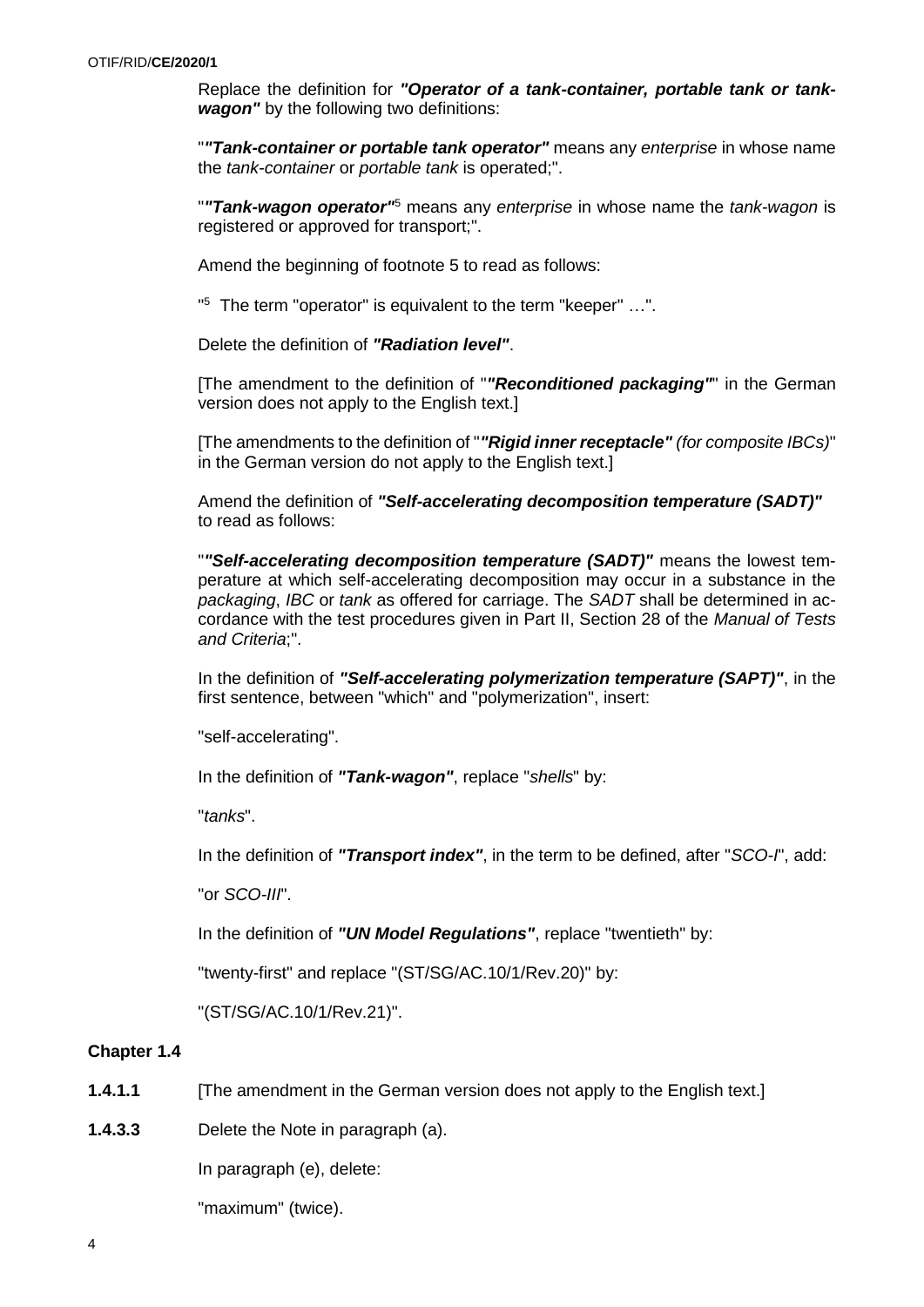Delete the Note in paragraph (f).

At the end, amend the Note to read as follows:

- "**NOTE:** The filler shall establish procedures to ensure that he fulfils all his obligations. Guidelines in the form of checklists for tank-wagons for liquids and gases are available on the OTIF website [\(www.otif.org\)](http://www.otif.org/) to help the filler of tank-wagons for liquids and gases fulfil his safety obligations, particularly with respect to the leaktightness of tank-wagons."
- **1.4.3.7.1** Delete the Notes in paragraphs (b) and (d).

At the end, amend the Note to read as follows:

"**NOTE:** The unloader shall establish procedures to ensure that he fulfils all his obligations. Guidelines in the form of checklists for tank-wagons for liquids and gases are available on the OTIF website [\(www.otif.org\)](http://www.otif.org/) to help the unloader of tank-wagons for liquids and gases fulfil his safety obligations, particularly with respect to the leaktightness of tank-wagons."

#### **Chapter 1.6**

**1.6.1.1** Replace "30 June 2019" by:

"30 June 2021".

Replace "31 December 2018" by:

"31 December 2020".

In footnote 15, replace "1 January 2017" by:

"1 January 2019".

- **1.6.1.22** Amend to read as follows:
- "**1.6.1.22** (Deleted)".
- **1.6.1.30** Amend to read as follows:
- "**1.6.1.30** (Deleted)".
- **1.6.1.47** Amend to read as follows:
- "**1.6.1.47** (Deleted)".
- **1.6.2** Add the following new transitional provision:
- "**1.6.2.16** The requirements of Note 3 of 6.2.3.5.1 applicable until 31 December 2020 may continue to be applied until 31 December 2022."
- **1.6.3.3.2** Amend to read as follows:
- "**1.6.3.3.2** (Deleted)".
- **1.6.3.27** In paragraph (a), delete the last sub-paragraph.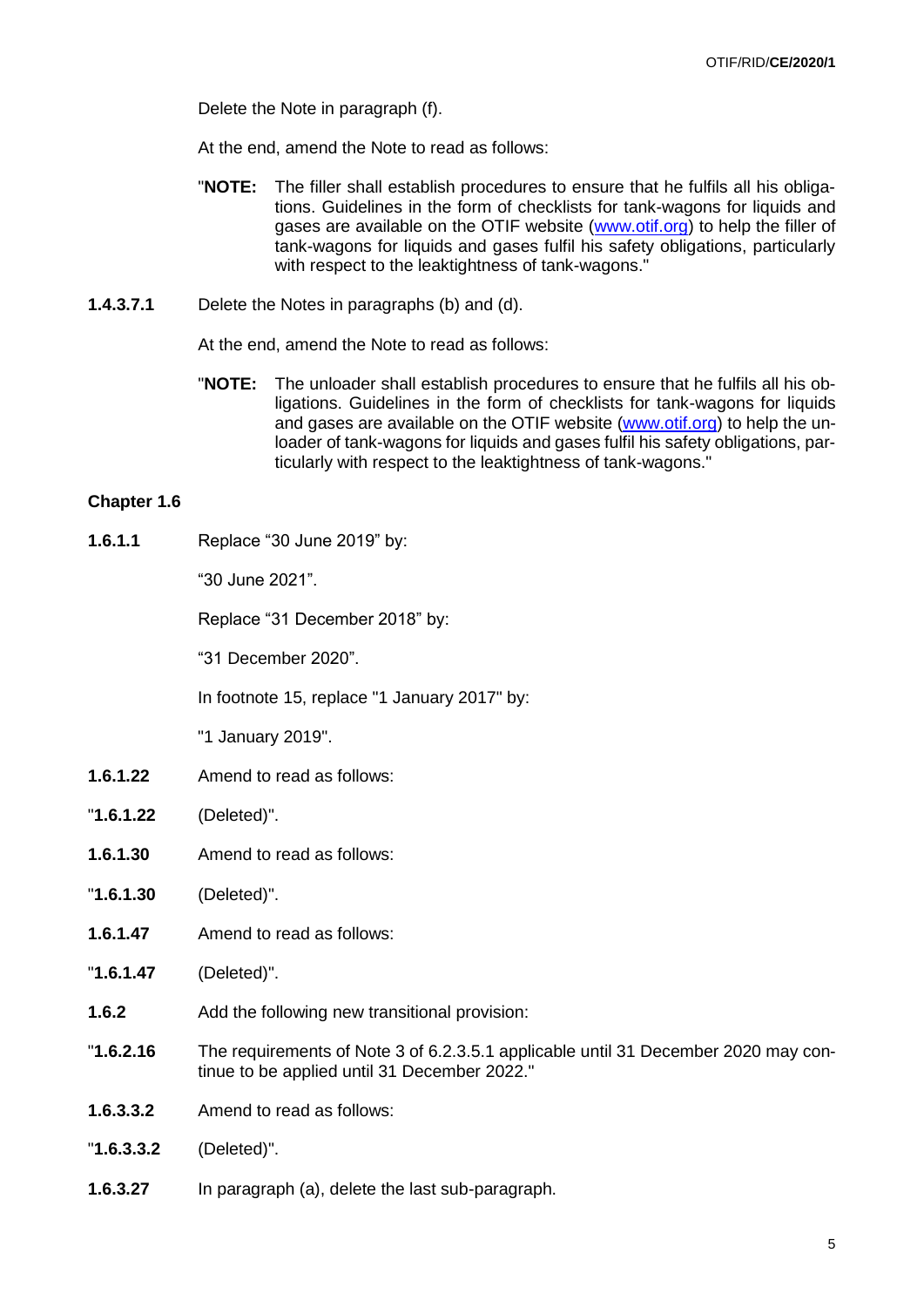#### OTIF/RID/**CE/2020/1**

- **1.6.4** Add the following new transitional provision:
- "**1.6.4.55** Fibre-reinforced plastics tank-containers constructed before 1 July 2021 in accordance with the requirements in force up to 31 December 2020 but which do not, however, meet the requirements for the marking of the tank code of 6.9.6.1 applicable as from 1 January 2021 may continue to be marked in accordance with the requirements applicable up to 31 December 2020 until the next periodic inspection after 1 July 2021."
- **1.6.6.1** Amend to read as follows:

### "**1.6.6.1 Packages not requiring competent authority approval of design under the 1985, 1985 (as amended 1990), 1996, 1996 (revised), 1996 (as amended 2003), 2005, 2009 and 2012 editions of the IAEA Regulations for the Safe Transport of Radioactive Material**

Packages not requiring competent authority approval of design (excepted packages, Type IP-1, Type IP-2, Type IP-3 and Type A packages) shall meet the requirements of RID in full, except that:

- (a) Packages that meet the requirements of the 1985 or 1985 (as amended 1990) editions of the IAEA Regulations for the Safe Transport of Radioactive Material:
	- (i) May continue to be carried provided that they were prepared for carriage prior to 31 December 2003 and are subject to the requirements of 1.6.6.2.3, if applicable; or
	- (ii) May continue to be used, provided that all the following conditions are met:
		- They were not designed to contain uranium hexafluoride;
		- The applicable requirements of 1.7.3 are applied;
		- The activity limits and classification in 2.2.7 are applied;
		- The requirements and controls for carriage in Parts 1, 3, 4, 5 and 7 are applied; and
		- The packaging was not manufactured or modified after 31 December 2003;
- (b) Packages that meet the requirements of the 1996, 1996 (revised), 1996 (as amended 2003), 2005, 2009 or 2012 editions of the IAEA Regulations for the Safe Transport of Radioactive Material:
	- (i) May continue to be carried provided that they were prepared for carriage prior to 31 December 2025 and are subject to the requirements of 1.6.6.2.3, if applicable; or
	- (ii) May continue to be used, provided that all the following conditions are met:
		- The applicable requirements of 1.7.3 are applied;
		- The activity limits and classification in 2.2.7 are applied;
		- The requirements and controls for carriage in Parts 1, 3, 4, 5 and 7 are applied; and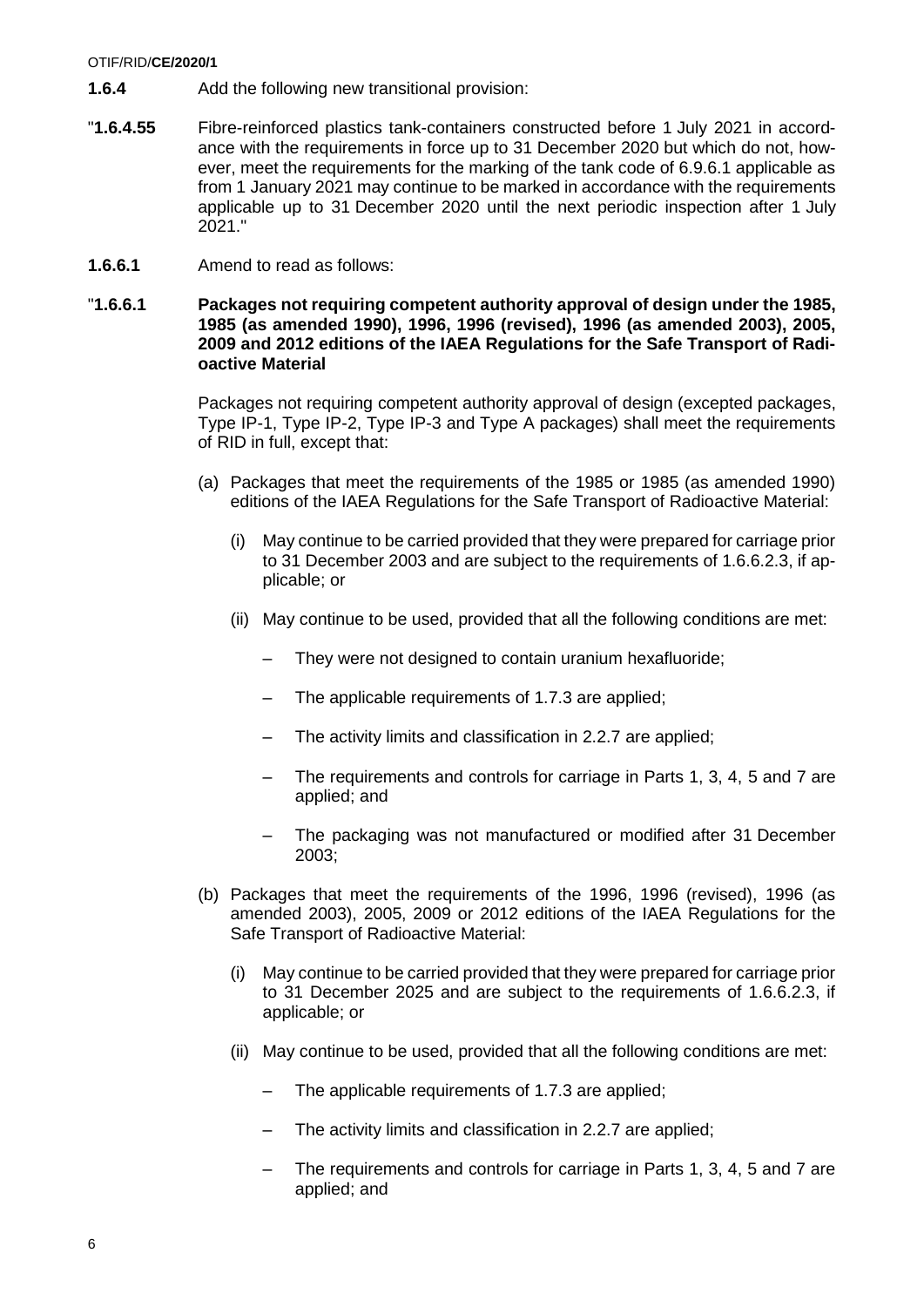- The packaging was not manufactured or modified after 31 December 2025."
- **1.6.6.2** Amend to read:
- "**1.6.6.2 Package designs approved under the 1985, 1985 (as amended 1990), 1996, 1996 (revised), 1996 (as amended 2003), 2005, 2009 and 2012 editions of the IAEA Regulations for the Safe Transport of Radioactive Material**
- **1.6.6.2.1** Packages requiring competent authority approval of the design shall meet the requirements of RID in full except that:
	- (a) Packagings that were manufactured to a package design approved by the competent authority under the provisions of the 1985 or 1985 (as amended 1990) editions of the IAEA Regulations for the Safe Transport of Radioactive Material may continue to be used provided that all of the following conditions are met:
		- (i) The package design is subject to multilateral approval;
		- (ii) The applicable requirements of 1.7.3 are applied;
		- (iii) The activity limits and classification in 2.2.7 are applied; and
		- (iv) The requirements and controls for carriage in Parts 1, 3, 4, 5 and 7 are applied;
		- (v) (Reserved);
	- (b) Packagings that were manufactured to a package design approved by the competent authority under the provisions of the 1996, 1996 (revised), 1996 (as amended 2003), 2005, 2009 or 2012 editions of the IAEA Regulations for the Safe Transport of Radioactive Material may continue to be used provided that all of the following conditions are met:
		- (i) The package design is subject to multilateral approval after 31 December 2025;
		- (ii) The applicable requirements of 1.7.3 are applied;
		- (iii) The activity limits and material restrictions of 2.2.7 are applied;
		- (iv) The requirements and controls for carriage in Parts 1, 3, 4, 5 and 7 are applied.
- **1.6.6.2.2** No new manufacture of packagings to a package design meeting the provisions of the 1985 and 1985 (as amended 1990) editions of the IAEA Regulations for the Safe Transport of Radioactive Material shall be permitted to commence.
- **1.6.6.2.3** No new manufacture of packagings of a package design meeting the provisions of the 1996, 1996 (revised), 1996 (as amended 2003), 2005, 2009 or 2012 editions of the IAEA Regulations for the Safe Transport of Radioactive Material shall be permitted to commence after 31 December 2028."
- **1.6.6.3** Amend the title to read:

"**Packages excepted from the requirements for fissile materials under the 2011 and 2013 editions of RID (2009 edition of the IAEA Regulations for the Safe Transport of Radioactive Material)**".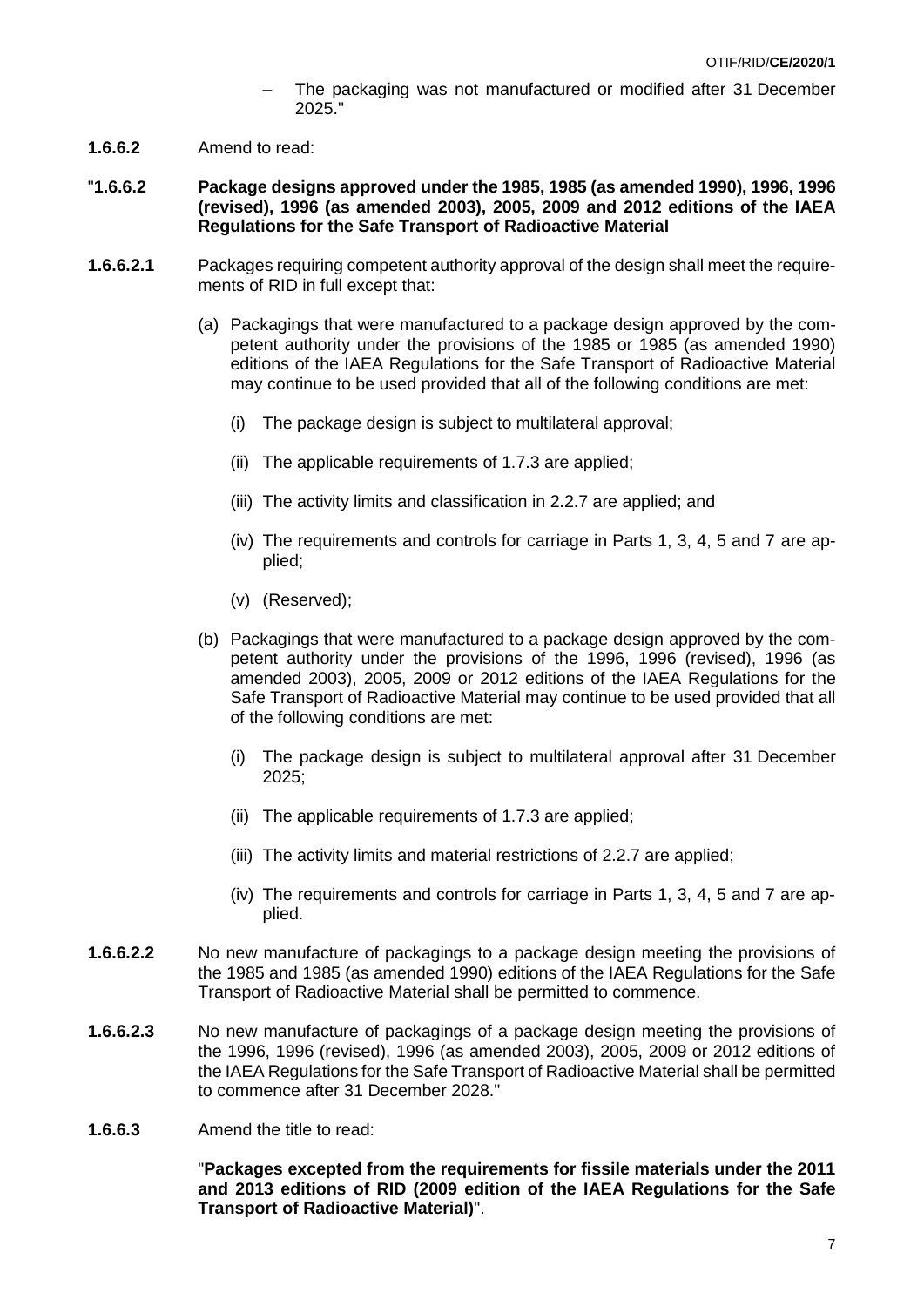**1.6.6.4** Amend to read as follows:

### "**1.6.6.4 Special form radioactive material approved under the 1985, 1985 (as amended 1990), 1996, 1996 (revised), 1996 (as amended 2003), 2005, 2009 and 2012 editions of the IAEA Regulations for the Safe Transport of Radioactive Material**

Special form radioactive material manufactured to a design that had received unilateral approval by the competent authority under the 1985, 1985 (as amended 1990), 1996, 1996 (revised), 1996 (as amended 2003), 2005, 2009 and 2012 editions of the IAEA Regulations for the Safe Transport of Radioactive Material may continue to be used when in compliance with the mandatory management system in accordance with the applicable requirements of 1.7.3. There shall be no new manufacture of special form radioactive material to a design that had received unilateral approval by the competent authority under the 1985 or 1985 (as amended 1990) editions of the IAEA Regulations for the Safe Transport of Radioactive Material. No new manufacture of special form radioactive material to a design that had received unilateral approval by the competent authority under the 1996, 1996 (revised), 1996 (as amended 2003), 2005, 2009 and 2012 editions of the IAEA Regulations for the Safe Transport of Radioactive Material shall be permitted to commence after 31 December 2025."

# **Chapter 1.7**

- **1.7.1** Amend Note 1 as follows:
	- In the first sentence, replace "In the event of accidents or incidents" by:

"In the event of a nuclear or radiological emergency".

– In the first sentence, replace ", emergency provisions, as established" by:

", provisions as established".

Amend the second sentence to read as follows:

"This includes arrangements for preparedness and response established in accordance with the national and/or international requirements and in a consistent and coordinated manner with the national and/or international emergency arrangements."

Amend Note 2 to read as follows:

"**2:** The arrangements for preparedness and response shall be based on the graded approach and take into consideration the identified hazards and their potential consequences, including the formation of other dangerous substances that may result from the reaction between the contents of a consignment and the environment in the event of a nuclear or radiological emergency. Guidance for the establishment of such arrangements is contained in "Preparedness and Response for a Nuclear or Radiological Emergency", IAEA Safety Standards Series No. GSR Part 7, IAEA, Vienna (2015); "Criteria for Use in Preparedness and Response for a Nuclear or Radiological Emergency", IAEA Safety Standards Series No. GSG-2, IAEA, Vienna (2011); "Arrangements for Preparedness for a Nuclear or Radiological Emergency", IAEA Safety Standards Series No. GS-G-2.1, IAEA, Vienna (2007), and "Arrangements for the Termination of a Nuclear or Radiological Emergency", IAEA Safety Standards Series No. GSG-11, IAEA, Vienna (2018)."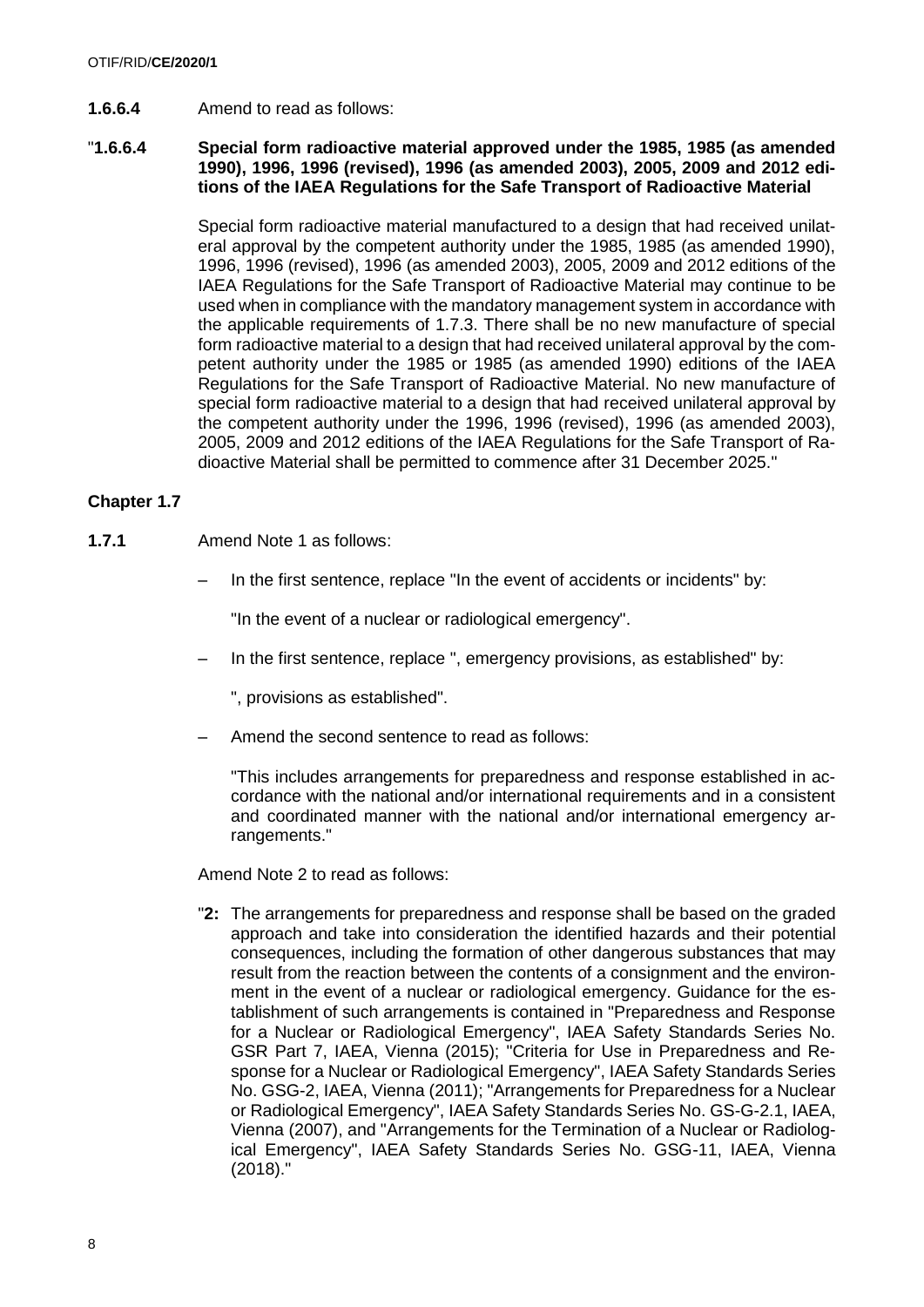**1.7.1.1** In the first sentence, replace "to persons" by:

"to people".

Amend the second and third sentences to read:

"These standards are based on the 2018 edition of the IAEA Regulations for the Safe Transport of Radioactive Material. Explanatory material can be found in "Advisory Material for the IAEA Regulations for the Safe Transport of Radioactive Material (2018 Edition)", Safety Standard Series No. SSG-26 (Rev.1), IAEA, Vienna (2019)."

**1.7.1.2** In the first sentence, replace "persons" by:

"people".

In the first sentence, replace "from the effects of radiation in the carriage" by:

"from harmful effects of ionizing radiation during the carriage".

In (b), replace "radiation levels" by:

"dose rate".

In the last sentence, replace "Finally" by:

"Thirdly".

Add the following new sentence at the end:

"Finally, further protection is provided by making arrangements for planning and preparing emergency response to protect people, property and the environment."

**1.7.1.5.1** In (a), after "5.2.1.10," add:

"5.4.1.2.5.1 (f) (i) and (ii), 5.4.1.2.5.1 (i),".

In (a), after "CW 33 (3.1),", add:

"(4.3),".

- **1.7.1.5.2** Delete the second sentence.
- **1.7.2.4** In the last sentence, replace "individual monitoring or work place monitoring" by:

"workplace monitoring or individual monitoring".

- **1.7.3.1** Delete the paragraph number.
- **1.7.4.2** In the second sentence, replace "through alternative means" by:

"through means alternative to the other provisions of RID,".

In the second sentence, replace "for single or a planned series of multiple consignments" by:

"for a single consignment or a planned series of multiple consignments".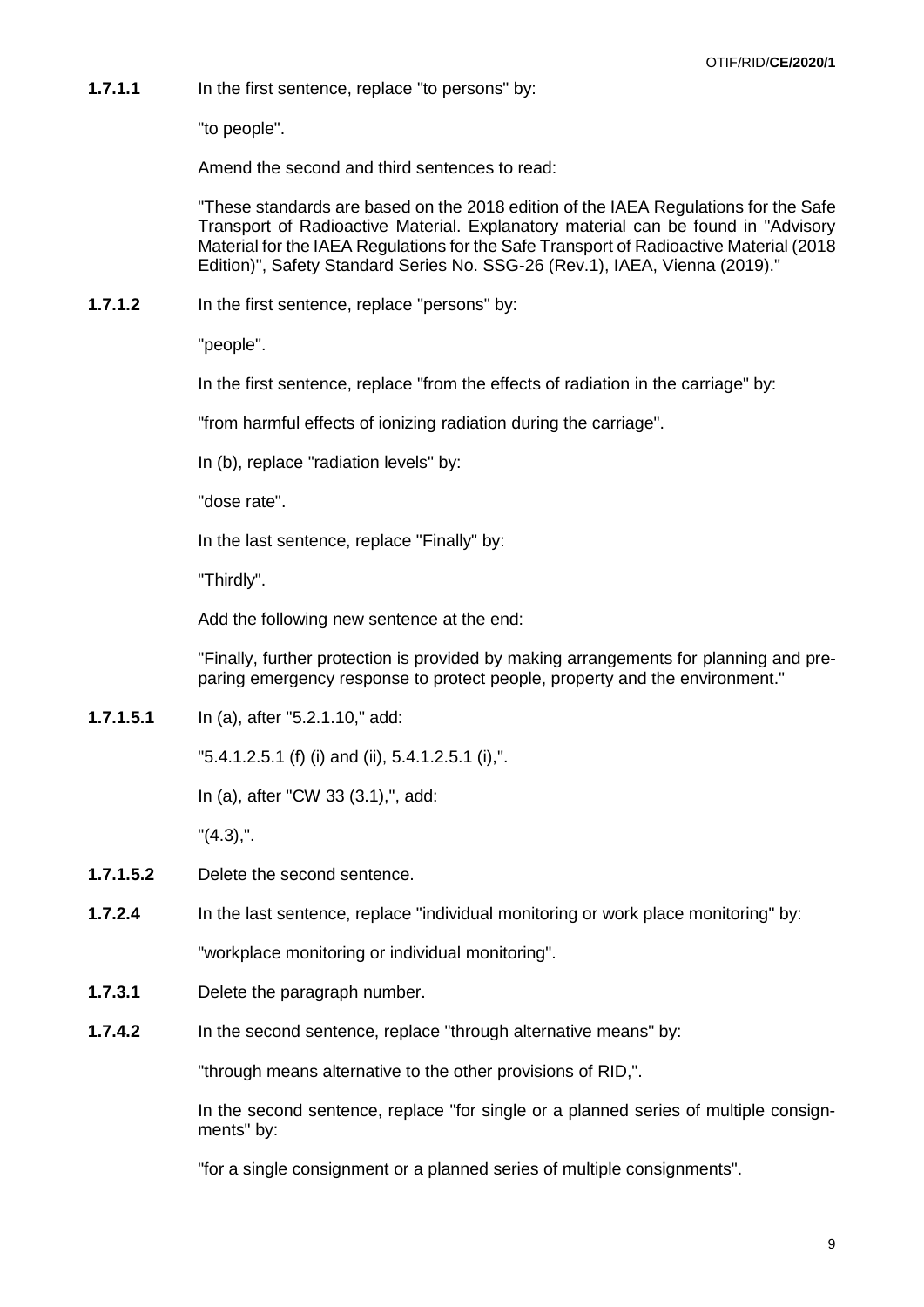In the third sentence, at the end, after "applicable requirements", add: "of RID".

**1.7.6.1** In the introductory sentence, replace "radiation level" by:

"dose rate".

In (a), replace "consignor, consignee, carrier," by:

"consignor, carrier, consignee".

In (b), at the beginning, replace "carrier, consignor or consignee" by:

"consignor, carrier or consignee".

In (b) (iii), replace "similar circumstances" by:

"the causes and circumstances similar to those".

In (b) (iv), replace "on corrective or preventive actions" by:

"the corrective or preventive actions".

### **Chapter 1.8**

**1.8.5.1** After "carrier,", add:

"unloader,".

**1.8.5.3** In the third paragraph (b), replace "(Schedule II of IAEA Safety Series No. 115 – "International Basic Safety Standards for Protection against Ionizing Radiation and for the safety of Radiation Sources")" by:

> "("Radiation Protection and Safety of Radiation Sources: International Basic Safety Standards", IAEA Safety Standards Series No. GSR Part 3, IAEA, Vienna (2014))".

**1.8.6.4.1** Replace "EN ISO/IEC 17025:2005" by:

"EN ISO/IEC 17025:2017 (except clause 8.1.3)".

**1.8.7.8** In the "References" column of the Table, amend "EN 12972:2007" to read:

"EN 12972:2018".

#### **Chapter 1.10**

- **1.10.3.1.2** Amend Table 1.10.3.1.2 as follows:
	- For Class 1, Division 1.4, in column "Substance or article", replace "and 0500" by:

", 0500, 0512 and 0513".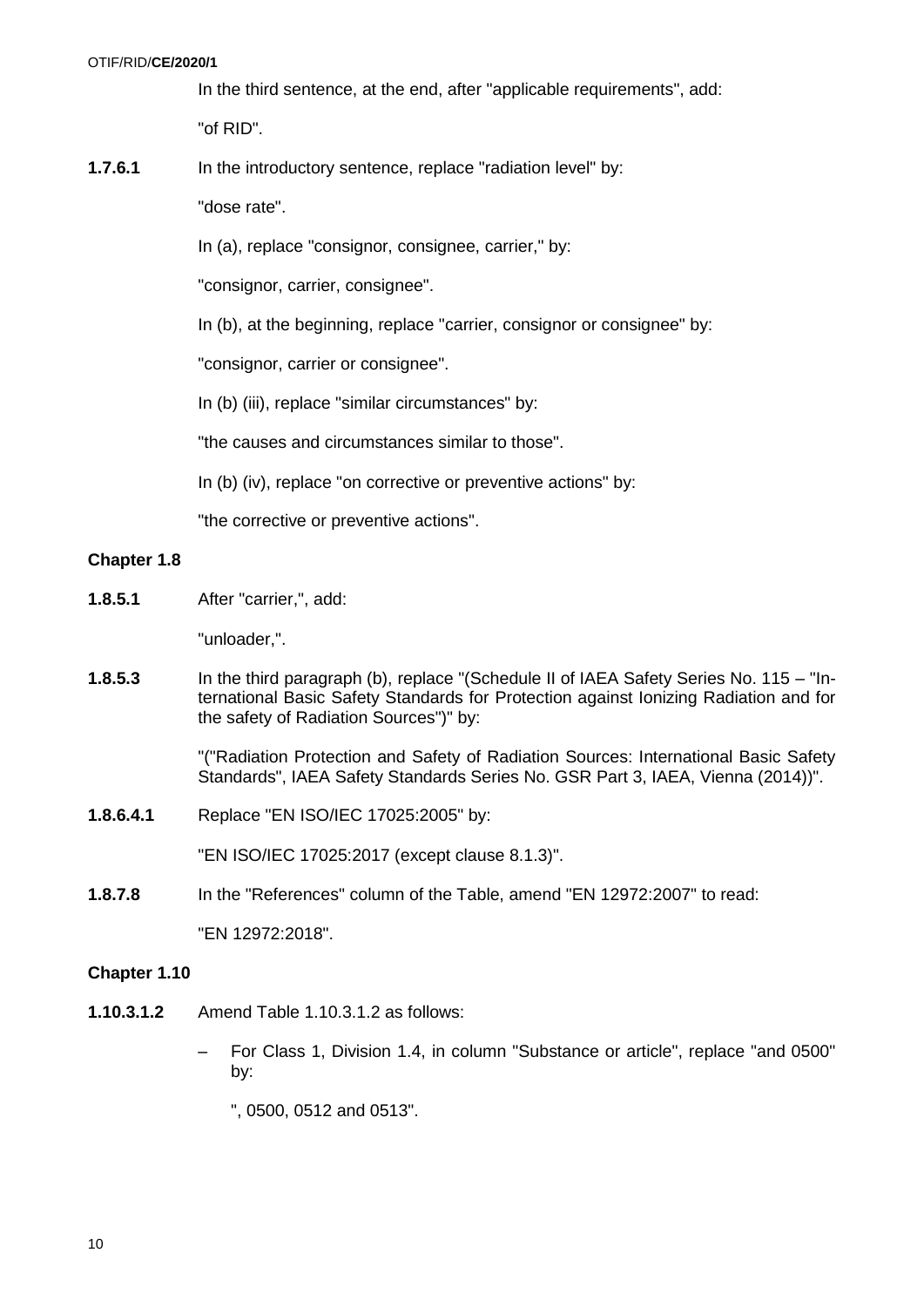– Add the following new row after "Class 1, Division 1.5":

| $\mathbf{u}$<br><b>Class</b> | Divi- | <b>Substance or article</b> |                                       | Quantity          |                         |
|------------------------------|-------|-----------------------------|---------------------------------------|-------------------|-------------------------|
|                              | sion  |                             | Tank<br>( $\mathbf{V}^{(\mathsf{c})}$ | Bulk $(kg)^{(d)}$ | <b>Packages</b><br>(kg) |
|                              | 1.6   | <b>Explosives</b>           | (a)                                   | (a)               |                         |

– For Class 6.2, amend the text in column "Substance or article" to read:

"Infectious substances of Category A (UN Nos. 2814 and 2900, except for animal material) and medical waste of Category A (UN No. 3549)".

**1.10.4** Replace "and 0500 by:

"

", 0500, 0512 and 0513".

**1.10.5** Replace "The Physical Protection of Nuclear Material and Nuclear Facilities" by:

"Nuclear Security Recommendations on Physical Protection of Nuclear Material and Nuclear Facilities".

In footnote 22, replace "INFCIRC/225/Rev.4 (Corrected), IAEA, Vienna (1999)" by:

"INFCIRC/225/Rev.5, IAEA, Vienna (2011)".

# **PART 2**

#### **Chapter 2.1**

- **2.1.3.4** Add the following new paragraph:
- "**2.1.3.4.3** Used articles, e.g. transformers and condensers, containing a solution or mixture mentioned in 2.1.3.4.2 shall always be classified under the same entry of Class 9, provided:
	- (a) they do not contain any additional dangerous components, other than polyhalogenated dibenzodioxins and dibenzofurans of Class 6.1 or components of packing group III of Class 3, 4.1, 4.2, 4.3, 5.1, 6.1 or 8; and
	- (b) they do not have the hazard characteristics as indicated in 2.1.3.5.3 (a) to (g) and (i)."
- **2.1.3.8** In the second sentence, after "Other substances meeting the criteria of no other class", add:

"or of no other substance of Class 9".

- **2.1.5** Amend the Note under the heading to read as follows:
	- "**NOTE:** For articles which do not have a proper shipping name and which contain only dangerous goods within the permitted limited quantity amounts specified in Column (7a) of Table A of Chapter 3.2, UN No. 3363 and special provisions 301 and 672 of Chapter 3.3 may be applied."
- **2.1.5.4** At the end, add the following new sentence:

"However, this section applies to articles containing explosives which are excluded from Class 1 in accordance with 2.2.1.1.8.2."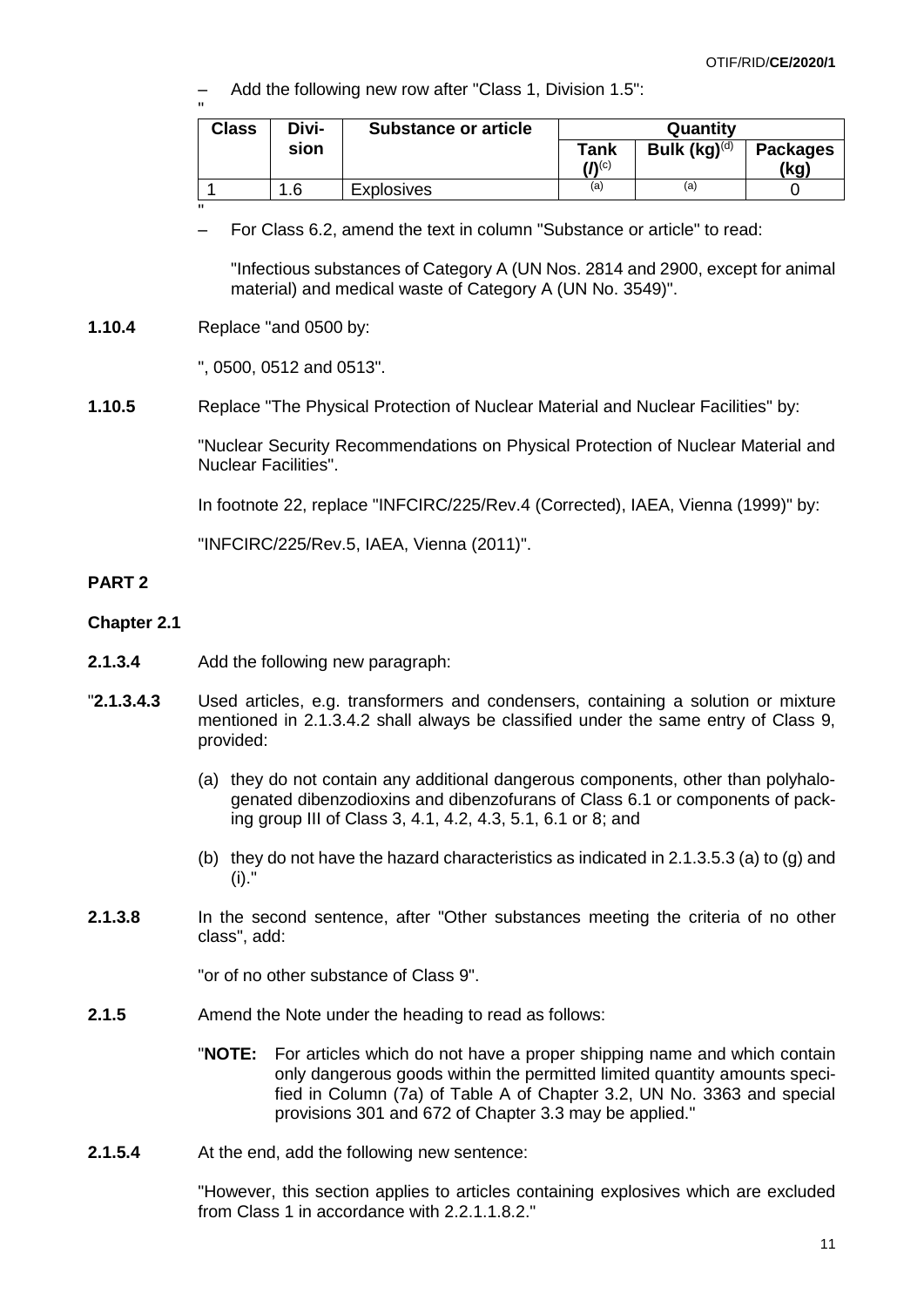**2.1.5.5** [The amendment in the German version does not apply to the English text.]

**Chapter 2.2**

**Section 2.2.1**

- **2.2.1.1.1** [The amendment in the German version does not apply to the English text.]
- **2.2.1.1.3** [The amendment in the German version does not apply to the English text.]
- **2.2.1.1.7.2** In the first sentence, after "0336" insert:

", and assignment of articles to UN No. 0431 for those used for theatrical effects meeting the definition for article type and the 1.4G specification in the default fireworks classification table in 2.2.1.1.7.5,".

**2.2.1.1.8.2** In paragraph (b), in the Note, delete:

", such as described in ISO 12097-3" and add the following new second sentence:

"One such method is described in ISO 14451-2 using a heating rate of 80 K/min."

**2.2.1.4** In the definition of "**ARTICLES, EXPLOSIVE, EXTREMELY INSENSITIVE (ARTI-CLES, EEI)**: UN No. 0486", replace "Articles containing only extremely insensitive substances" by:

"Articles that predominantly contain extremely insensitive substances".

After the definition of "**DETONATORS, ELECTRIC** for blasting: UN Nos. 0030, 0255, 0456", add the following new definition:

"**DETONATORS, ELECTRONIC** programmable for blasting: UN Nos. 0511, 0512, 0513

Detonators with enhanced safety and security features, utilizing electronic components to transmit a firing signal with validated commands and secure communications. Detonators of this type cannot be initiated by other means."

# **Section 2.2.2**

**2.2.2.1.5** For "Flammable gases", in the sentence after (b), replace "ISO 10156:2010" by:

"ISO 10156:2017".

For "Oxidizing gases", in the second sentence, replace "ISO 10156:2010" by:

"ISO 10156:2017".

- **2.2.2.2.2.** [The amendment in the German version does not apply to the English text.]
- **2.2.2.3** In the Table for "Liquefied gases", for classification code 2F, amend the name and description of UN No. 1010 to read as follows:

"BUTADIENES, STABILIZED or BUTADIENES AND HYDROCARBON MIXTURE, STABILIZED, containing more than 40% butadienes".

Delete the Note.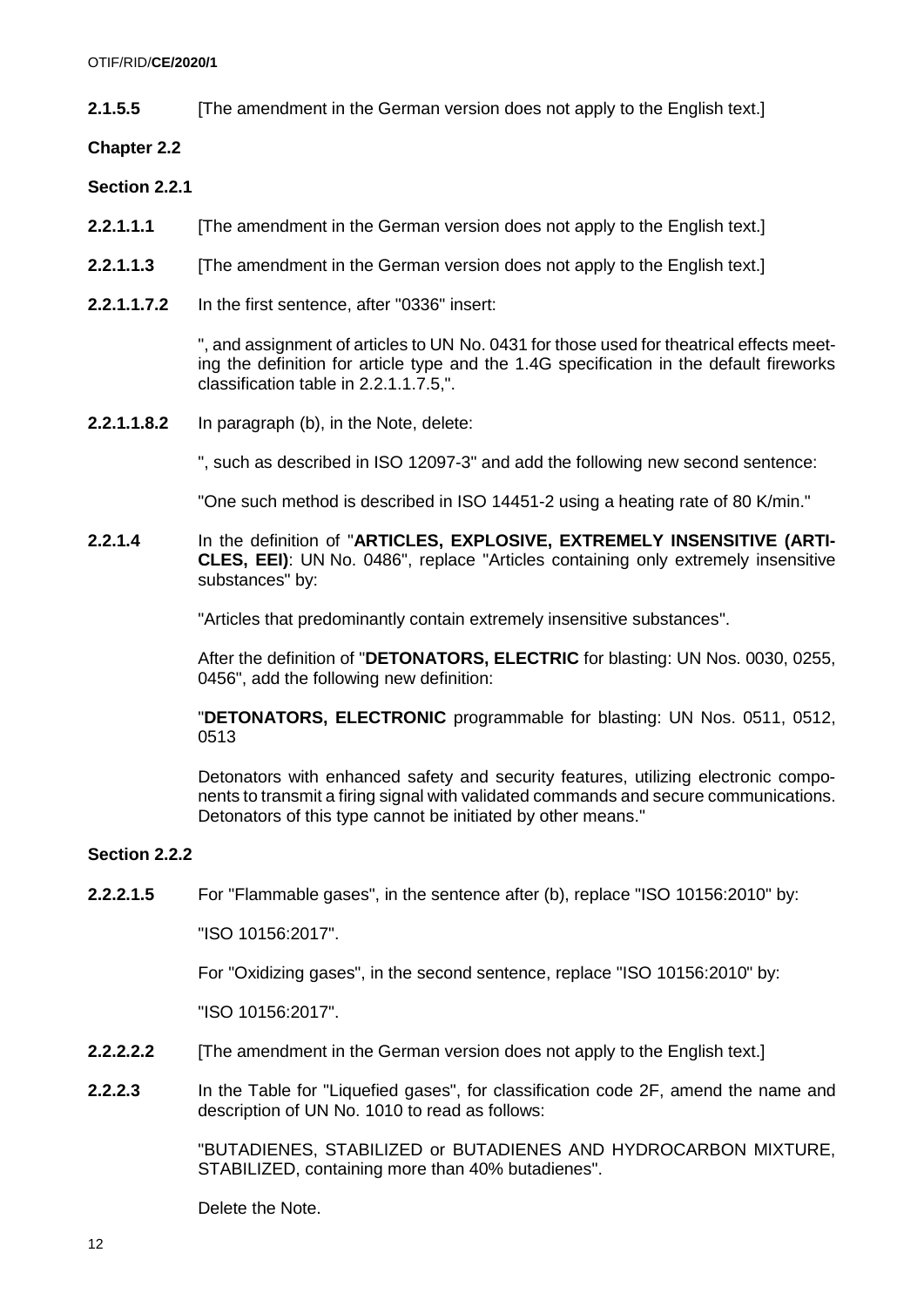[The amendment to UN 1965, Note 1 in the German version does not apply to the English text.]

In the Table for "Other articles containing gas under pressure", for classification code 6F, insert the following entry after UN No. 3150:

"3358 REFRIGERATING MACHINES containing flammable, non-toxic, liquefied gas".

### **Section 2.2.41**

**2.2.41.1.4** Replace "Part III, sub-section 33.2.1" by:

"Part III, sub-section 33.2" (twice).

- **2.2.41.1.5** Replace "Part III, sub-section 33.2.1" by: "Part III, sub-section 33.2".
- **2.2.41.1.6** Replace "Part III, Section 33.2.1" by:

"Part III, sub-section 33.2".

- **2.2.41.1.8** Replace "Part III, sub-section 33.2.1" by: "Part III, sub-section 33.2".
- **2.2.41.1.10** Replace "aromatic sulphohydrazides" by: "aromatic sulphonylhydrazides".
- **2.2.41.4** [The amendment in the German version does not apply to the English text.]

# **Section 2.2.42**

- **2.2.42.1.4** Replace "Part III, Section 33.3" and "Part III, section 33.3" by: "Part III, sub-section 33.4".
- **2.2.42.1.5** Replace "Part III, section 33.3" by: "Part III, sub-section 33.4".
- **2.2.42.1.7** Replace "Part III, section 33.3" by: "Part III, sub-section 33.4".
- **2.2.42.1.8** Replace "Part III, section 33.3" by: "Part III, sub-section 33.4".

### **Section 2.2.43**

**2.2.43.1.4** Replace "Part III, Section 33.4" by: "Part III, sub-section 33.5".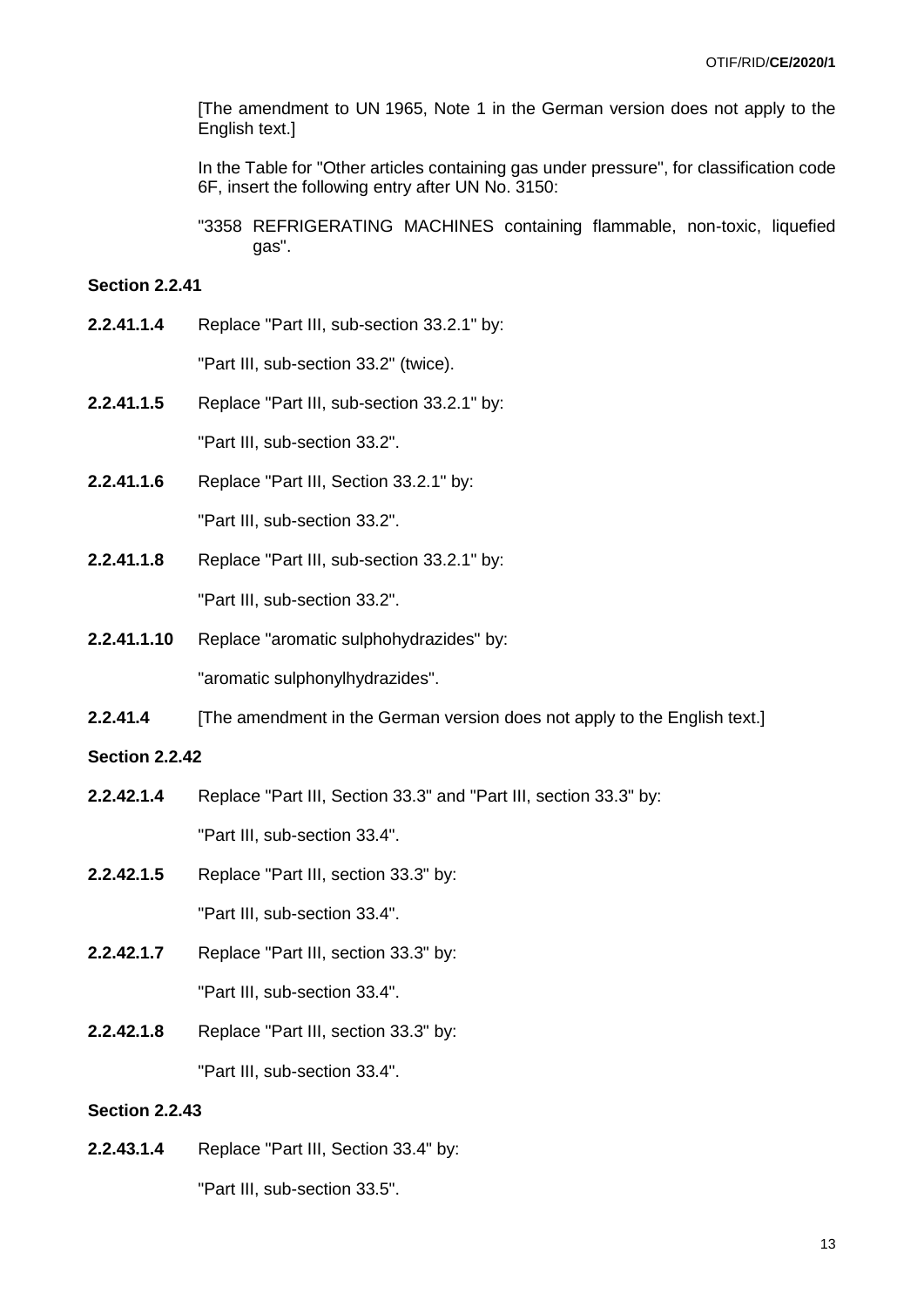OTIF/RID/**CE/2020/1**

**2.2.43.1.5** Replace "Part III, Section 33.4" by:

"Part III, sub-section 33.5".

- **2.2.43.1.7** Replace "Part III, Section 33.4" by: "Part III, sub-section 33.5".
- **2.2.43.1.8** Replace "Part III, section 33.4" by: "Part III, sub-section 33.5".

# **Section 2.2.52**

- **2.2.52.1.7** [The amendment in the French and German versions does not apply to the English text.]
- **2.2.52.4** In the Table, for "DI-(4-tert-BUTYLCYCLOHEXYL) PEROXYDICARBONATE", for concentration "≤ 42 as a paste", in column "Number (generic entry)", replace "3116" by:

"3118".

# **Section 2.2.61**

- **2.2.61.1.1** [The amendment in the German version does not apply to the English text.]
- **2.2.61.1.3** [The amendment in the German version does not apply to the English text.]
- **2.2.61.1.6** [The amendment in the German version does not apply to the English text.]
- **2.2.61.1.7** [The amendment in the German version does not apply to the English text.]
- **2.2.61.1.9.3** [The amendment in the German version does not apply to the English text.]
- **2.2.61.1.9.4** [The amendment in the German version does not apply to the English text.]
- **2.2.61.1.9.5** [The amendment in the German version does not apply to the English text.]

# **Section 2.2.62**

**2.2.62.1.1** In the third sentence, delete:

", rickettsia".

**2.2.62.1.3** Amend the definition of *"Medical or clinical wastes"* to read as follows:

*"Medical or clinical wastes"* are wastes derived from the veterinary treatment of animals, the medical treatment of humans or from bio-research.".

**2.2.62.1.4** Replace "or 3373" by:

", 3373 or 3549".

**2.2.62.1.4.1** In Note 3, delete:

", mycoplasmas, rickettsia".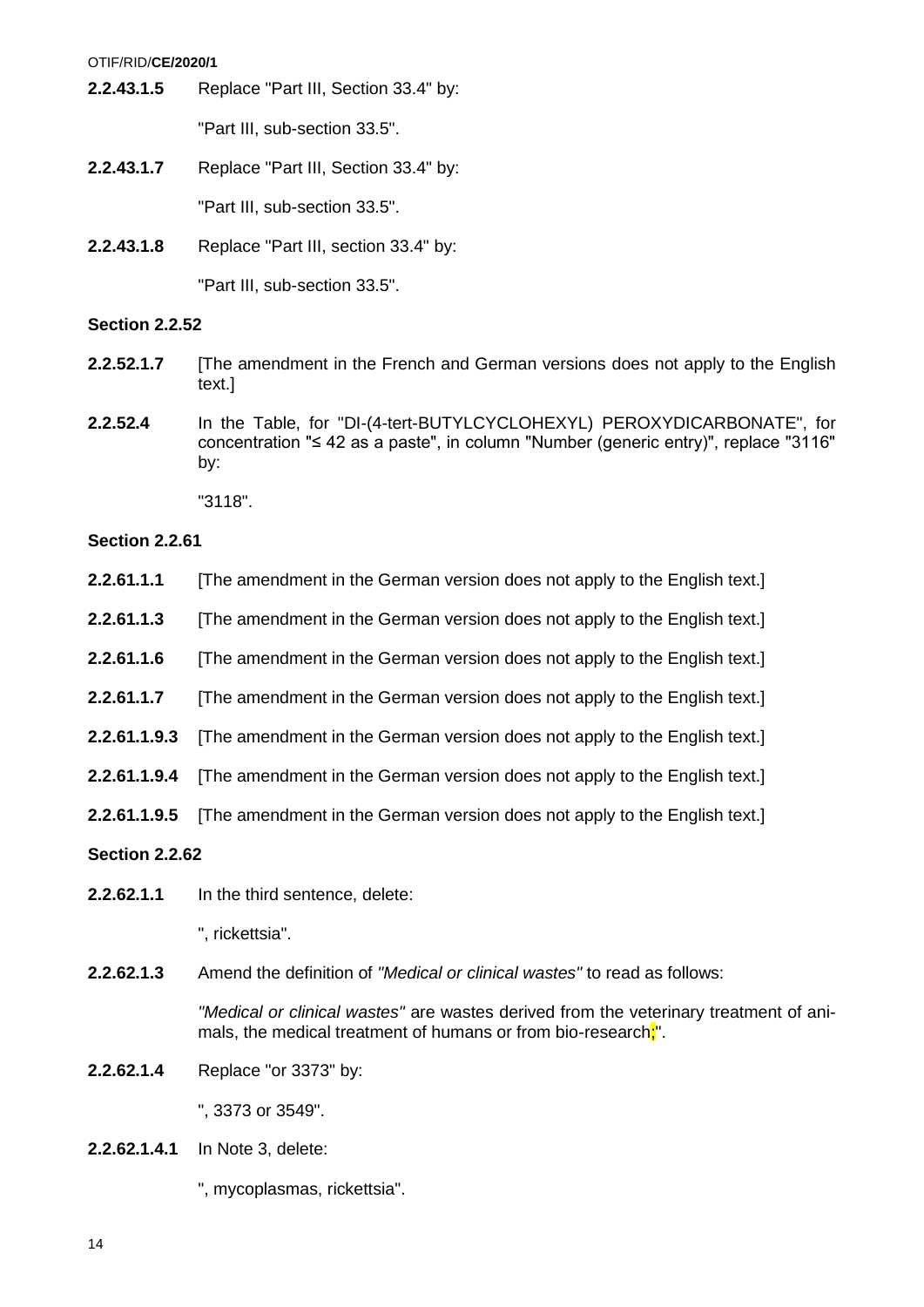[The second and third amendments to Note 3 in the German version do not apply to the English text.]

**2.2.62.1.5.9** In (a), in the parenthesis, replace "UN No. 3291" by:

"UN Nos. 3291 and 3549".

- **2.2.62.1.11.1** Amend the text before the Note to read as follows:
- "**2.2.62.1.11.1** Medical or clinical waste containing:
	- (a) Category A infectious substances shall be assigned to UN No. 2814, UN No. 2900 or UN No. 3549, as appropriate. Solid medical waste containing Category A infectious substances generated from the medical treatment of humans or veterinary treatment of animals may be assigned to UN No. 3549. The UN No. 3549 entry shall not be used for waste from bio-research or liquid waste:
	- (b) Category B infectious substances shall be assigned to UN No. 3291.
	- **NOTE 1:** The proper shipping name for UN No. 3549 is "MEDICAL WASTE, CATE-GORY A, AFFECTING HUMANS, solid" or "MEDICAL WASTE, CATE-GORY A, AFFECTING ANIMALS only, solid"."

Renumber existing Note as Note 2.

**2.2.62.1.11.4** Amend to read as follows:

"**2.2.62.1.11.4** (Deleted)".

**2.2.62.3** In the list of collective entries, for I3, add the following new entries:

"3549 MEDICAL WASTE, CATEGORY A, AFFECTING HUMANS, solid or

3549 MEDICAL WASTE, CATEGORY A, AFFECTING ANIMALS only, solid".

# **Section 2.2.7**

**2.2.7.2.1.1** In Table 2.2.7.2.1.1, for UN No. 2913, in the second column, replace "SCO-I or SCO-II" by:

"SCO-I, SCO-II or SCO-III".

In the Table, for UN No. 3325, in the second column, delete the comma before "(LSA- $III$ <sup>"</sup>.

**2.2.7.2.2.1** In Table 2.2.7.2.2.1, add the following rows in proper order:

| $\mathbf{u}$ |                    |                    |                   |                       |
|--------------|--------------------|--------------------|-------------------|-----------------------|
| Radionuclide | A۱                 | A <sub>2</sub>     | Activity con-     | <b>Activity limit</b> |
| (atomic num- | (TBq)              | (TBq)              | centration        | for an exempt         |
| ber)         |                    |                    | limit for ex-     | consignment           |
|              |                    |                    | empt material     | (Bq)                  |
|              |                    |                    | (Bq/g)            |                       |
| Ba-135m      | $2 \times 10^{1}$  | $6 \times 10^{-1}$ | $1 \times 10^{2}$ | $1 \times 10^6$       |
| Ge-69        | $1 \times 10^{0}$  | $1 \times 10^{0}$  | $1 \times 10^{1}$ | $1 \times 10^6$       |
| $Ir-193m$    | $4 \times 10^{1}$  | $4 \times 10^{0}$  | $1 \times 10^{4}$ | $1 \times 10^{7}$     |
| Ni-57        | $6 \times 10^{-1}$ | $6 \times 10^{-1}$ | $1 \times 10^{1}$ | $1 \times 10^6$       |
| <b>Sr-83</b> | $1 \times 10^{0}$  | $1 \times 10^{0}$  | $1 \times 10^{1}$ | $1 \times 10^6$       |
| Tb-149       | $8 \times 10^{-1}$ | $8 \times 10^{-1}$ | $1 \times 10^{1}$ | $1 \times 10^6$       |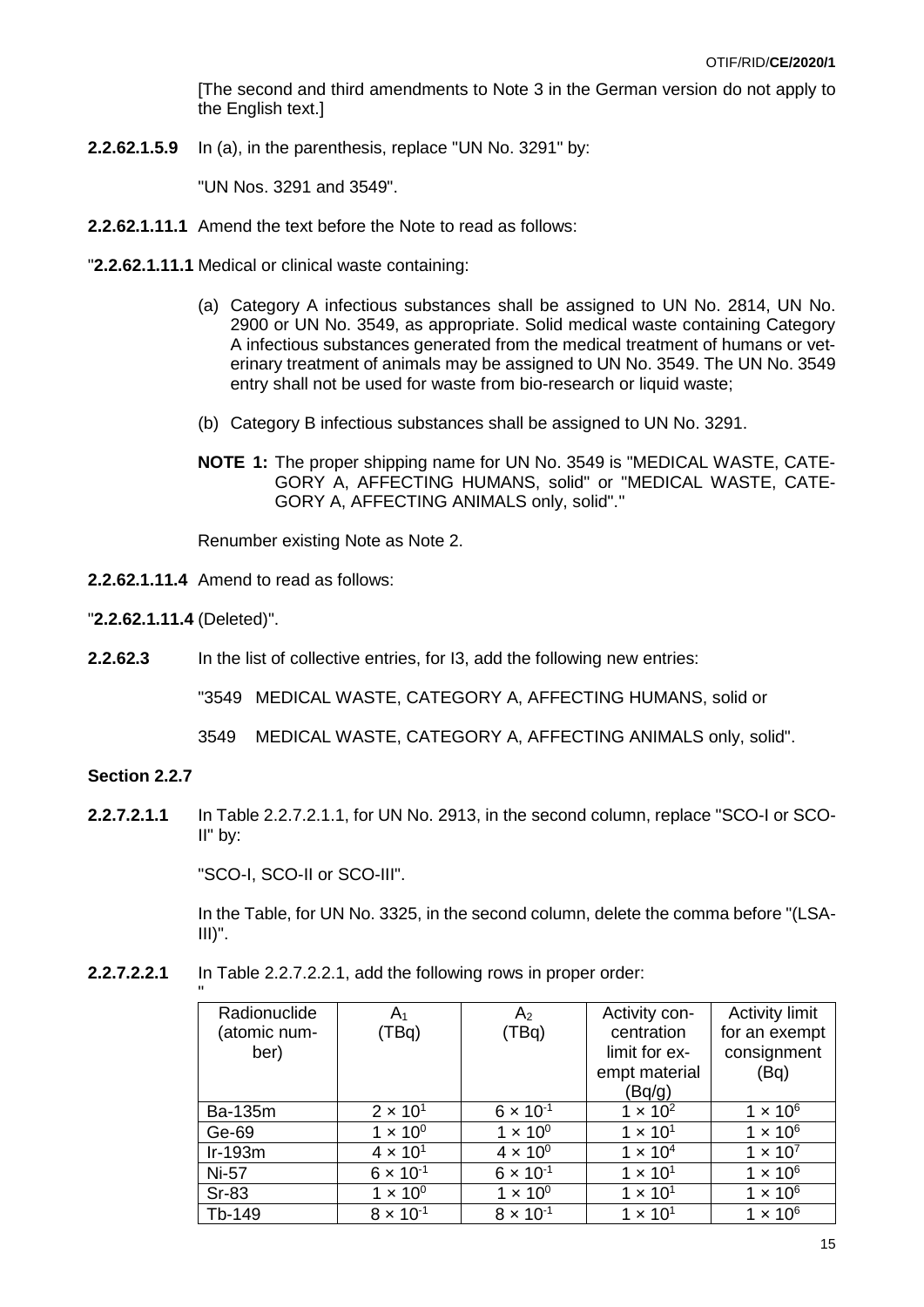"

| Th. 4.Q4<br>۔ د<br>O<br>ັ | -11 | 1 $\cap$<br>$\ddot{\phantom{0}}$ | ن ۱۰ | $\bigcap^6$ |
|---------------------------|-----|----------------------------------|------|-------------|
|---------------------------|-----|----------------------------------|------|-------------|

[The amendment to table note (a) in the German version does not apply to the English text.]

Amend table note (b) as follows:

- [The first amendment to table note (b) in the German version does not apply to the English text.]
- At the end of the introductory sentence, add:

"(the activity to be taken into account is that of the parent nuclide only)".

– After "Th-nat" and "U-nat", insert a reference to footnote 6.

The footnote reads:

" 6 In the case of Th-natural, the parent nuclide is Th-232, in the case of U-natural the parent nuclide is U-238."

In table note (c), replace "radiation level" by:

"dose rate".

**2.2.7.2.2.2** In paragraph (a), replace "the International Basic Safety Standards for Protection against Ionizing Radiation and for the Safety of Radiation Sources, Safety Series No.115, IAEA, Vienna (1996)" by:

> ""Radiation Protection and Safety of Radiation Sources: International Basic Safety Standards", IAEA Safety Standards Series No. GSR Part 3, IAEA, Vienna (2014)".

> In paragraph (b), at the end, replace "the International Basic Safety Standards for Protection against Ionizing Radiation and for the Safety of Radiation Sources, Safety Series No.115, IAEA, Vienna (1996)" by:

"GSR Part 3".

**2.2.7.2.2.3** Replace "daughter nuclide" by:

"progeny nuclide" (twice).

At the end, replace "daughter nuclides" by:

"progeny nuclides".

**2.2.7.2.3.1.2** In paragraph (c), delete:

"that meet the requirements of 2.2.7.2.3.1.3,".

In paragraph (c), delete sub-paragraph (ii) and renumber sub-paragraph (iii) as (ii).

- **2.2.7.2.3.1.3** Amend to read as follows:
- "**2.2.7.2.3.1.3** (Deleted)".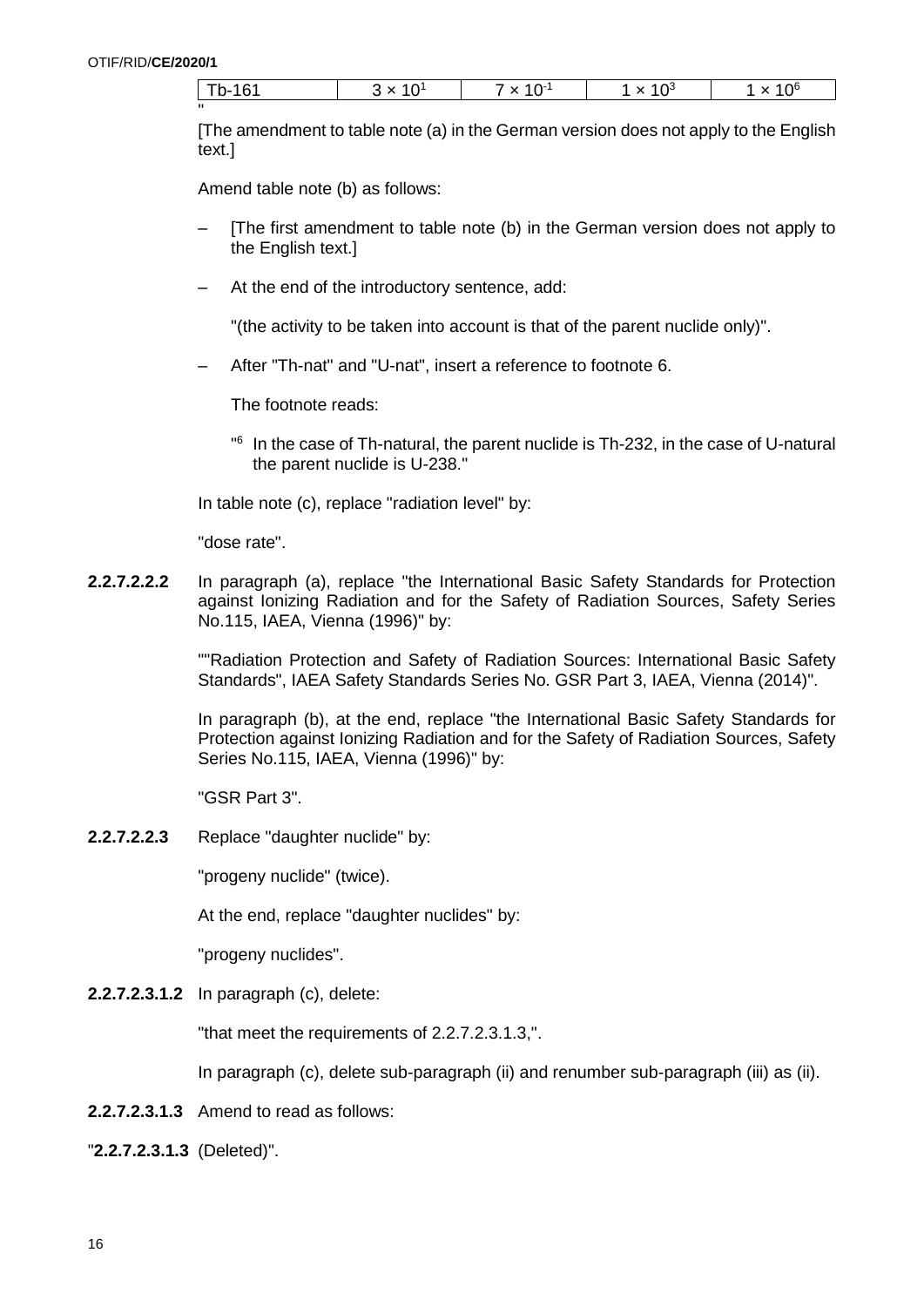**2.2.7.2.3.2** In the introductory sentence before paragraph (a), replace "two" by:

"three".

At the end of paragraph (b) (iii), replace the full stop by a semicolon.

Add the following new paragraph (c):

- "(c) SCO-III: A large solid object which, because of its size, cannot be carried in a type of package described in RID and for which:
	- (i) All openings are sealed to prevent release of radioactive material during conditions defined in 4.1.9.2.4 (e);
	- (ii) The inside of the object is as dry as practicable;
	- (iii) The non-fixed contamination on the external surfaces does not exceed the limits specified in 4.1.9.1.2; and
	- (iv) The non-fixed contamination plus the fixed contamination on the inaccessible surface averaged over 300 cm<sup>2</sup> does not exceed 8  $\times$  10<sup>5</sup> Bq/cm<sup>2</sup> for beta and gamma emitters and low toxicity alpha emitters, or  $8 \times 10^4$  Bq/cm<sup>2</sup> for all other alpha emitters."
- **2.2.7.2.3.3.5** In paragraph (b), after "a free drop of 1.4 kg", replace "through 1 m" by:

"from a height of 1 m".

In paragraph (c), after "a free vertical drop of 1.4 kg", replace "through 1 m" by:

"from a height of 1 m".

**2.2.7.2.3.3.7** In paragraph (b), replace "with specimen" by:

"and the specimen".

In paragraph (e), replace "with the specimen" by:

"and the specimen".

**2.2.7.2.3.3.8** In paragraph (a) (ii), replace "shall be heated" by:

"shall then be heated".

**2.2.7.2.3.4.1** In paragraph (a), replace "radiation level" by:

"dose rate".

**2.2.7.2.3.5** [The amendment to the first sub-paragraph in the German version does not apply to the English text.]

In paragraph (e), replace "limits provided in" by:

"the requirements of".

**2.2.7.2.3.6** At the beginning, replace "A fissile material" by:

"Fissile material".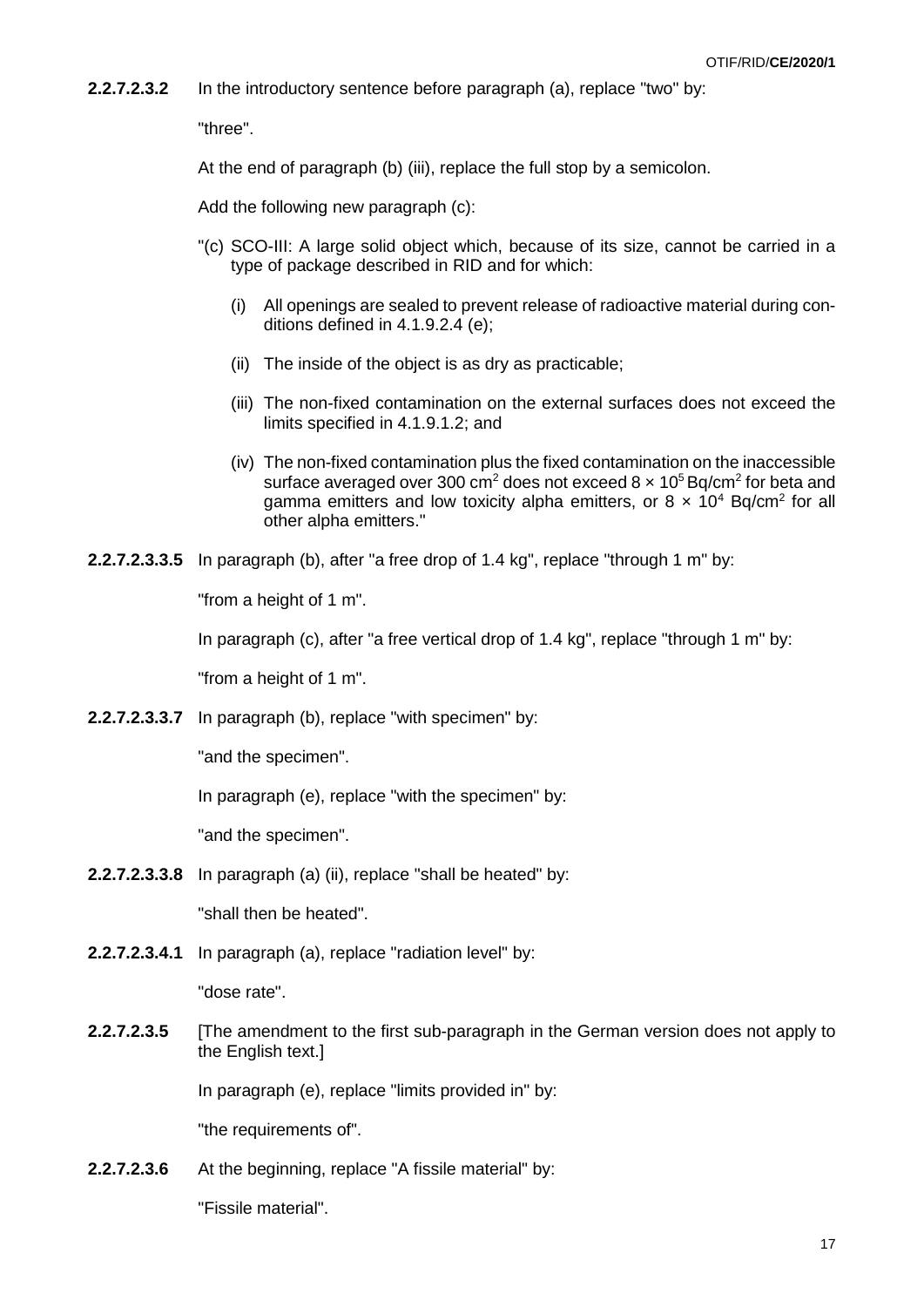**2.2.7.2.4.1.2** Replace "radiation level" by:

"dose rate".

**2.2.7.2.4.1.3** In paragraph (a), replace "radiation level" by:

"dose rate".

At the end of paragraph (c), delete:

"and".

At the end of paragraph (d), replace the full stop by a semicolon.

Add additional paragraphs (e) and (f) as follows:

- "(e) (Reserved);
- (f) If the package contains fissile material, one of the provisions of 2.2.7.2.3.5 (a) to (f) applies."
- **2.2.7.2.4.1.4** At the end of paragraph (a), delete:

"and".

At the end of existing paragraph (b) (ii), replace "." by:

"; and".

Add additional paragraph (c):

- "(c) If the package contains fissile material, one of the provisions of 2.2.7.2.3.5 (a) to (f) applies."
- **2.2.7.2.4.1.7** At the end of paragraph (c) (ii), delete:

and".

At the end of paragraph (d), replace "." by:

"; and".

Add additional paragraph (e):

"(e) If the packaging has contained fissile material, one of the provisions of 2.2.7.2.3.5 (a) to (f) or one of the provisions for exclusion in 2.2.7.1.3 applies."

### **Section 2.2.8**

- **2.2.8.1.1** [The amendment in the French version does not apply to the English text.]
- **2.2.8.1.5.2** In the second sentence, replace "the assignment" by:

"classification".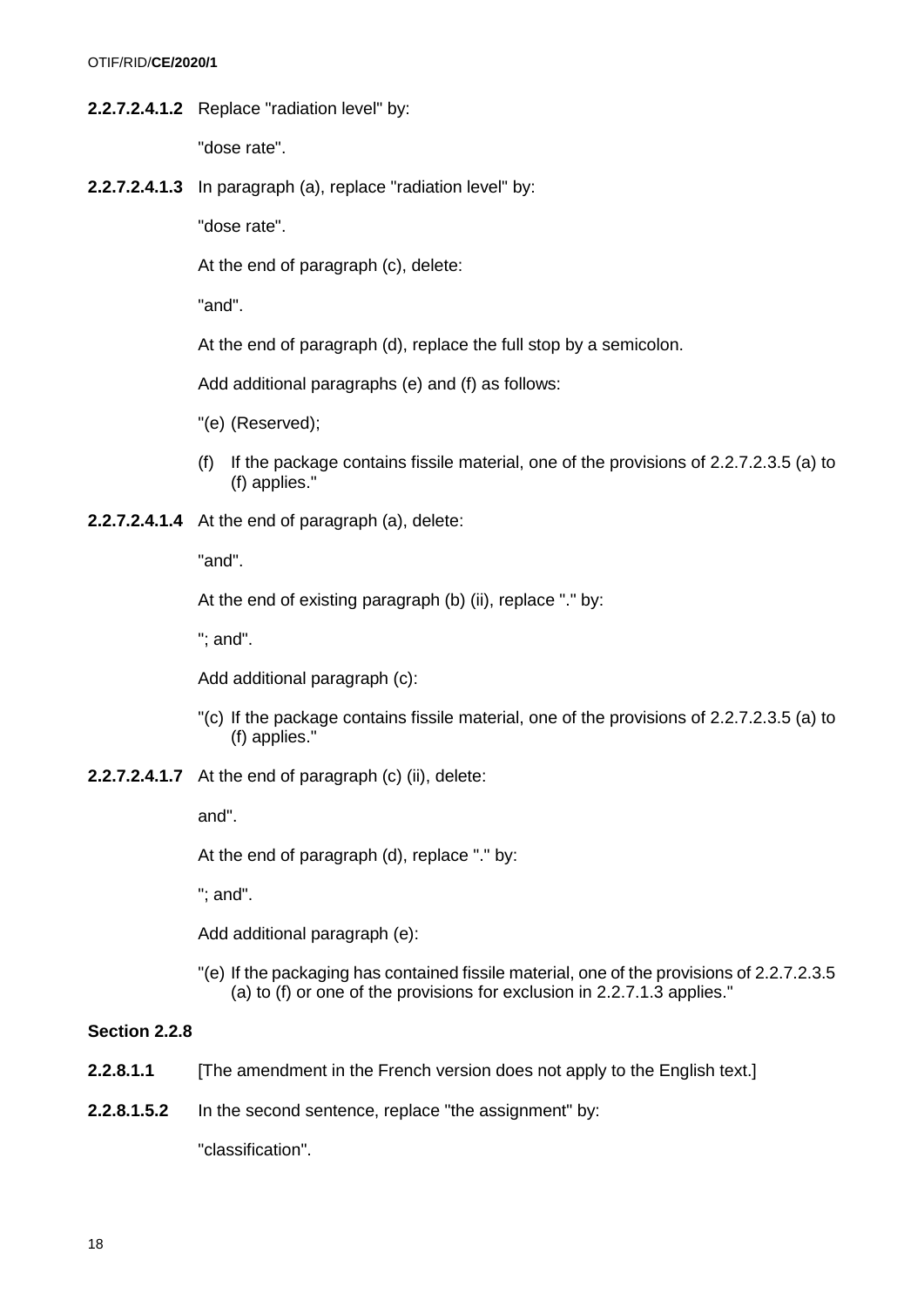In the second sentence, replace "OECD Test Guideline 404<sup>6</sup> or 4357" by:

"OECD Test Guidelines7,8,9,10".

Renumber existing footnotes 6 and 7 to 7 and 8.

Renumber existing footnote 8 to 10.

In footnote 10 (current footnote 8), between "Test" and "(TER)", insert:

"Method".

Amend footnote 9 to read as follows:

"9 <sup>9</sup> OECD Guideline for the testing of chemicals No. 431 "In vitro skin corrosion: reconstructed human epidermis (RHE) test method" 2016."

In the third sentence replace "OECD Test Guideline  $430<sup>8</sup>$  or  $431<sup>9</sup>$ " by:

"OECD Test Guidelines<sup>7,8,9,10</sup>".

At the end of the paragraph, add the following new sentence:

"If the *in vitro* test results indicate that the substance or mixture is corrosive and not assigned to packing group I, but the test method does not allow discrimination between packing groups II and III, it shall be considered to be packing group II."

- **2.2.8.1.6.2** [The amendment in the German version does not apply to the English text.]
- **2.2.8.1.6.3.3** At the end, add the following new sentence:

"For this calculation method, generic concentration limits apply where 1% is used in the first step for the assessment of the packing group I substances, and where 5% is used for the other steps respectively."

**2.2.8.1.6.3.4** Delete the last sentence.

#### **Section 2.2.9**

- **2.2.9** Renumber existing footnotes 10 to 17 to footnotes 11 to 18.
- **2.2.9.1.7** [The amendment to paragraph (g) in the German version does not apply to the English text.]
- **2.2.9.1.10.6** Replace ", not otherwise classified under RID" by:

"that do not meet the classification criteria of any other class or another substance within Class 9".

- **2.2.9.1.11** [The amendment in the German version does not apply to the English text.]
- **2.2.9.1.14** In footnote 18 (current 17), remove:

"used as coolant".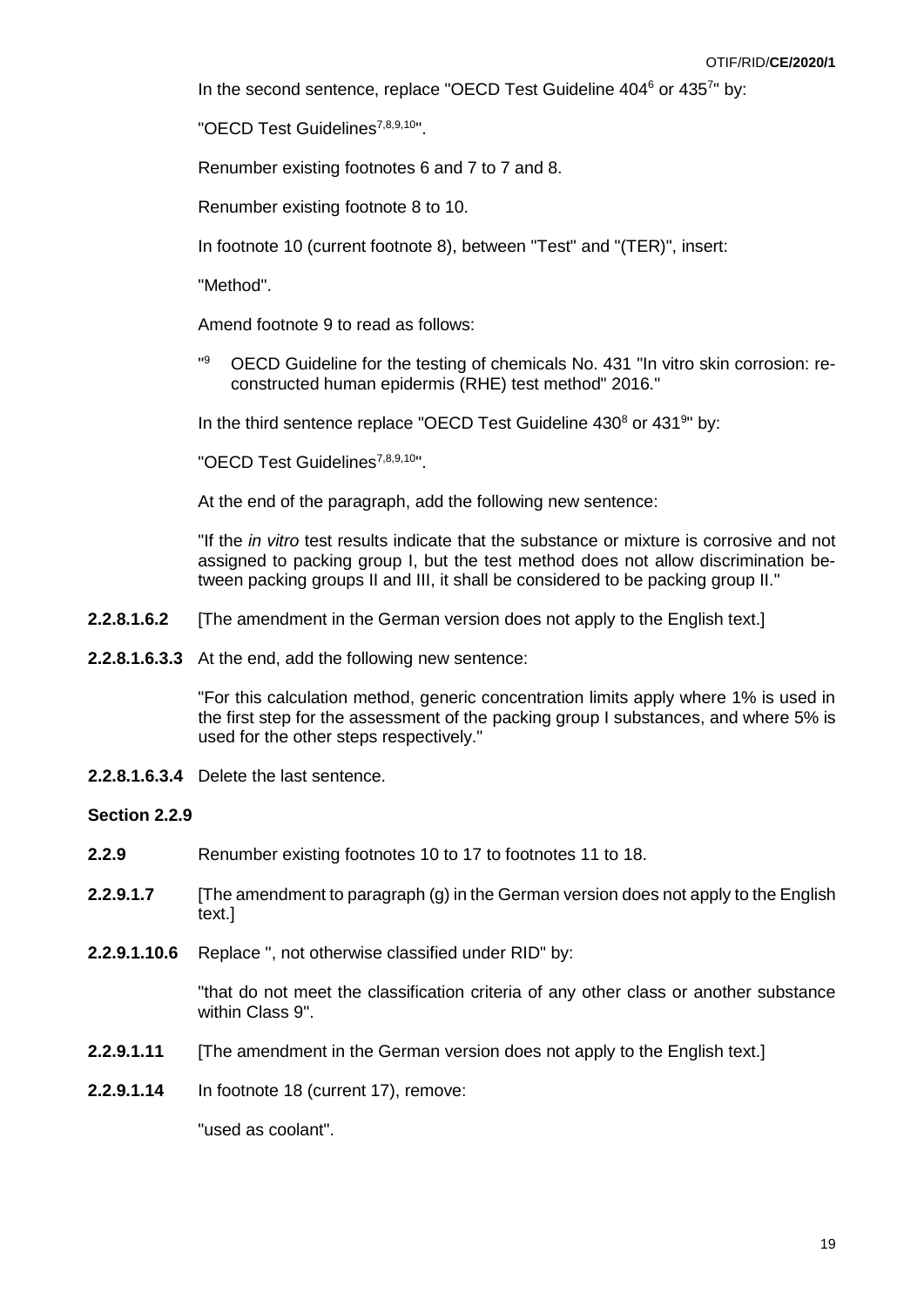#### OTIF/RID/**CE/2020/1**

**2.2.9.3** For M11, "Other substances and articles presenting a danger during carriage…", before "3363 DANGEROUS GOODS IN MACHINERY", insert:

"3363 DANGEROUS GOODS IN ARTICLES or".

### **Chapter 2.3**

**2.3.2** In the heading, amend "Class 4.1" to read:

"Class 1 and Class 4.1".

- **2.3.2.1** Amend to read as follows:
- "**2.3.2.1** In order to determine the criteria of the nitrocellulose, the Bergmann-Junk test or the methyl violet paper test in the Manual of Tests and Criteria Appendix 10 shall be performed (see Chapter 3.3, special provisions 393 and 394). If there is doubt that the ignition temperature of the nitrocellulose is considerably higher than 132 °C in the case of the Bergmann-Junk test or higher than 134.5 °C in the case of the methyl violet paper test, the ignition temperature test described in 2.3.2.5 should be carried out before these tests are performed. If the ignition temperature of nitrocellulose mixtures is higher than 180 °C or the ignition temperature of plasticized nitrocellulose is higher than 170 °C, the Bergmann-Junk test or the methyl violet paper test can be carried out safely."

## **2.3.2.2** to

- **2.3.2.5** Delete.
- **2.3.2.6** becomes **2.3.2.2**.

In the text, amend "2.3.2.9 and 2.3.2.10" to read:

"2.3.2.5".

**2.3.2.7** becomes **2.3.2.3**.

In the text, replace "Before being dried as prescribed in 2.3.2.6 above, substances conforming to 2.3.2.2 shall" by:

"Before being dried as prescribed in 2.3.2.2 above, plasticized nitrocellulose shall".

**2.3.2.8** becomes **2.3.2.4**.

In the text, replace "Weakly nitrated nitrocellulose conforming to 2.3.2.1 shall first undergo preliminary drying as prescribed in 2.3.2.7 above" by:

"Weakly nitrated nitrocellulose shall first undergo preliminary drying as prescribed in 2.3.2.3 above".

- **2.3.2.9** Delete.
- **2.3.2.10** becomes **2.3.2.5**.

In the heading, delete "and 2.3.2.2".

**2.3.3.2** Renumber footnote 18 to 19.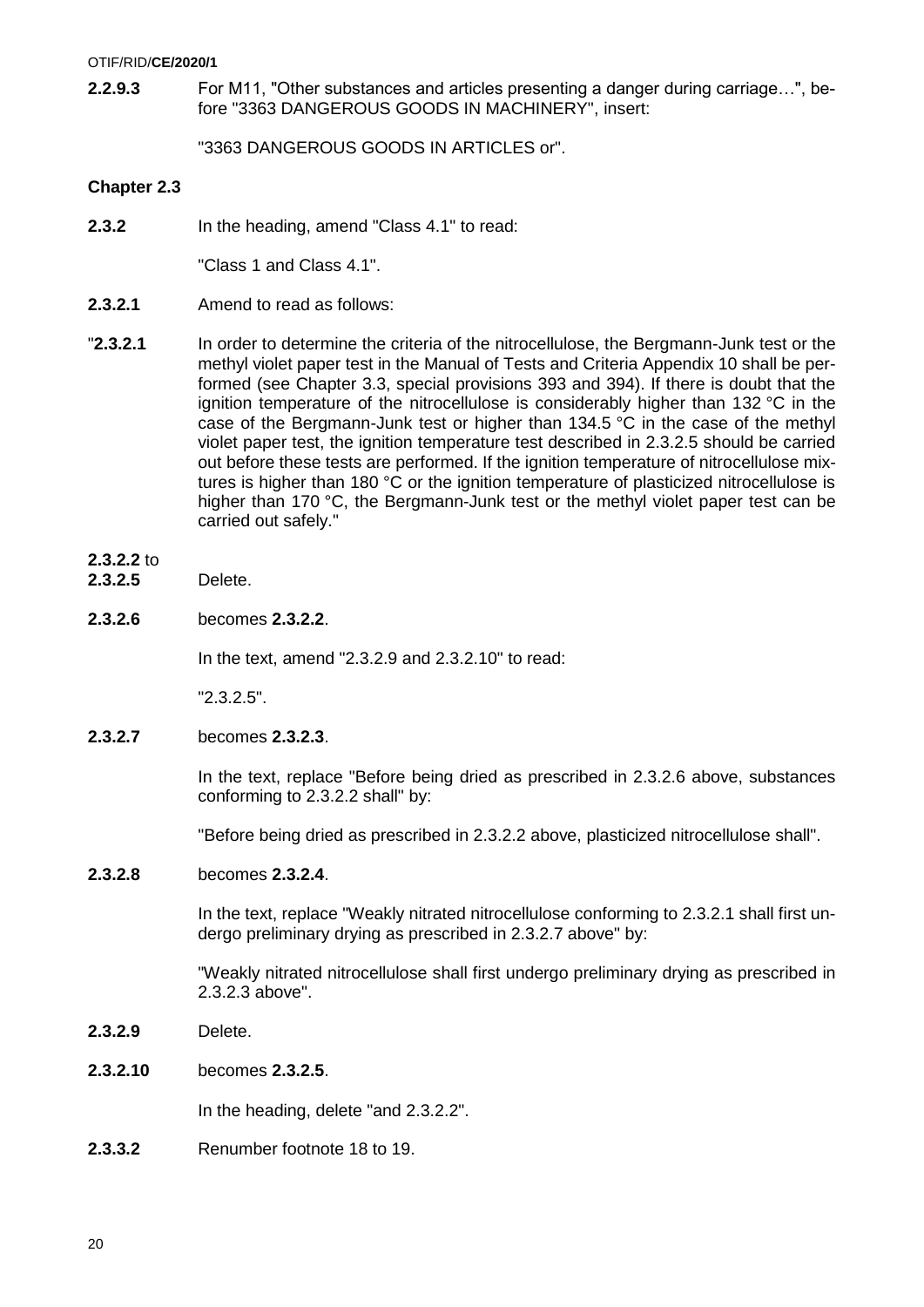### **PART 3**

## **Chapter 3.1**

- **3.1.2.8.1** Add the following new paragraph **3.1.2.8.1.4**:
- "**3.1.2.8.1.4** For UN Nos. 3077 and 3082 only, the technical name may be a name shown in capital letters in column 2 of Table A of Chapter 3.2, provided that this name does not include "N.O.S." and that special provision 274 is not assigned. The name which most appropriately describes the substance or mixture shall be used, e.g.:

UN 3082 ENVIRONMENTALLY HAZARDOUS SUBSTANCE, LIQUID, N.O.S. (PAINT) UN 3082 ENVIRONMENTALLY HAZARDOUS SUBSTANCE, LIQUID, N.O.S. (PER-FUMERY PRODUCTS)."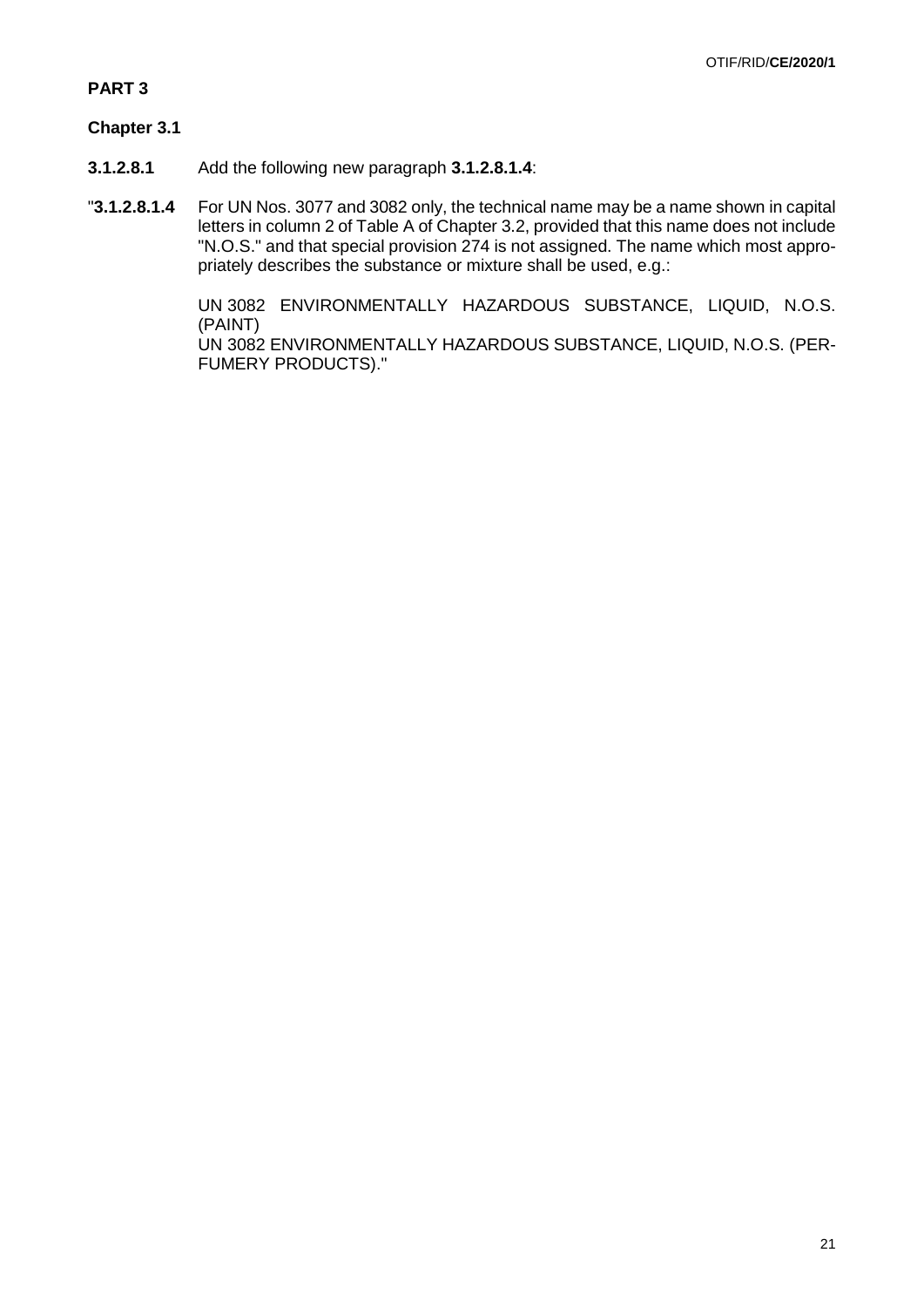# OTIF/RID/**CE/2020/1**

# **Chapter 3.2**

# **Table A**

Add the following new entries in proper order:

| £      | cription<br>des                     | S<br>Ö | ୫<br>8         | diorb   | Labels  | Special provisions | quan-<br>I excepted of<br>tities |                |                           | Packaging                          |                             |              | Portable tanks<br>and bulk con-<br>tainers | <b>RID Tanks</b> |                          | category  |                | carriage    | Special provisions for                        | parcels)<br>express | $\frac{1}{2}$         |
|--------|-------------------------------------|--------|----------------|---------|---------|--------------------|----------------------------------|----------------|---------------------------|------------------------------------|-----------------------------|--------------|--------------------------------------------|------------------|--------------------------|-----------|----------------|-------------|-----------------------------------------------|---------------------|-----------------------|
| $\leq$ | and<br>Nam                          | සී     | Classification | packing |         |                    | Limited and                      |                | Packing in-<br>structions | Special<br>packing pro-<br>visions | Mixed pack<br>provi-<br>Βuι | Instructions | Special pro-<br>visions                    | ank code         | р.<br>visions<br>Special | Transport | ackages<br>௳   | <b>Bulk</b> | i g<br>π<br>Loading,<br>Ioading a<br>handling | (express<br>Colis   | Hazard identification |
| (1)    | (2)                                 | (3a)   | (3b)           | (4)     | (5)     | (6)                | (7a)                             | (7b)           | (8)                       | (9a)                               | (9b)                        | (10)         | (11)                                       | (12)             | (13)                     | (15)      | (16)           | (17)        | (18)                                          | (19)                | (20)                  |
| 0511   | DETONATORS, ELECTRONIC              |        | 1.1B           |         |         |                    | $\Omega$                         | E <sub>0</sub> | P <sub>131</sub>          |                                    | MP23                        |              |                                            |                  |                          |           | W <sub>2</sub> |             | CW <sub>1</sub>                               |                     | 1.1B                  |
|        | programmable for blasting           |        |                |         | $(+13)$ |                    |                                  |                |                           |                                    |                             |              |                                            |                  |                          |           |                |             |                                               |                     |                       |
| 0512   | <b>DETONATORS, ELECTRONIC</b>       |        | 1.4B           |         | 1.4     |                    | $\Omega$                         | E <sub>0</sub> | P <sub>131</sub>          |                                    | <b>MP23</b>                 |              |                                            |                  |                          | 2         | W <sub>2</sub> |             | CW <sub>1</sub>                               |                     | 1.4B                  |
|        | programmable for blasting           |        |                |         |         |                    |                                  |                |                           |                                    |                             |              |                                            |                  |                          |           |                |             |                                               |                     |                       |
| 0513   | DETONATORS, ELECTRONIC              |        | 1.4S           |         | 1.4     | 347                | $\Omega$                         | E <sub>0</sub> | P <sub>131</sub>          |                                    | MP23                        |              |                                            |                  |                          | 4         | W <sub>2</sub> |             | CW <sub>1</sub>                               | CE <sub>1</sub>     | 1.4S                  |
|        | programmable for blasting           |        |                |         |         |                    |                                  |                |                           |                                    |                             |              |                                            |                  |                          |           |                |             |                                               |                     |                       |
| 3549   | MEDICAL WASTE, CATEGORY             | 6.2    | 13             |         | 6.2     | 395                | $\Omega$                         | E <sub>0</sub> | P622                      |                                    | MP2                         |              |                                            |                  |                          | $\Omega$  | W9             |             | CW13                                          | CE14                | 606                   |
|        | A, AFFECTING HUMANS, solid or       |        |                |         |         |                    |                                  |                | LP622                     |                                    |                             |              |                                            |                  |                          |           |                |             | <b>CW18</b>                                   |                     |                       |
|        | MEDICAL WASTE, CATEGORY             |        |                |         |         |                    |                                  |                |                           |                                    |                             |              |                                            |                  |                          |           |                |             | CW26<br><b>CW28</b>                           |                     |                       |
|        | A, AFFECTING ANIMALS only,<br>solid |        |                |         |         |                    |                                  |                |                           |                                    |                             |              |                                            |                  |                          |           |                |             |                                               |                     |                       |
|        |                                     |        |                |         |         |                    |                                  |                |                           |                                    |                             |              |                                            |                  |                          |           |                |             |                                               |                     |                       |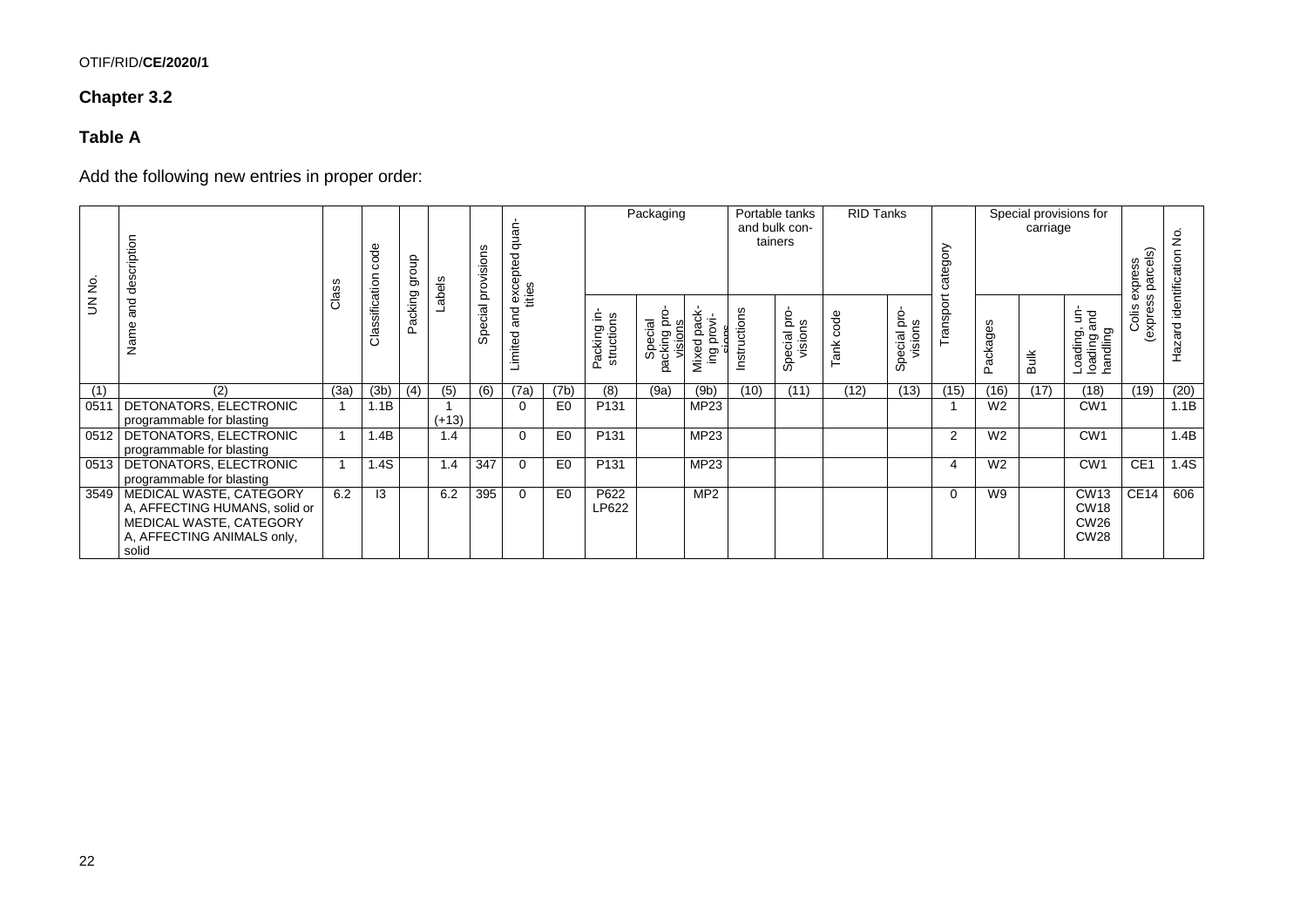Amend the following entries:

| <b>UN</b> | Col- | <b>Amendment</b>                                                             |
|-----------|------|------------------------------------------------------------------------------|
| No.       | umn  |                                                                              |
| 0005      | (8)  | After "P130", add:<br>"LP101".                                               |
| 0007      | (8)  | After "P130", add:<br>"LP101".                                               |
| 0012      | (8)  | After "P130", add:<br>"LP101".                                               |
| 0014      | (8)  | After "P130", add:<br>"LP101".                                               |
| 0033      | (8)  | After "P130", add:<br>"LP101".                                               |
| 0037      | (8)  | After "P130", add:<br>"LP101".                                               |
| 0130      | (2)  | [The amendment in the German version does not apply to the<br>English text.] |
| 0136      | (8)  | After "P130", add:<br>"LP101".                                               |
| 0167      | (8)  | After "P130", add:<br>"LP101".                                               |
| 0180      | (8)  | After "P130", add:<br>"LP101".                                               |
| 0238      | (8)  | After "P130", add:<br>"LP101".                                               |
| 0240      | (8)  | After "P130", add:<br>"LP101".                                               |
| 0242      | (8)  | After "P130", add:<br>"LP101".                                               |
| 0279      | (8)  | After "P130", add:<br>"LP101".                                               |
| 0291      | (8)  | After "P130", add:<br>"LP101".                                               |
| 0294      | (8)  | After "P130", add:<br>"LP101".                                               |
| 0295      | (8)  | After "P130", add:<br>"LP101".                                               |
| 0324      | (8)  | After "P130", add:<br>"LP101".                                               |
| 0326      | (8)  | After "P130", add:<br>"LP101".                                               |
| 0327      | (8)  | After "P130", add:<br>"LP101".                                               |
| 0330      | (8)  | After "P130", add:<br>"LP101".                                               |
| 0338      | (8)  | After "P130", add:<br>"LP101".                                               |
| 0339      | (8)  | After "P130", add:<br>"LP101".                                               |
| 0340      | (6)  | Insert:<br>"393".                                                            |
| 0341      | (6)  | Insert:<br>"393".                                                            |
| 0342      | (6)  | Insert:<br>"393".                                                            |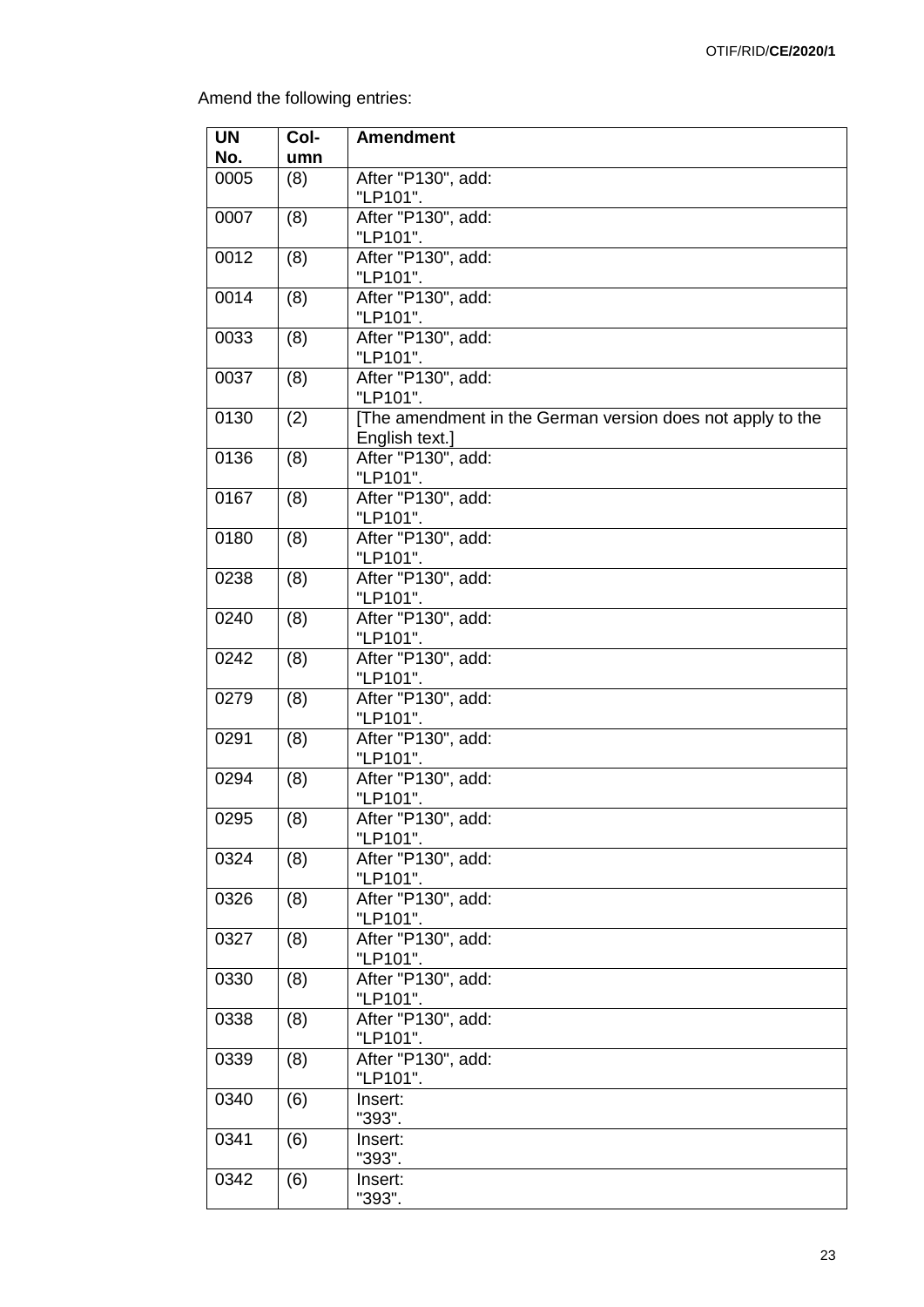| <b>UN</b> | Col- | <b>Amendment</b>                                                                                                                                                               |
|-----------|------|--------------------------------------------------------------------------------------------------------------------------------------------------------------------------------|
| No.       | umn  |                                                                                                                                                                                |
| 0343      | (6)  | Insert:<br>"393".                                                                                                                                                              |
| 0348      | (8)  | After "P130", add:<br>"LP101".                                                                                                                                                 |
| 0369      | (8)  | After "P130", add:<br>"LP101".                                                                                                                                                 |
| 0371      | (8)  | After "P130", add:<br>"LP101".                                                                                                                                                 |
| 0413      | (8)  | After "P130", add:<br>"LP101".                                                                                                                                                 |
| 0414      | (8)  | After "P130", add:<br>"LP101".                                                                                                                                                 |
| 0417      | (8)  | After "P130", add:<br>"LP101".                                                                                                                                                 |
| 0426      | (8)  | After "P130", add:<br>"LP101".                                                                                                                                                 |
| 0427      | (8)  | After "P130", add:<br>"LP101".                                                                                                                                                 |
| 0453      | (8)  | After "P130", add:<br>"LP101".                                                                                                                                                 |
| 0457      | (8)  | After "P130", add:<br>"LP101".                                                                                                                                                 |
| 0458      | (8)  | After "P130", add:<br>"LP101".                                                                                                                                                 |
| 0459      | (8)  | After "P130", add:<br>"LP101".                                                                                                                                                 |
| 0460      | (8)  | After "P130", add:<br>"LP101".                                                                                                                                                 |
| 1002      | (6)  | Delete:<br>"660".                                                                                                                                                              |
|           |      | Insert:<br>"392".                                                                                                                                                              |
| 1006      | (6)  | Delete:<br>"660".                                                                                                                                                              |
|           |      | Insert:<br>"392".                                                                                                                                                              |
| 1010      | (2)  | Amend the name and description to read as follows:<br>"BUTADIENES, STABILIZED or BUTADIENES AND HYDRO-<br>CARBON MIXTURE, STABILIZED, containing more than 40%<br>butadienes". |
| 1013      | (6)  | Delete:<br>"660".                                                                                                                                                              |
|           |      | Insert:<br>"392".                                                                                                                                                              |
| 1046      | (6)  | Delete:<br>"660".                                                                                                                                                              |
|           |      | Insert:<br>"392".                                                                                                                                                              |
| 1056      | (6)  | Delete:<br>"660".                                                                                                                                                              |
|           |      | Insert:<br>"392".                                                                                                                                                              |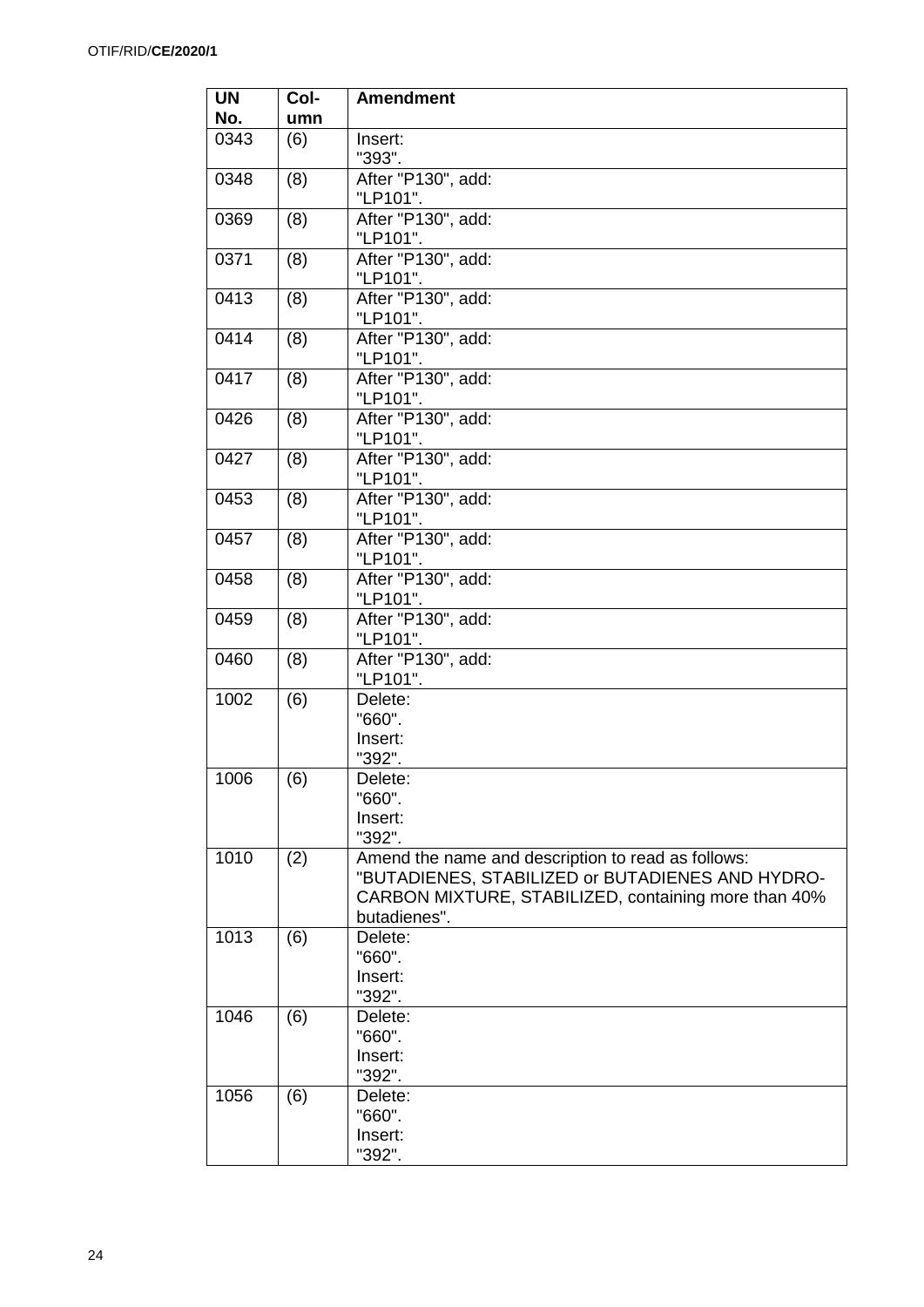| <b>UN</b><br>No. | Col-<br>umn | <b>Amendment</b>                                           |
|------------------|-------------|------------------------------------------------------------|
|                  |             |                                                            |
| 1058             | (6)         | Delete:                                                    |
|                  |             | "660".                                                     |
|                  |             | Insert:                                                    |
|                  |             | "392".                                                     |
| 1065             | (6)         | Delete:                                                    |
|                  |             | "660".                                                     |
|                  |             | Insert:                                                    |
|                  |             | "392".                                                     |
| 1066             | (6)         | Delete:                                                    |
|                  |             | "660".                                                     |
|                  |             | Insert:                                                    |
|                  |             | "392".                                                     |
| 1080             | (6)         | Delete:                                                    |
|                  |             | "660".                                                     |
|                  |             |                                                            |
|                  |             | Insert:                                                    |
|                  |             | "392".                                                     |
| 1323             | (2)         | [The amendment in the German version does not apply to the |
|                  |             | English text.]                                             |
| 1458             | (2)         | [The amendment in the German version does not apply to the |
|                  |             | English text.]                                             |
| 1952             | (6)         | Delete:                                                    |
|                  |             | "660".                                                     |
|                  |             | Insert:                                                    |
|                  |             | "392".                                                     |
| 1956             | (6)         | Delete:                                                    |
|                  |             | "660".                                                     |
|                  |             | Insert:                                                    |
|                  |             | "392".                                                     |
| 2036             |             |                                                            |
|                  | (6)         | Replace "660" by:                                          |
|                  |             | "392".                                                     |
| 2037             | (6)         | After "303", insert:                                       |
| (all en-         |             | "327".                                                     |
| tries)           | (8)         | After "P003", insert:                                      |
|                  |             | "LP200".                                                   |
|                  | (9a)        | After "PP17", against "P003", insert:                      |
|                  |             | "PP96".                                                    |
|                  |             | Against "LP200", insert:                                   |
|                  |             | "L2".                                                      |
| 2211             | (6)         | Add:                                                       |
|                  |             | "675".                                                     |
| 2383             | (6)         | Delete:                                                    |
|                  |             | "386".                                                     |
| 2522             |             | At the end, add:                                           |
|                  | (2)         |                                                            |
|                  |             | ", STABILIZED".                                            |
|                  | (6)         | Insert:                                                    |
|                  |             | "386".                                                     |
| 2555             | (6)         | Before "541", insert:                                      |
|                  |             | "394".                                                     |
| 2556             | (6)         | Before "541", insert:                                      |
|                  |             | "394".                                                     |
| 2557             | (6)         | Before "541", insert:                                      |
|                  |             | "394".                                                     |
| 2683             | (20)        | Replace "86" by:                                           |
|                  |             | "836".                                                     |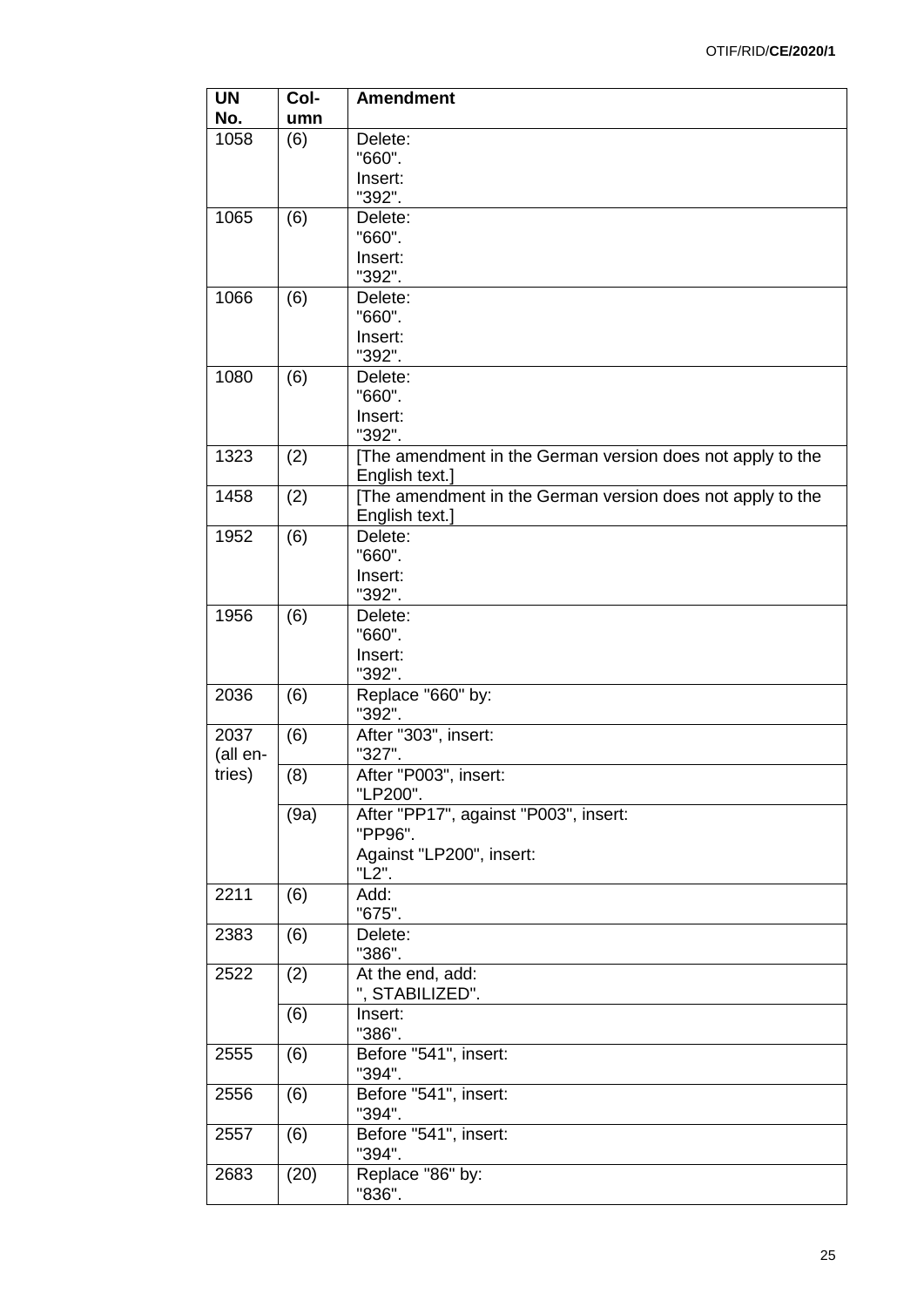| <b>UN</b> | Col- | <b>Amendment</b>                         |
|-----------|------|------------------------------------------|
| No.       | umn  |                                          |
| 2794      | (8)  | Delete:<br>"P801a".                      |
| 2795      | (8)  | Delete:                                  |
|           |      | "P801a".                                 |
| 2800      | (8)  | Replace "P801a" by:                      |
|           |      | "P801".                                  |
| 2913      | (2)  | Replace "(SCO-I or SCO-II)" by:          |
|           |      | "(SCO-I, SCO-II or SCO-III)".            |
| 3028      | (8)  | Delete:<br>"P801a".                      |
| 3070      | (6)  | Replace "660" by:                        |
|           |      | "392".                                   |
| 3091      | (6)  | After "387", insert:                     |
|           |      | "390".                                   |
| 3163      | (6)  | Replace "660" by:<br>"392".              |
| 3164      | (9a) | Insert:                                  |
|           |      | "PP32".                                  |
| 3291      | (4)  | Delete:                                  |
| (both     |      | "II".                                    |
| en-       |      |                                          |
| tries)    |      |                                          |
| 3297      | (6)  | Replace "660" by:<br>"392".              |
| 3298      | (6)  | Replace "660" by:                        |
|           |      | "392".                                   |
| 3299      | (6)  | Replace "660" by:<br>"392".              |
| 3314      | (6)  | Add:<br>"675".                           |
| 3325      | (2)  | Before "(LSA-III)", delete the comma.    |
| 3363      | (2)  | At the beginning, insert:                |
| 3380      | (6)  | "DANGEROUS GOODS IN ARTICLES or"<br>Add: |
|           |      | "394".                                   |
| 3481      | (6)  | After "387", insert:<br>"390".           |
| 3500      | (9a) | Insert:                                  |
|           |      | "PP97".                                  |
| 3537      | (6)  | Delete:                                  |
|           |      | "667".                                   |
| 3538      | (6)  | Delete:<br>"667".                        |
| 3539      | (6)  | Delete:                                  |
|           |      | "667".                                   |
| 3540      | (6)  | Delete:<br>"667".                        |
| 3541      | (6)  | Delete:                                  |
|           |      | "667".                                   |
| 3542      | (6)  | Delete:                                  |
|           |      | "667".                                   |
| 3543      | (6)  | Delete:                                  |
|           |      | "667".                                   |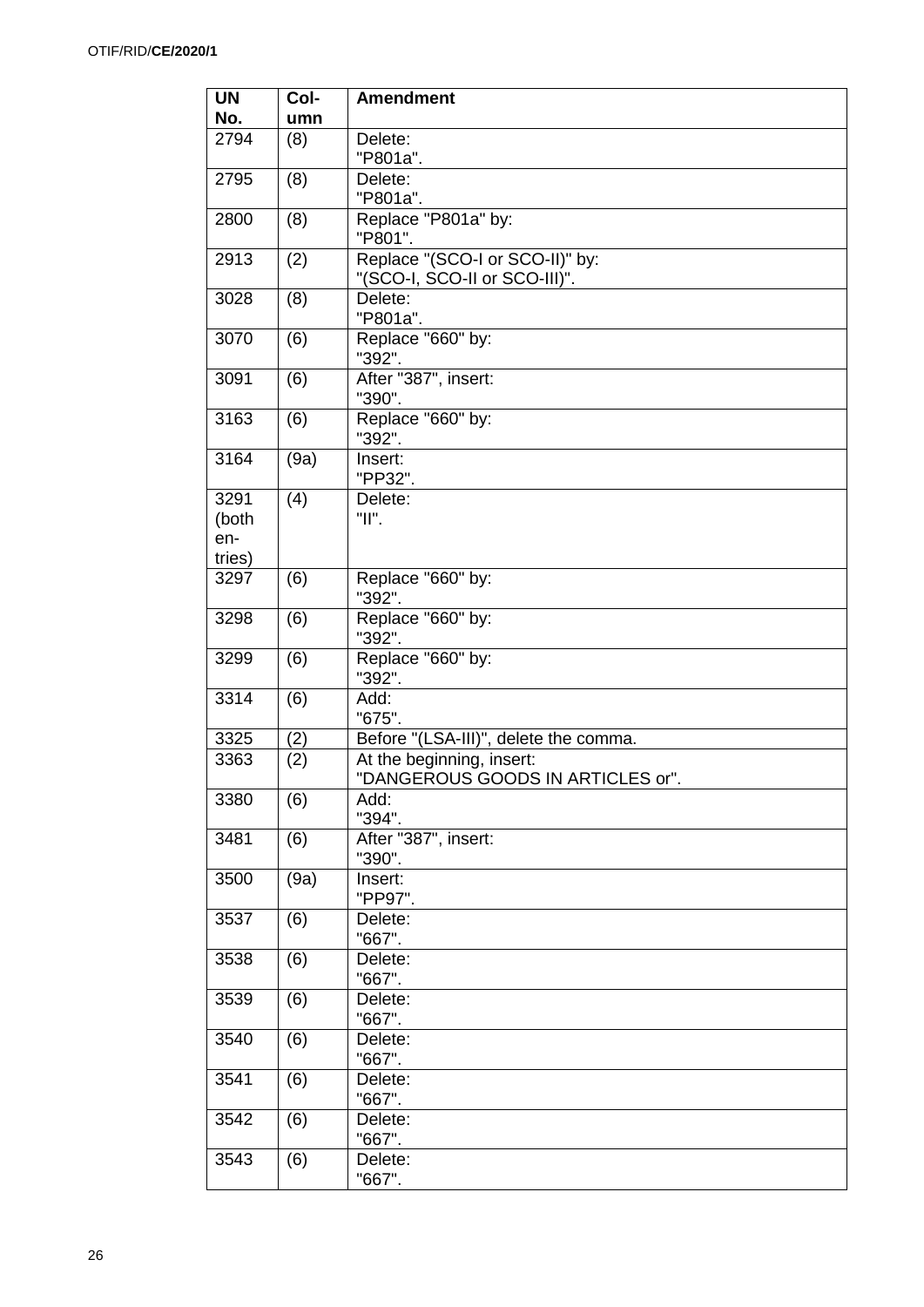| <b>UN</b><br>No. | Col-<br>umn | <b>Amendment</b>  |
|------------------|-------------|-------------------|
| 3544             | (6)         | Delete:<br>"667". |
| 3545             | (6)         | Delete:<br>"667". |
| 3546             | (6)         | Delete:<br>"667". |
| 3547             | (6)         | Delete:<br>"667". |
| 3548             | (6)         | Delete:<br>"667". |

# **Table B**

Amend the following entries:

| <b>Name and description</b>                                                                                                                                                                   | <b>UN</b><br>No. | <b>Amendment</b>                                                                                                                                                                              |
|-----------------------------------------------------------------------------------------------------------------------------------------------------------------------------------------------|------------------|-----------------------------------------------------------------------------------------------------------------------------------------------------------------------------------------------|
| <b>BUTADIENES AND HYDROCAR-</b><br>BON MIXTURE, STABILIZED, hav-<br>ing a vapour pressure at 70 °C not<br>exceeding 1.1 MPa (11 bar) and a<br>density at 50 °C not lower than<br>$0.525$ kg/l | 1010             | Amend the name and description in<br>column "Name and description" to<br>read as follows:<br>"BUTADIENES AND HYDROCAR-<br>BON MIXTURE, STABILIZED, con-<br>taining more than 40% butadienes". |
| <b>CHLORATE AND BORATE MIX-</b><br>TURE                                                                                                                                                       | 1458             | [The amendment in the German ver-<br>sion does not apply to the English<br>text.]                                                                                                             |
| <b>FERROCERIUM</b>                                                                                                                                                                            | 1323             | [The amendment in the German ver-<br>sion does not apply to the English<br>text.]                                                                                                             |
| 2-DIMETHYLAMINOETHYL<br><b>METHACRYLATE</b>                                                                                                                                                   | 2522             | At the end of the name in column<br>"Name and description", add:<br>", STABILIZED".                                                                                                           |
| RADIOACTIVE MATERIAL, LOW<br>SPECIFIC ACTIVITY, (LSA-III),<br><b>FISSILE</b>                                                                                                                  | 3325             | In column "Name and description",<br>delete the comma before "(LSA-III)".                                                                                                                     |
| RADIOACTIVE MATERIAL, SUR-<br><b>FACE CONTAMINATED OB-</b><br>JECTS (SCO-I or SCO-II), non fis-<br>sile or fissile-excepted                                                                   | 2913             | In column "Name and description",<br>replace "(SCO-I or SCO-II)" by:<br>"(SCO-I, SCO-II or SCO-III)".                                                                                         |
| <b>TRINITROCHLOROBENZENE</b><br>WETTED with not less than 10%<br>water, by mass                                                                                                               | 3365             | In column "Name and description",<br>insert a comma before "WETTED".                                                                                                                          |
| <b>TRINITROPHENOL WETTED with</b><br>not less than 10% water, by mass                                                                                                                         | 3364             | In column "Name and description",<br>insert a comma before "WETTED".                                                                                                                          |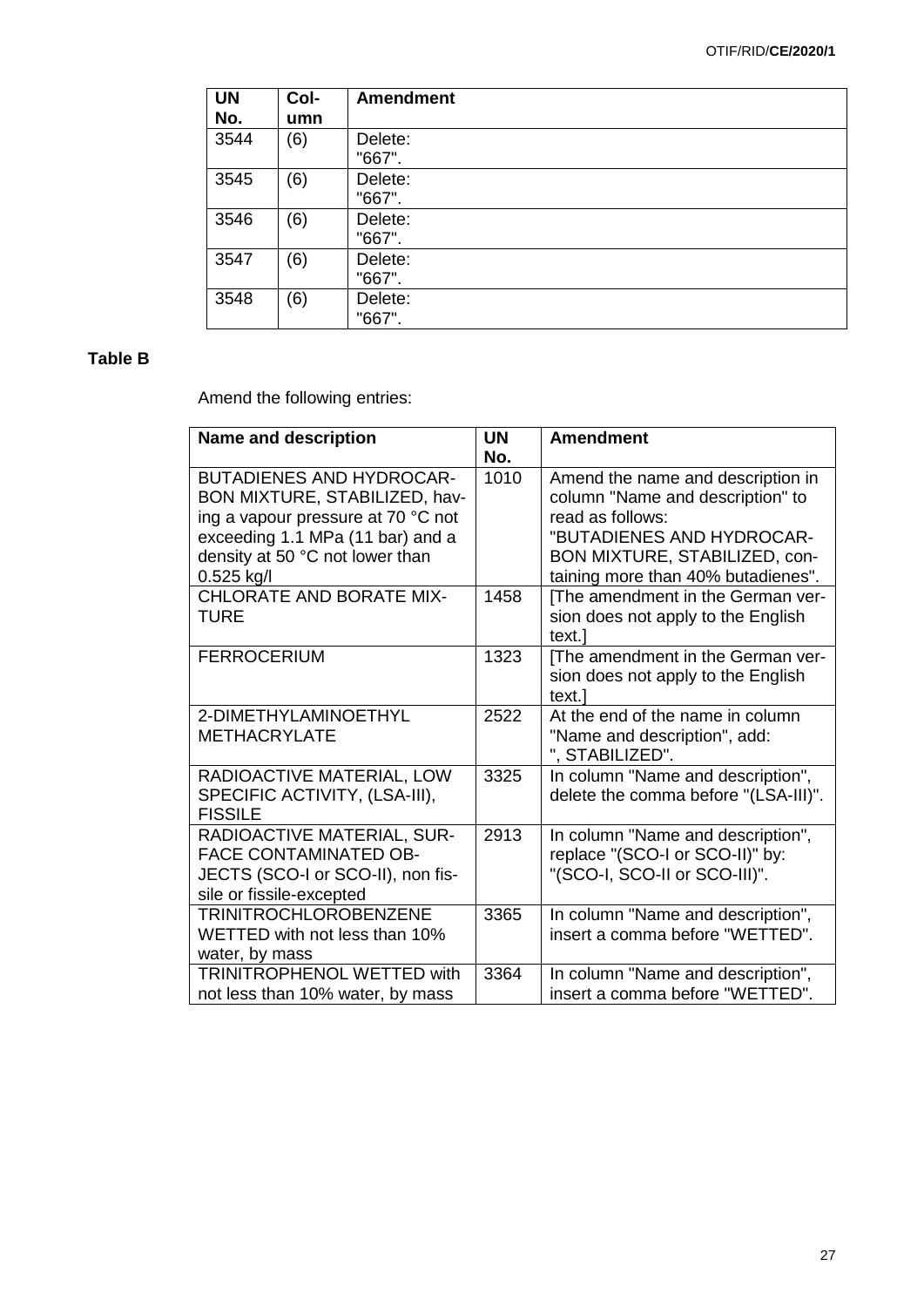Insert the following new entries in alphabetical order:

| <b>Name and description</b>         | <b>UN</b> | <b>Note</b> | <b>NHM</b> |
|-------------------------------------|-----------|-------------|------------|
|                                     | No.       |             | Code       |
| DANGEROUS GOODS IN ARTICLES         | 3363      |             | ??????     |
| DETONATORS, ELECTRONIC programmable | 0511      |             | ??????     |
| for blasting                        |           |             |            |
| DETONATORS, ELECTRONIC programmable | 0512      |             | ??????     |
| for blasting                        |           |             |            |
| DETONATORS, ELECTRONIC programmable | 0513      |             | ??????     |
| for blasting                        |           |             |            |
| MEDICAL WASTE, CATEGORY A, AFFECT-  | 3549      |             | ??????     |
| ING HUMANS, solid                   |           |             |            |
| MEDICAL WASTE, CATEGORY A, AFFECT-  | 3549      |             | ??????     |
| ING ANIMALS only, solid             |           |             |            |

### **Chapter 3.3**

- **SP 169** [The amendment in the German version does not apply to the English text.]
- **SP 188** [The amendments to paragraphs (d) and (e) in the German version do not apply to the English text.]

In paragraphs (g) and (h), replace "when batteries" by:

"when cells or batteries".

**SP 237** Replace "sub-section 33.2.1" by:

"sub-section 33.2".

**SP 241** Replace "sub-section 33.2.1.4" by:

"sub-section 33.2.4".

- **SP 249** [The amendment in the German version does not apply to the English text.]
- **SP 301** Amend the first sentence as follows:
	- Replace "applies to machinery or apparatus" by:

"applies to articles such as machinery, apparatus or devices".

– Replace "machinery or apparatus" by:

"articles".

In the second sentence, replace "machinery or apparatus" by:

"articles".

In the third sentence, replace "Machinery and apparatus" by:

"Articles".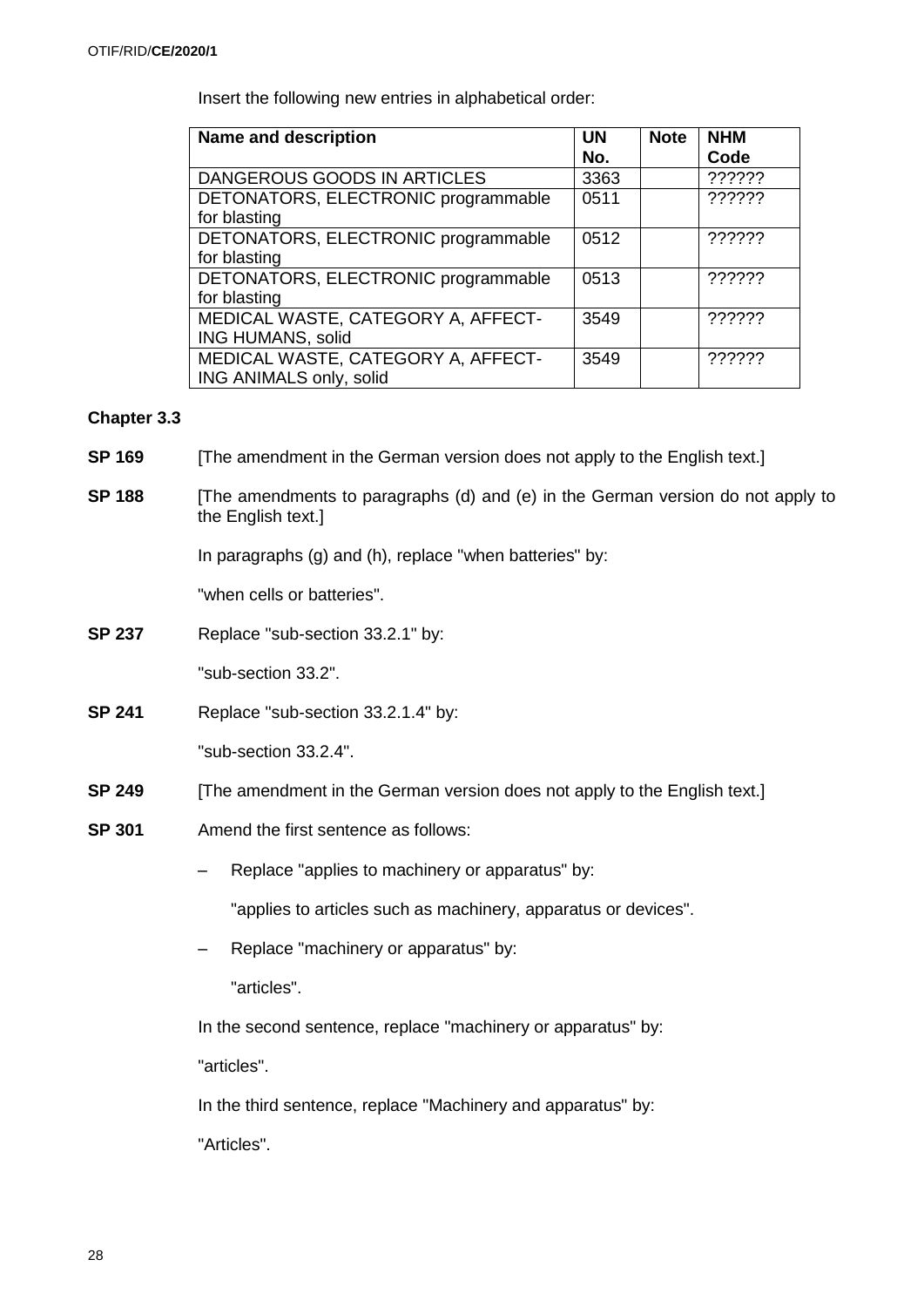In the fourth sentence, replace "machinery or apparatus" by:

"articles".

In the fifth sentence, replace "machinery or apparatus contains" by:

"articles contain".

Delete the Note at the end.

**SP 309** In the last paragraph, replace "satisfactorily pass Tests 8 (a), (b) and (c)" by:

"satisfy the criteria for classification as an ammonium nitrate emulsion, suspension or gel, intermediate for blasting explosives (ANE)".

**SP 327** In the first sentence, replace "Waste aerosols consigned" by:

"Waste aerosols and waste gas cartridges consigned".

In the first sentence, replace "carried under this entry for" by:

"carried under UN Nos. 1950 or 2037, as appropriate, for".

After the third sentence insert the following new sentence:

"Waste gas cartridges, other than those leaking or severely deformed, shall be packed in accordance with packing instruction P 003 and special packing provisions PP 17 and PP 96, or packing instruction LP 200 and special packing provision L 2."

In the fifth sentence (current fourth sentence), replace "aerosols shall be carried in salvage packagings" by:

"aerosols and gas cartridges shall be carried in salvage pressure receptacles or salvage packagings".

In the Note replace "Waste aerosols shall not" by:

"Waste aerosols and waste gas cartridges shall not".

At the end, add the following new paragraph:

"Waste gas cartridges that were filled with non-flammable, non-toxic gases of Class 2, group A or O and have been pierced are not subject to RID."

**SP 356** After "in wagons, vehicles, vessels" add:

", machinery, engines".

**SP 360** Replace "classified under" by:

"assigned to".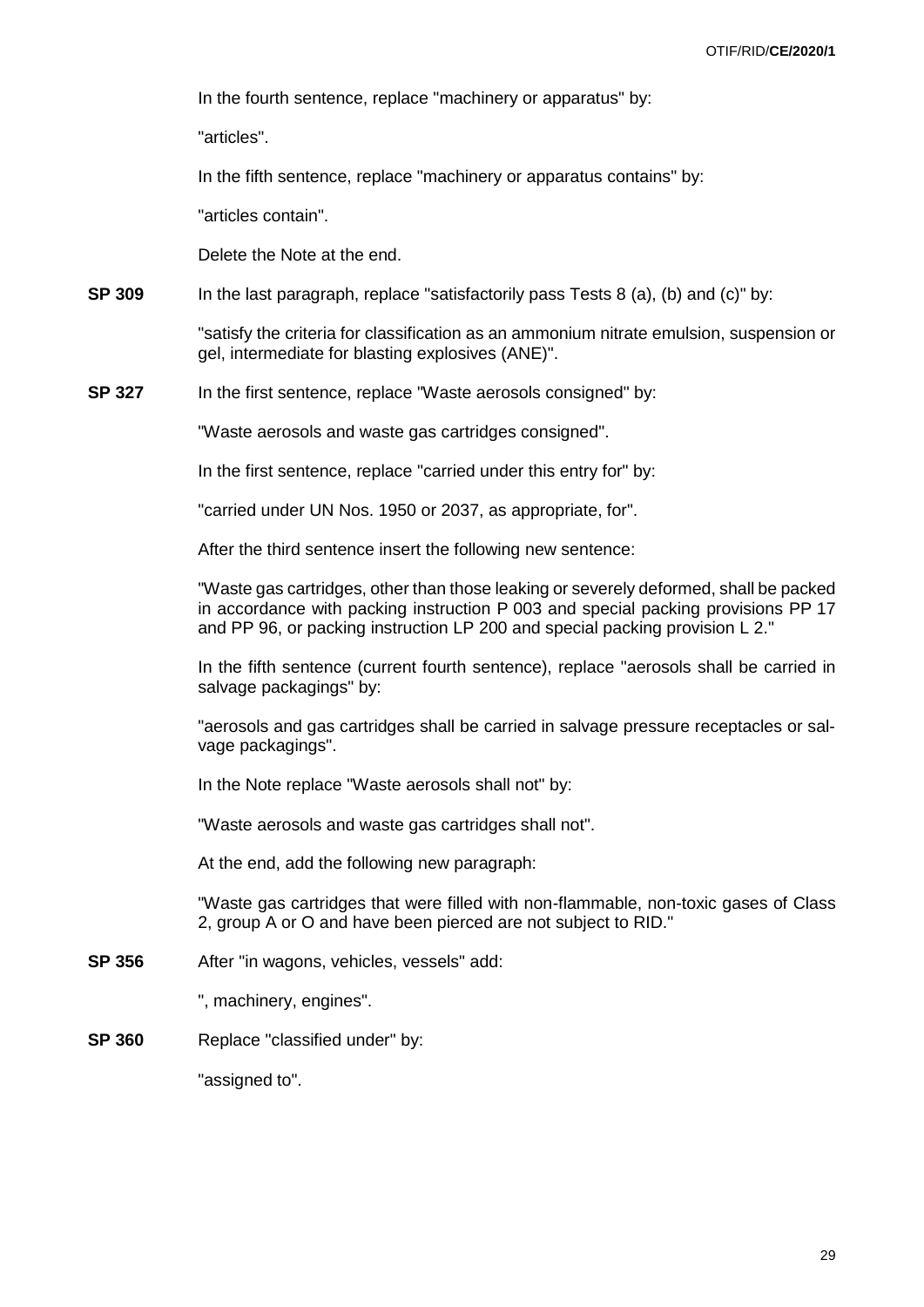At the end, add the following sentence:

"Lithium batteries installed in cargo transport units, designed only to provide power external to the transport unit shall be assigned to entry UN 3536 LITHIUM BATTER-IES INSTALLED IN CARGO TRANSPORT UNIT lithium ion batteries or lithium metal batteries."

**SP 370** Amend the introductory sentence to read as follows:

"This entry only applies to ammonium nitrate that meets one of the following criteria:"

Number the first indent as (a) and the second indent as (b).

At the end of (a) (current first indent), replace "and" by:

"or".

At the end, after paragraph (b), add the following new paragraph:

"This entry shall not be used for ammonium nitrate for which a proper shipping name already exists in Table A of Chapter 3.2 including ammonium nitrate mixed with fuel oil (ANFO) or any of the commercial grades of ammonium nitrate."

- **SP 376** Amend the Note to read as follows:
	- "**NOTE:** In assessing a cell or battery as damaged or defective, an assessment or evaluation shall be performed based on safety criteria from the cell, battery or product manufacturer or by a technical expert with knowledge of the cell's or battery's safety features. An assessment or evaluation may include, but is not limited to, the following criteria:
		- (a) Acute hazard, such as gas, fire, or electrolyte leaking;
		- (b) The use or misuse of the cell or battery;
		- (c) Signs of physical damage, such as deformation to cell or battery casing, or colours on the casing;
		- (d) External and internal short circuit protection, such as voltage or isolation measures;
		- (e) The condition of the cell or battery safety features; or
		- (f) Damage to any internal safety components, such as the battery management system."

[The amendment to the last sentence in the German version does not apply to the English text.]

**SP 379** In (d) (i), replace "ISO 11114-1:2012" by:

"ISO 11114-1:2012 + A1:2017".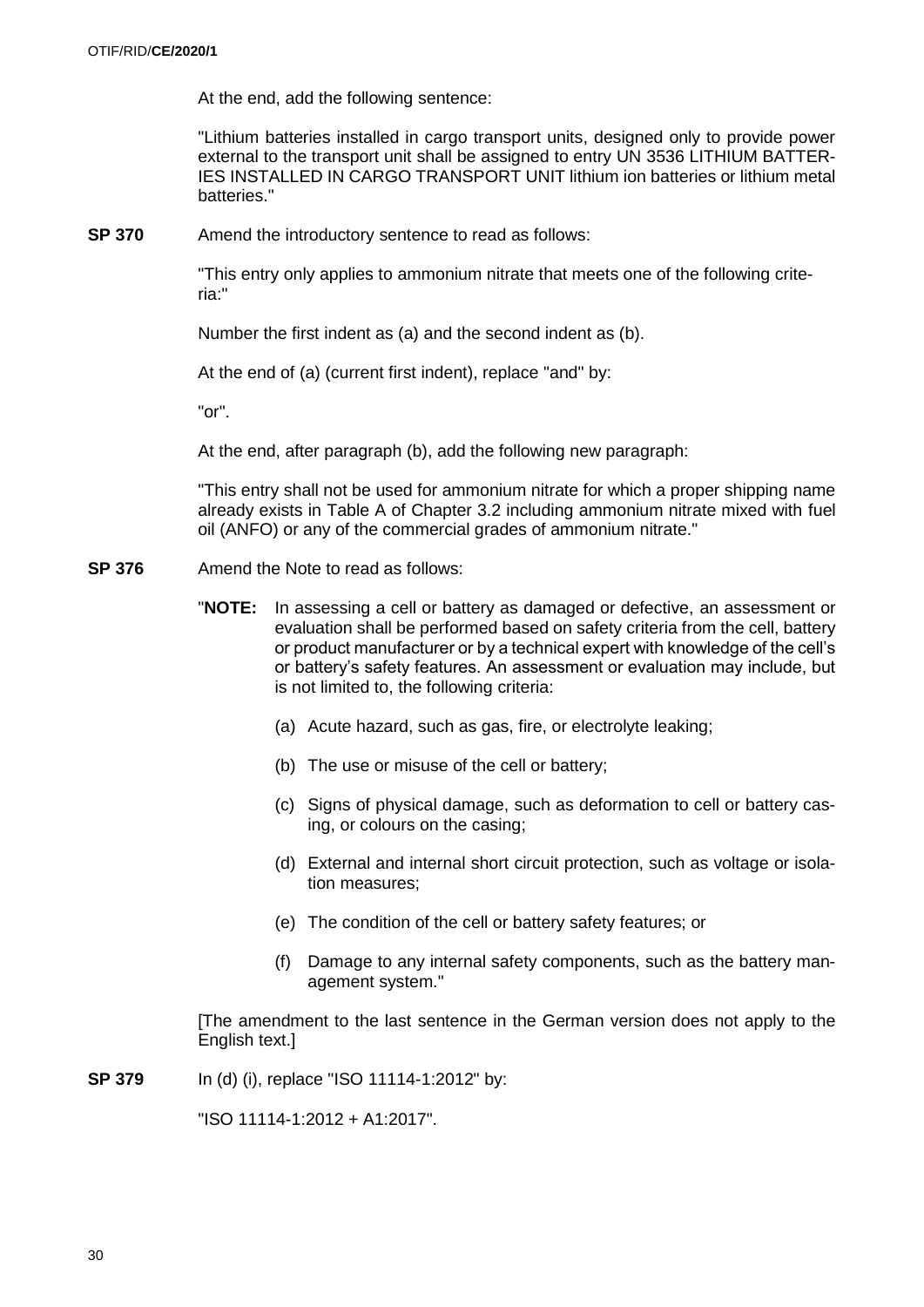**SP** 388 At the end of the seventh paragraph, add the following sentence:

"Lithium ion batteries or lithium metal batteries installed in a cargo transport unit and designed only to provide power external to the cargo transport unit shall be assigned to the entry UN 3536 LITHIUM BATTERIES INSTALLED IN CARGO TRANSPORT UNIT lithium ion batteries or lithium metal batteries."

- **SP 390** Amend to read as follows:
- "**390** When a package contains a combination of lithium batteries contained in equipment and lithium batteries packed with equipment, the following requirements apply for the purposes of package marking and documentation:
	- (a) the package shall be marked "UN 3091" or "UN 3481", as appropriate. If a package contains both lithium ion batteries and lithium metal batteries packed with and contained in equipment, the package shall be marked as required for both battery types. However, button cell batteries installed in equipment (including circuit boards) need not be considered;
	- (b) the transport document shall indicate "UN 3091 LITHIUM METAL BATTERIES PACKED WITH EQUIPMENT" or "UN 3481 LITHIUM ION BATTERIES PACKED WITH EQUIPMENT", as appropriate. If a package contains both lithium metal batteries and lithium ion batteries packed with and contained in equipment, then the transport document shall indicate both "UN 3091 LITHIUM METAL BATTER-IES PACKED WITH EQUIPMENT" and "UN 3481 LITHIUM ION BATTERIES PACKED WITH EQUIPMENT"."
- **SP 392** [The amendment in the German version does not apply to the English text.]

Replace

"**393– 499**" (Reserved)" by:

**499** (Reserved)".

"**396–**

**SP 556** Amend to read as follows:

"**556** (Deleted)".

- **SP 594** [The amendments in the German version do not apply to the English text.]
- **SP 653** In the first indent, replace "for construction and testing" by:

"for construction, testing and filling".

**SP 660** Amend to read as follows:

"**660** (Deleted)".

**SP 667** In paragraphs (a), (b) and (b) (ii), replace "engine, machinery or article" by: "engine or machinery".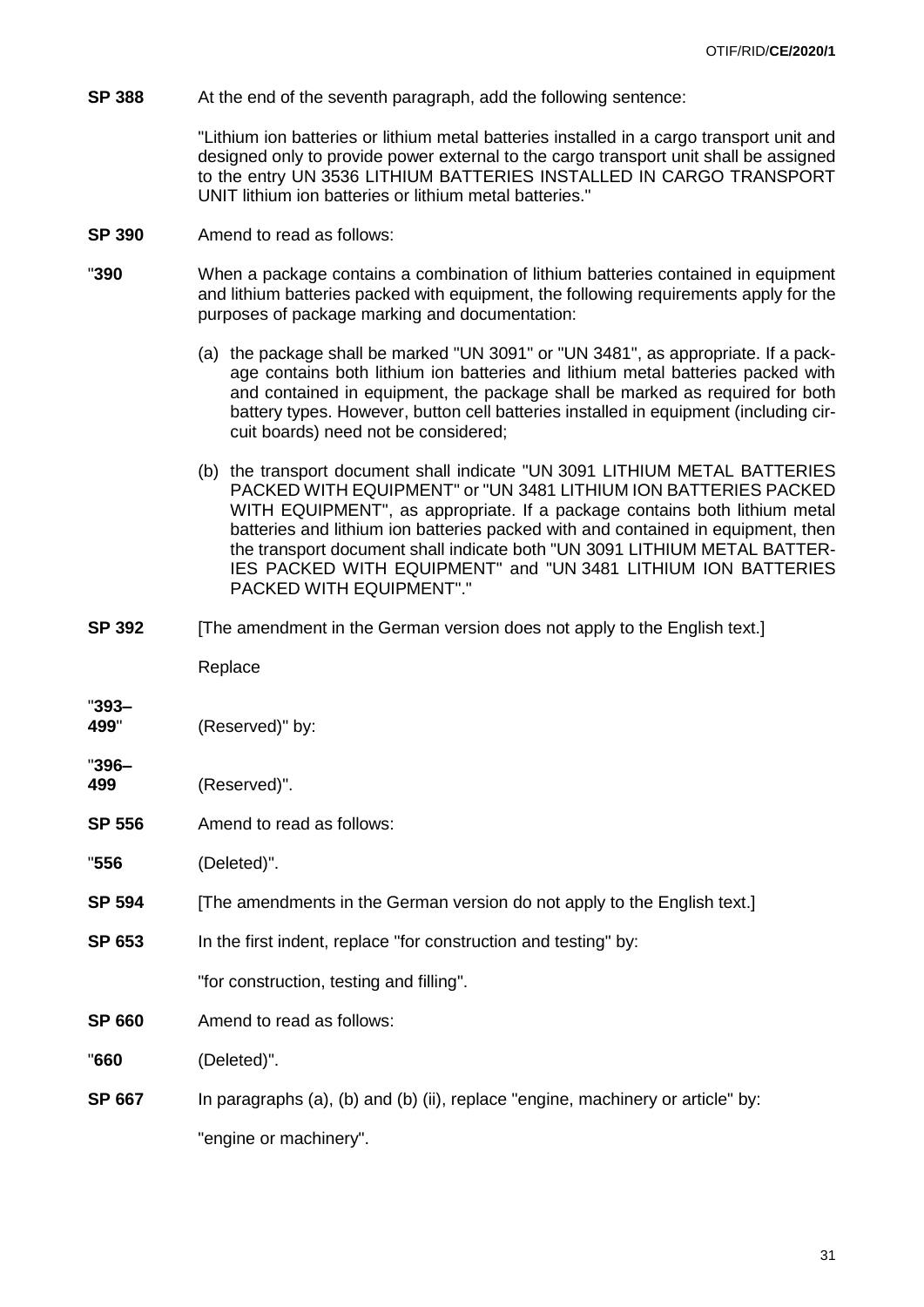In paragraph (b) (i), replace "engines, machinery or article" by:

"engines or machinery".

In paragraph (c), replace "engines, machinery or articles" by:

"engines or machinery".

**SP 671** At the end, add the following new paragraph:

"Kits containing only dangerous goods to which no packing group is assigned shall be allocated to transport category 2 for completion of transport documents and the exemption related to quantities carried per wagon or large container (see 1.1.3.6)."

Add the following new special provisions:

- "**393** The nitrocellulose shall meet the criteria of the Bergmann-Junk test or methyl violet paper test in the Manual of Tests and Criteria Appendix 10. Tests of type 3 (c) need not be applied.
- **394** The nitrocellulose shall meet the criteria of the Bergmann-Junk test or methyl violet paper test in the Manual of Tests and Criteria Appendix 10.
- **395** This entry shall only be used for solid medical waste of Category A carried for disposal."
- "**675** For packages containing these dangerous goods, mixed loading with substances and articles of Class 1, with the exception of 1.4S, shall be prohibited."

# **Chapter 3.5**

- **3.5.2** [The amendments in the German version do not apply to the English text.]
- **3.5.3.1** [The amendments in the German version do not apply to the English text.]

# **PART 4**

# **Chapter 4.1**

**4.1.1** In the Note, replace "(Class 6.2)" by:

"(Class 6.2, UN Nos. 2814 and 2900)".

In the Note, amend the text in parentheses at the end of the sentence to read:

"(P 201, P 207 and LP 02 for Class 2 and P 620, P 621, P 622, IBC 620, LP 621 and LP 622 for Class 6.2)".

- **4.1.1.1** [The amendment in the German version does not apply to the English text.]
- **4.1.1.3** becomes **4.1.1.3.1**.

Delete the last sentence.

Add a new heading to read:

"**4.1.1.3 Design type**".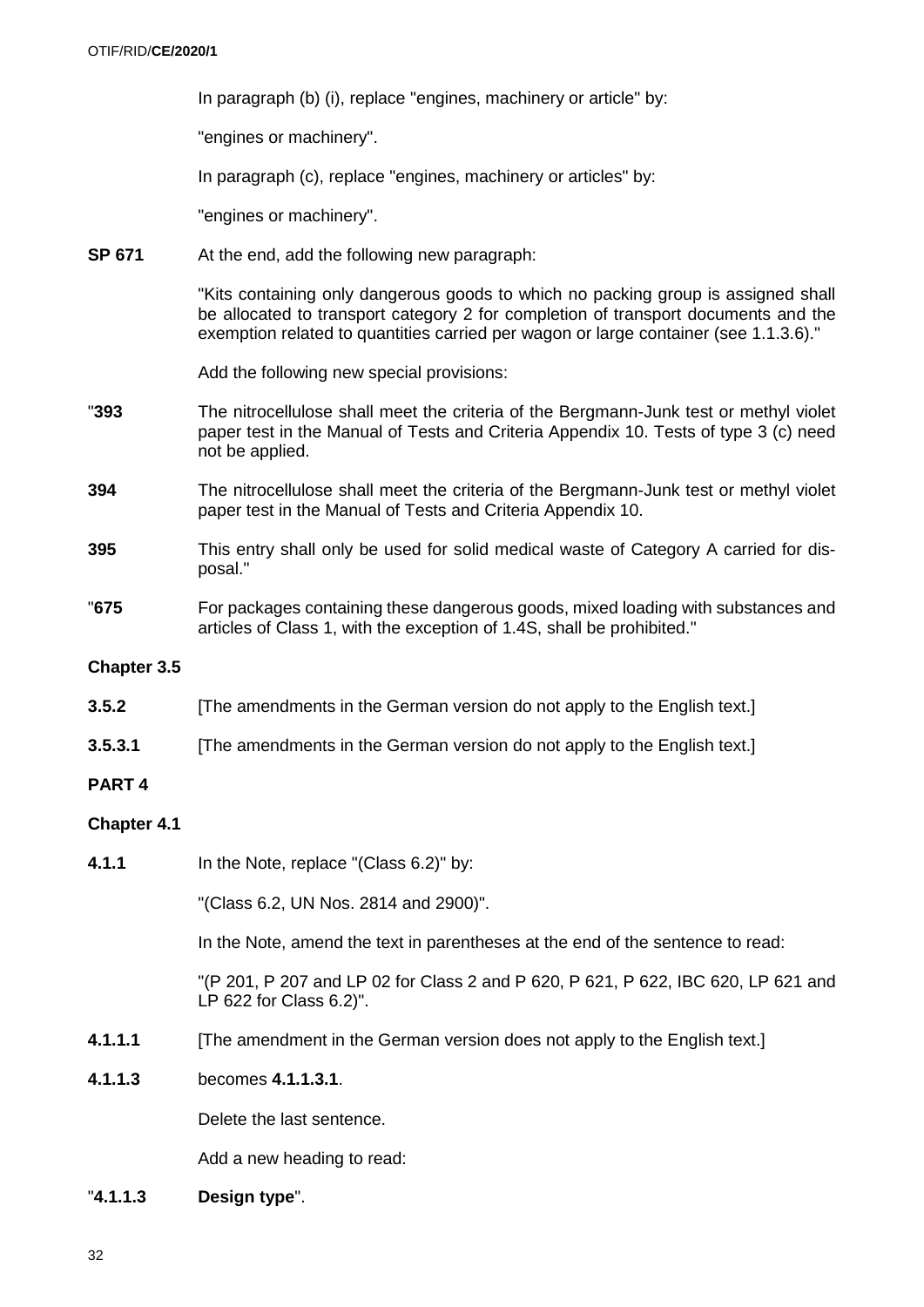Add a new **4.1.1.3.2** to read as follows:

- "**4.1.1.3.2** Packagings, including IBCs and large packagings, may conform to one or more than one successfully tested design type and may bear more than one mark."
- **4.1.1.5.1** [The amendment in the German version does not apply to the English text.]
- **4.1.1.10** [The amendments in the French version do not apply to the English text.]
- **4.1.1.21.6** In Table 4.1.1.21.6, for UN No. 3291, in column (4), delete:

"II".

**4.1.3.1** In the fourth sub-paragraph, in the row for "L", replace "specific to RID" by:

"specific to RID and ADR".

- **4.1.4.1**
- **P 001** For "Single packagings/Composite packagings", in the last entry, replace "solid plastics or expanded plastics" by:

"expanded plastics or solid plastics".

**P 002** For "Single packagings/Composite packagings", in the last entry, replace "solid plastics or expanded plastics packaging (6PH2 or 6PH1 $^{(e)}$ )" by:

"expanded plastics or solid plastics packaging (6PH1 or 6PH2 $^{(e)}$ )".

**P 003** [The first amendment in the German version does not apply to the English text.]

For special packing provision **PP 16**, in Note 2, replace "P801a" by:

"P801".

For special packing provision **PP 32**, after "3358", add:

"and robust articles consigned under UN No. 3164".

Add the following new special packing provision:

- "**PP 96** For UN No. 2037 waste gas cartridges carried in accordance with special provision 327 of Chapter 3.3, the packagings shall be adequately ventilated to prevent the creation of dangerous atmospheres and the build-up of pressure."
- **P 006** [The amendment in the German version does not apply to the English text.]
- **P 200** In (5) (a), after "special packing provision "o"", insert:

"of paragraph (10),".

In (5) (b), in the second sub-paragraph, after "special packing provision "o"", insert:

"of paragraph (10),".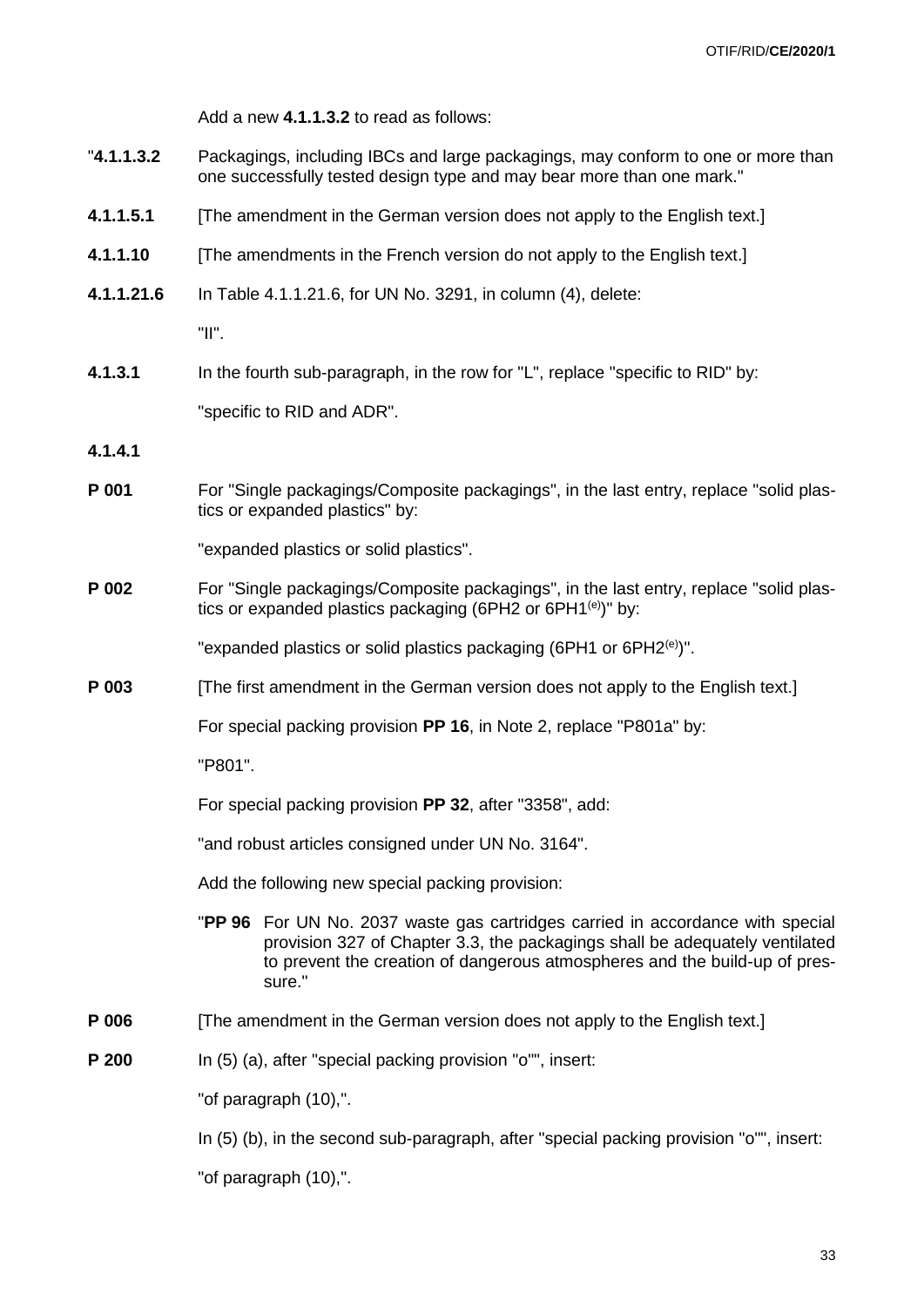In (5) (b) (i), after "special packing provision "r"", insert:

"of paragraph (10),".

In paragraph (11), amend the Table as follows:

In the second row ("EN ISO 24431:2016"), in the column "Title of document", replace "EN ISO" by:

"ISO".

- In the second row, in the column "Title of document", add the following Note:
	- "**NOTE:** The EN version of this ISO standard fulfils the requirements and may also be used."
- Delete the fifth row ("ISO 24431:2006").

In paragraph (13) 2.4, replace "EN ISO 11114-1:2012 and EN 11114-2:2013" by:

"EN ISO 11114-1:2012 + A1:2017 and EN ISO 11114-2:2013".

In Table 2, replace the values of column "LC $_{50}$  in ml/m<sup>3</sup>" as follows:

– For UN No. 1859, replace "450" by:

"922".

– For UN No. 2188, replace "20" by:

"178".

– For UN No. 2202, replace "2" by:

"51".

– For UN No. 2534, replace "600" by:

"2810".

– For UN No. 2676, replace "20" by:

"178".

**P 206** In the title of the last row of the packing instruction, replace "Special packing provision" by:

"Special packing provisions".

Add the following new special packing provision:

"**PP 97** For fire extinguishing agents assigned to UN No. 3500 the maximum test period for periodic inspection shall be 10 years. They may be carried in tubes of a maximum water capacity of 450 litres conforming to the applicable requirements of Chapter 6.2."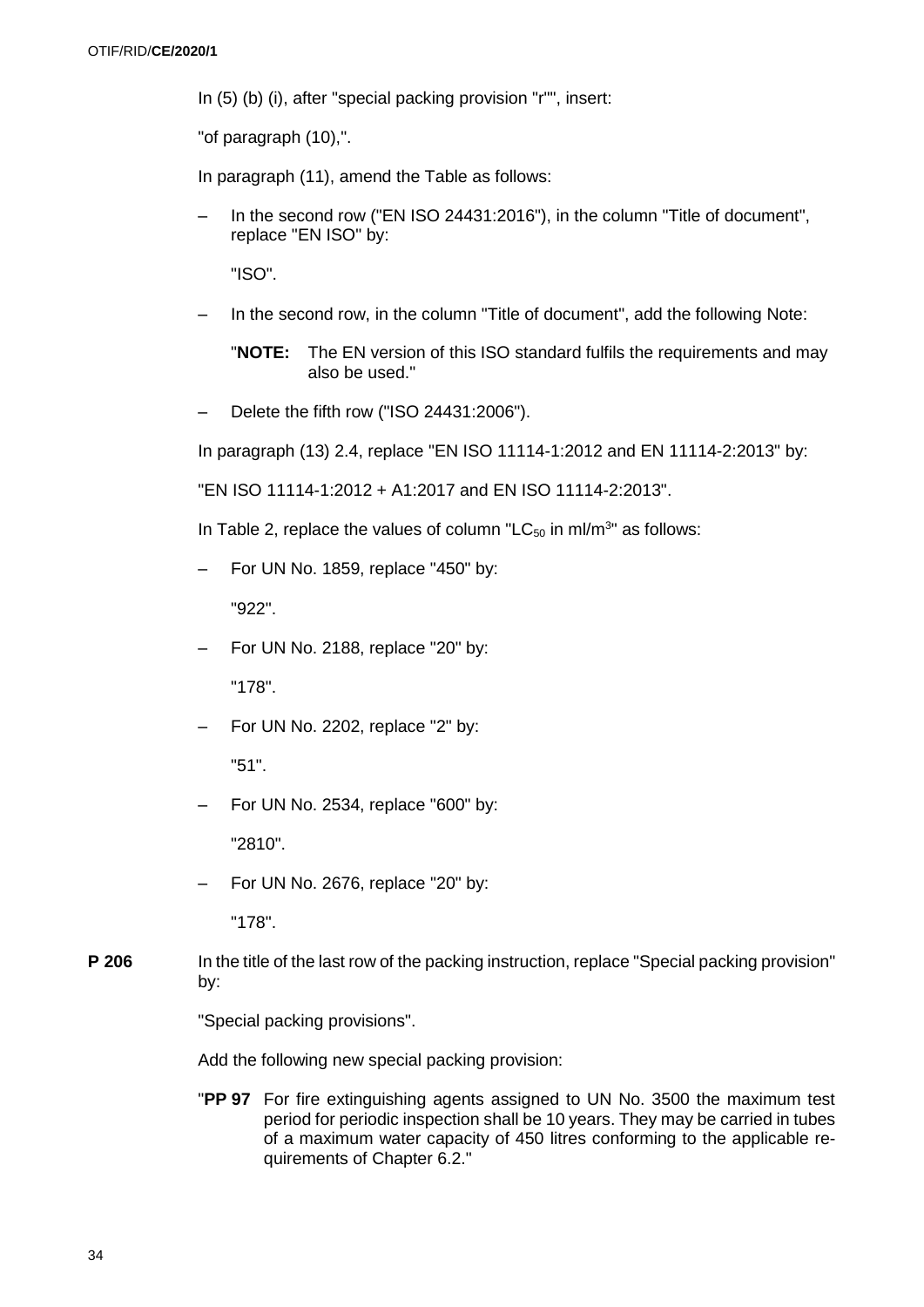**P 207** In special packing provision **PP 87**, replace "flammable atmosphere" by:

"dangerous atmospheres".

**P 301** [The first amendment to paragraph (1) in the German version does not apply to the English text.]

In the last sentence of paragraph (1), replace "unit" by:

"primary containment".

[The amendment to the penultimate sentence of paragraph (2) in the German version does not apply to the English text.]

In the last sentence of paragraph (2), replace "unit" by:

"primary containment".

**P 400** In paragraph (2), in the first sentence, delete:

"threaded".

In paragraph (2), after the first sentence, insert the following new sentence:

"Inner packagings shall have threaded closures or closures physically held in place by any means capable of preventing back-off or loosening of the closure by impact or vibration during carriage."

In paragraph (3), in the first sentence, delete:

"threaded".

In paragraph (3), after the first sentence, insert the following new sentence:

"Inner packagings shall have threaded closures or closures physically held in place by any means capable of preventing back-off or loosening of the closure by impact or vibration during carriage."

**P 404** Amend paragraph (1), under "Inner packagings", as follows:

– In the first paragraph, delete:

"and have threaded closures".

– In the second paragraph, delete:

"threaded".

– Before the last sentence ("Outer packagings shall have a maximum net mass of 125 kg."), add the following new third paragraph:

"Inner packagings shall have threaded closures or closures physically held in place by any means capable of preventing back-off or loosening of the closure by impact or vibration during carriage."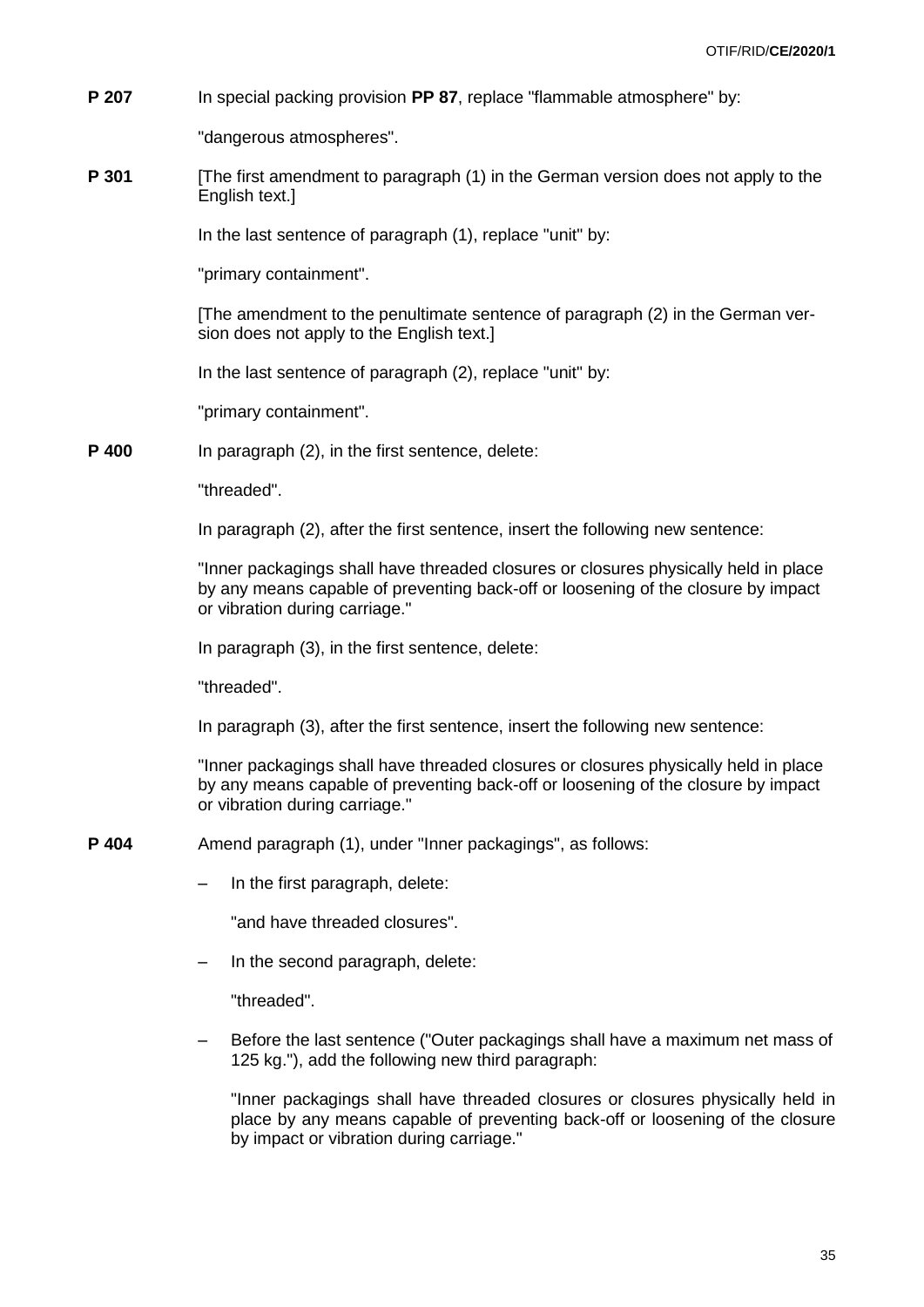In paragraph (2), between ", 1B1" and ", 1N1", insert:

", 1B2".

- **P 410** Amend table note d to read as follows:
	- "<sup>(d)</sup> For packing group II substances, these packagings may only be used when transported in a closed wagon or closed container."

For "Single packagings/Composite packagings", in the last entry, replace "solid or expanded plastics" by:

"expanded or solid plastics".

- **P 504** [The amendment in the French version does not apply to the English text.]
- **P 601** [The amendments in the German version do not apply to the English text.]
- **P 602** [The amendments in the German version do not apply to the English text.]

Insert the following new packing instruction:

| $\mathbf{D}$ 622 | <b>PACKING INSTRUCTION</b> |  |
|------------------|----------------------------|--|
|                  |                            |  |

This instruction applies to waste of UN No. 3549 carried for disposal.

The following packagings are authorized provided the general provisions of 4.1.1 and 4.1.3 are met:

| Inner packagings | Intermediate packagings | <b>Outer packagings</b> |
|------------------|-------------------------|-------------------------|
| metal            | metal                   | <b>Boxes</b>            |
| plastics         | plastics                | steel (4A)              |
|                  |                         | aluminium (4B)          |
|                  |                         | other metal (4N)        |
|                  |                         | plywood (4D)            |
|                  |                         | fibreboard (4G)         |
|                  |                         | plastics, solid (4H2)   |
|                  |                         | <b>Drums</b>            |
|                  |                         | steel (1A2)             |
|                  |                         | aluminium (1B2)         |
|                  |                         | other metal (1N2)       |
|                  |                         | plywood (1D)            |
|                  |                         | fibre $(1G)$            |
|                  |                         | plastics (1H2)          |
|                  |                         | <b>Jerricans</b>        |
|                  |                         | steel (3A2)             |
|                  |                         | aluminium (3B2)         |
|                  |                         | plastics (3H2)          |

The outer packaging shall conform to the packing group I performance level for solids.

# **Additional requirements:**

1. Fragile articles shall be contained in either a rigid inner packaging or a rigid intermediate packaging.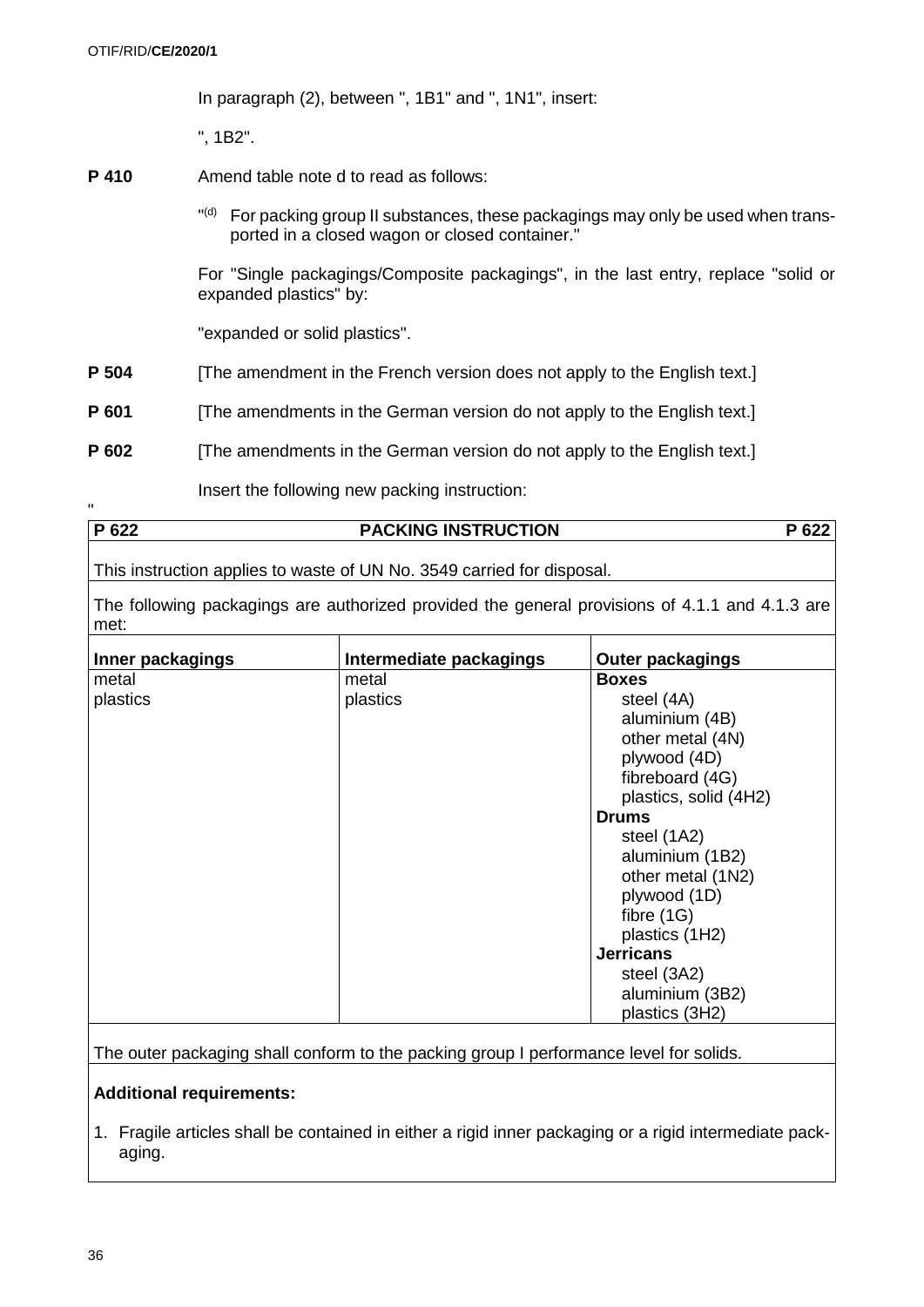- 2. Inner packagings containing sharp objects such as broken glass and needles shall be rigid and resistant to puncture.
- 3. The inner packaging, the intermediate packaging, and the outer packaging shall be capable of retaining liquids. Outer packagings that are not capable of retaining liquids by design shall be fitted with a liner or suitable measure of retaining liquids.
- 4. The inner packaging and/or the intermediate packaging may be flexible. When flexible packagings are used, they shall be capable of passing the impact resistance test of at least 165 g according to ISO 7765-1:1988 "Plastics film and sheeting – Determination of impact resistance by the free-falling dart method – Part 1: Staircase methods" and the tear resistance test of at least 480 g in both parallel and perpendicular planes with respect to the length of the bag in accordance with ISO 6383-2:1983 "Plastics – Film and sheeting – Determination of tear resistance – Part 2: Elmendorf method". The maximum net mass of each flexible inner packaging shall be 30 kg.
- 5. Each flexible intermediate packaging shall contain only one inner packaging.
- 6. Inner packagings containing a small amount of free liquid may be included in intermediate packaging provided that there is sufficient absorbent or solidifying material in the inner or intermediate packaging to absorb or solidify all the liquid content present. Suitable absorbent material which withstands the temperatures and vibrations liable to occur under normal conditions of carriage shall be used.
- 7. Intermediate packagings shall be secured in outer packagings with suitable cushioning and/or absorbent material.
- " **P 800** [The amendment in the German and French versions does not apply to the English text.]
- **P 801** Amend to read as follows:

| P 801 | <b>PACKING INSTRUCTION</b> | 801 |
|-------|----------------------------|-----|
|       |                            |     |

This instruction applies to UN Nos. 2794, 2795 and 3028 and used batteries of UN No. 2800.

The following packagings are authorized, provided that the provisions of 4.1.1.1, 4.1.1.2, 4.1.1.6 and 4.1.3 are met:

- (1) Rigid outer packagings, wooden slatted crates or pallets*.*
	- Additionally, the following conditions shall be met:
	- (a) Battery stacks shall be in tiers separated by a layer of electrically non-conductive material;
	- (b) Battery terminals shall not support the weight of other superimposed elements;
	- (c) Batteries shall be packaged or secured to prevent inadvertent movement;
	- (d) Batteries shall not leak under normal conditions of carriage or appropriate measures shall be taken to prevent the release of electrolyte from the package (e.g. individually packaging batteries or other equally effective methods); and
	- (e) Batteries shall be protected against short circuits.
- (2) Stainless steel or plastics bins may also be used to carry used batteries. Additionally, the following conditions shall be met:
	- (a) The bins shall be resistant to the electrolyte that was contained in the batteries;
	- (b) The bins shall not be filled to a height greater than the height of their sides;
	- (c) The outside of the bins shall be free of residues of electrolyte contained in the batteries;
	- (d) Under normal conditions of carriage, no electrolyte shall leak from the bins;
	- (e) Measures shall be taken to ensure that filled bins cannot lose their content;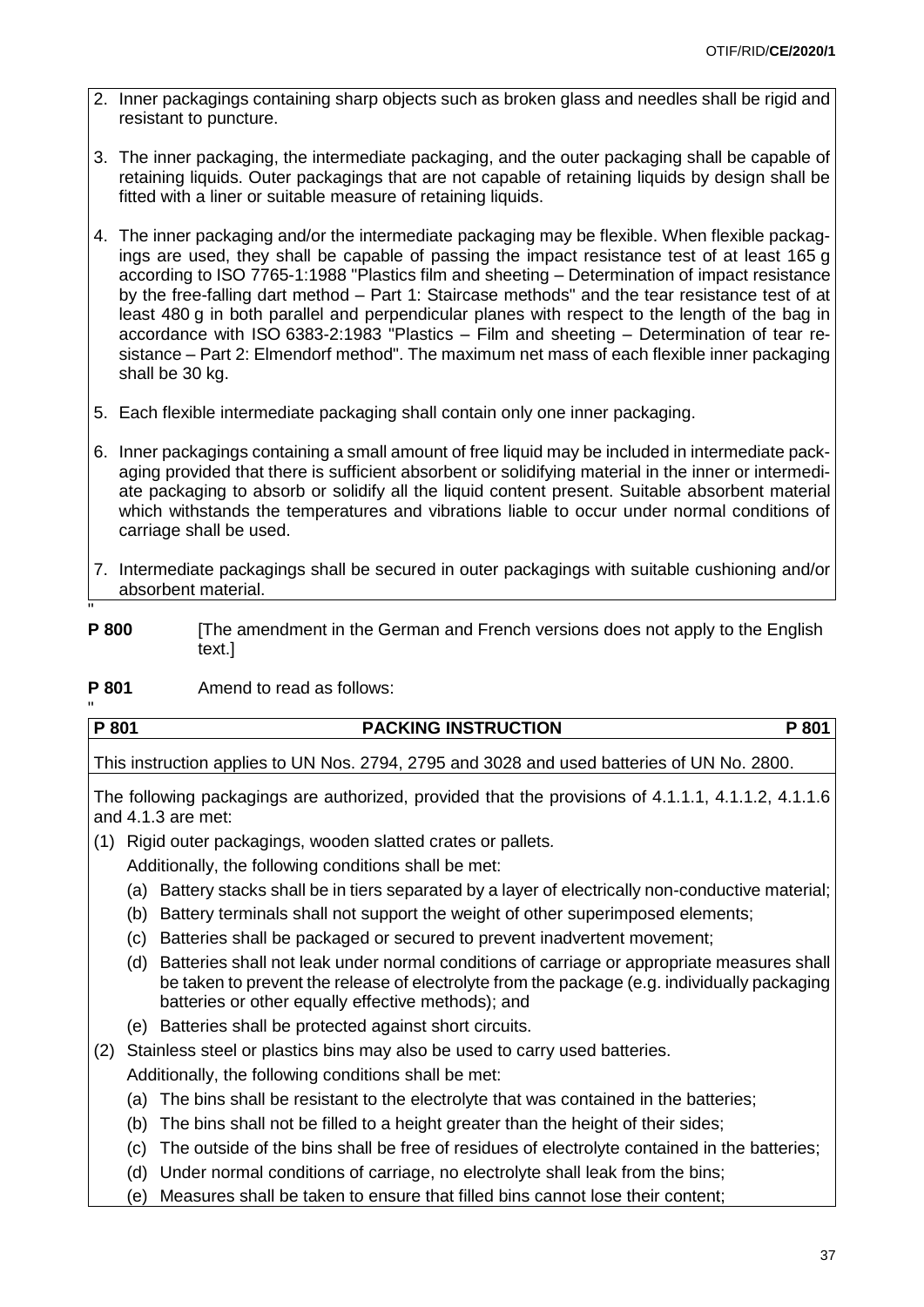- (f) Measures shall be taken to prevent short circuits (e.g. batteries are discharged, individual protection of the battery terminals, etc.); and
- (g) The bins shall be either:
	- (i) covered; or
	- (ii) carried in closed or sheeted wagons or containers.

P 801a Amend to read as follows:

| P 801a    |              | <b>PACKING INSTRUCTION</b>                                                                                                                                                                                                                                                                                                                                                                                                                                              | P 801a |
|-----------|--------------|-------------------------------------------------------------------------------------------------------------------------------------------------------------------------------------------------------------------------------------------------------------------------------------------------------------------------------------------------------------------------------------------------------------------------------------------------------------------------|--------|
| (Deleted) |              |                                                                                                                                                                                                                                                                                                                                                                                                                                                                         |        |
| P 804     |              | [The amendments in the German version do not apply to the English text.]                                                                                                                                                                                                                                                                                                                                                                                                |        |
| P 903     |              | [The amendment to the last sub-paragraph of (4) in the German version does not<br>apply to the English text.]                                                                                                                                                                                                                                                                                                                                                           |        |
|           |              | Under paragraph (4), add the following Note:                                                                                                                                                                                                                                                                                                                                                                                                                            |        |
|           | "NOTE:       | For carriage in a transport chain including air carriage, these devices, when<br>active, shall meet defined standards for electromagnetic radiation to ensure<br>that the operation of the devices does not interfere with aircraft systems."                                                                                                                                                                                                                           |        |
|           |              | Add the following new paragraph (5):                                                                                                                                                                                                                                                                                                                                                                                                                                    |        |
|           |              | "(5) For packagings containing both cells or batteries packed with equipment and con-<br>tained in equipment:                                                                                                                                                                                                                                                                                                                                                           |        |
|           |              | (a) For cells and batteries, packagings that completely enclose the cells or bat-<br>teries, then placed with equipment in a packaging conforming to the require-<br>ments in paragraph (1) of this packing instruction; or                                                                                                                                                                                                                                             |        |
|           |              | (b) Packagings conforming to the requirements in paragraph (1) of this packing<br>instruction, then placed with the equipment in a strong outer packaging con-<br>structed of suitable material, and of adequate strength and design in relation<br>to the packaging capacity and its intended use. The outer packaging shall be<br>constructed in such a manner as to prevent accidental operation during car-<br>riage and need not meet the requirements of 4.1.1.3. |        |
|           |              | The equipment shall be secured against movement within the outer packaging.                                                                                                                                                                                                                                                                                                                                                                                             |        |
|           |              | Devices such as radio frequency identification (RFID) tags, watches and temper-<br>ature loggers, which are not capable of generating a dangerous evolution of heat,<br>may be carried when intentionally active in strong outer packagings.                                                                                                                                                                                                                            |        |
|           | <b>NOTE:</b> | For carriage in a transport chain including air carriage, these devices,<br>when active, shall meet defined standards for electromagnetic radia-<br>tion to ensure that the operation of the devices does not interfere with<br>aircraft systems."                                                                                                                                                                                                                      |        |
| P 905     | text.]       | [The amendments in the German and French versions do not apply to the English                                                                                                                                                                                                                                                                                                                                                                                           |        |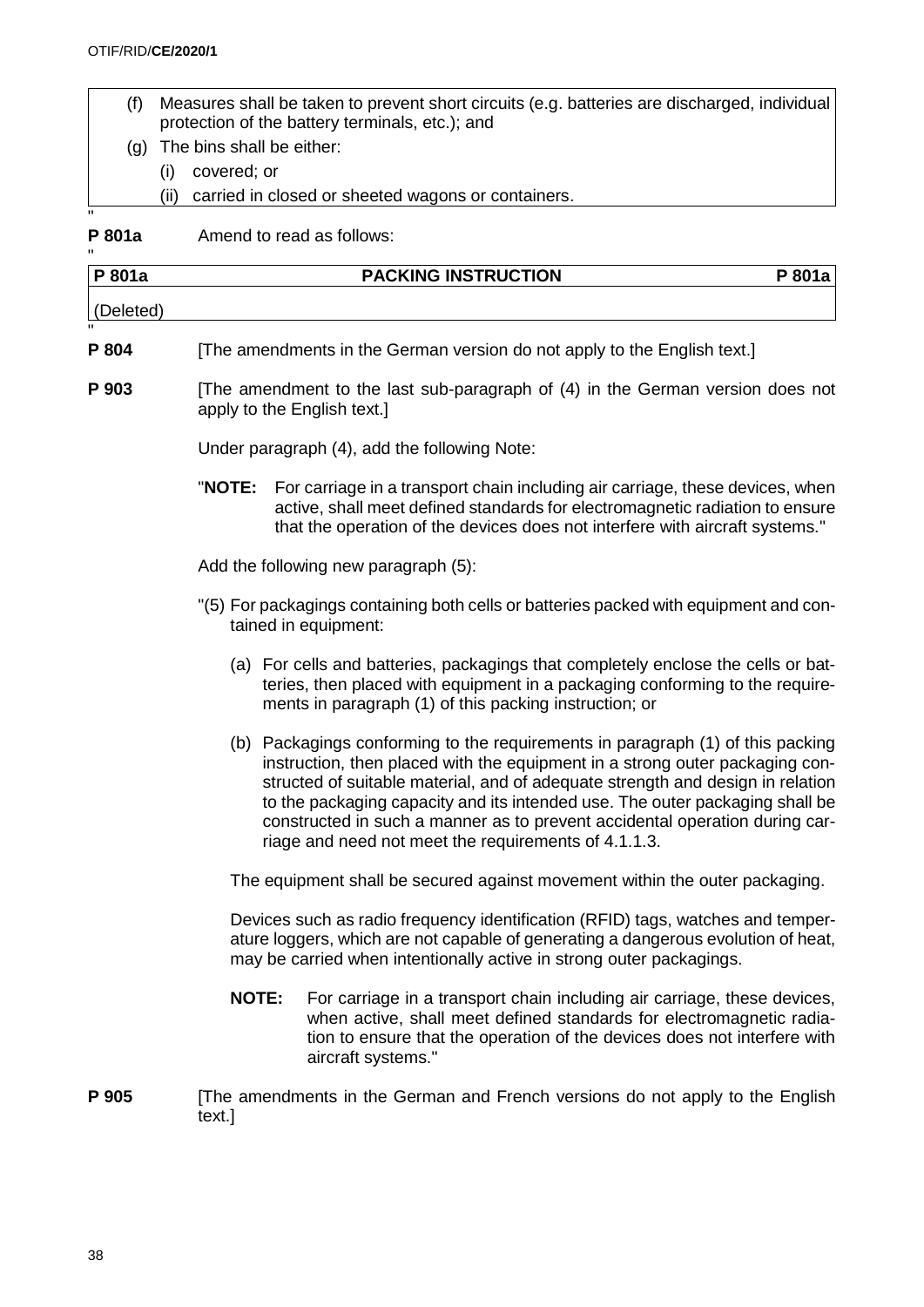| P 907         | Amend the first sentence to read:                                                                  |
|---------------|----------------------------------------------------------------------------------------------------|
|               | "This instruction applies to articles, such as machinery, apparatus or devices of UN<br>No. 3363." |
|               | In the second sentence, replace "machinery or apparatus" by:                                       |
|               | "article".                                                                                         |
|               | In the third sentence, replace "machinery or apparatus" by:                                        |
|               | "an article".                                                                                      |
|               | In the sixth sentence, replace "machinery or apparatus" by:                                        |
|               | "article" (twice).                                                                                 |
|               | In the seventh sentence, replace "machinery or apparatus" by:                                      |
|               | "article".                                                                                         |
| P 909         | [The amendments in the German version do not apply to the English text.]                           |
| P 911         | [The amendment in the German version does not apply to the English text.]                          |
| 4.1.4.3       |                                                                                                    |
| <b>LP 01</b>  | In column "Large outer packagings", replace "Fibreboard (50G)" by:                                 |
|               | "Rigid fibreboard (50G)".                                                                          |
| <b>LP 02</b>  | In column "Large outer packagings", replace "Fibreboard (50G)" by:                                 |
|               | "Rigid fibreboard (50G)".                                                                          |
| <b>LP 101</b> | In the heading of the third column, replace "Large packagings" by:                                 |
|               | "Large outer packagings".                                                                          |
|               | In the third column, replace "Fibreboard (50G)" by:                                                |
|               | "Rigid fibreboard (50G)".                                                                          |
| <b>LP 102</b> | In the heading of the third column, replace "Large packagings" by:                                 |
|               | "Large outer packagings".                                                                          |
|               | In the third column, replace "Fibreboard (50G)" by:                                                |
|               | "Rigid fibreboard (50G)".                                                                          |
| <b>LP 200</b> | In the introductory sentence, replace "UN No. 1950" by:                                            |
|               | "UN Nos. 1950 and 2037".                                                                           |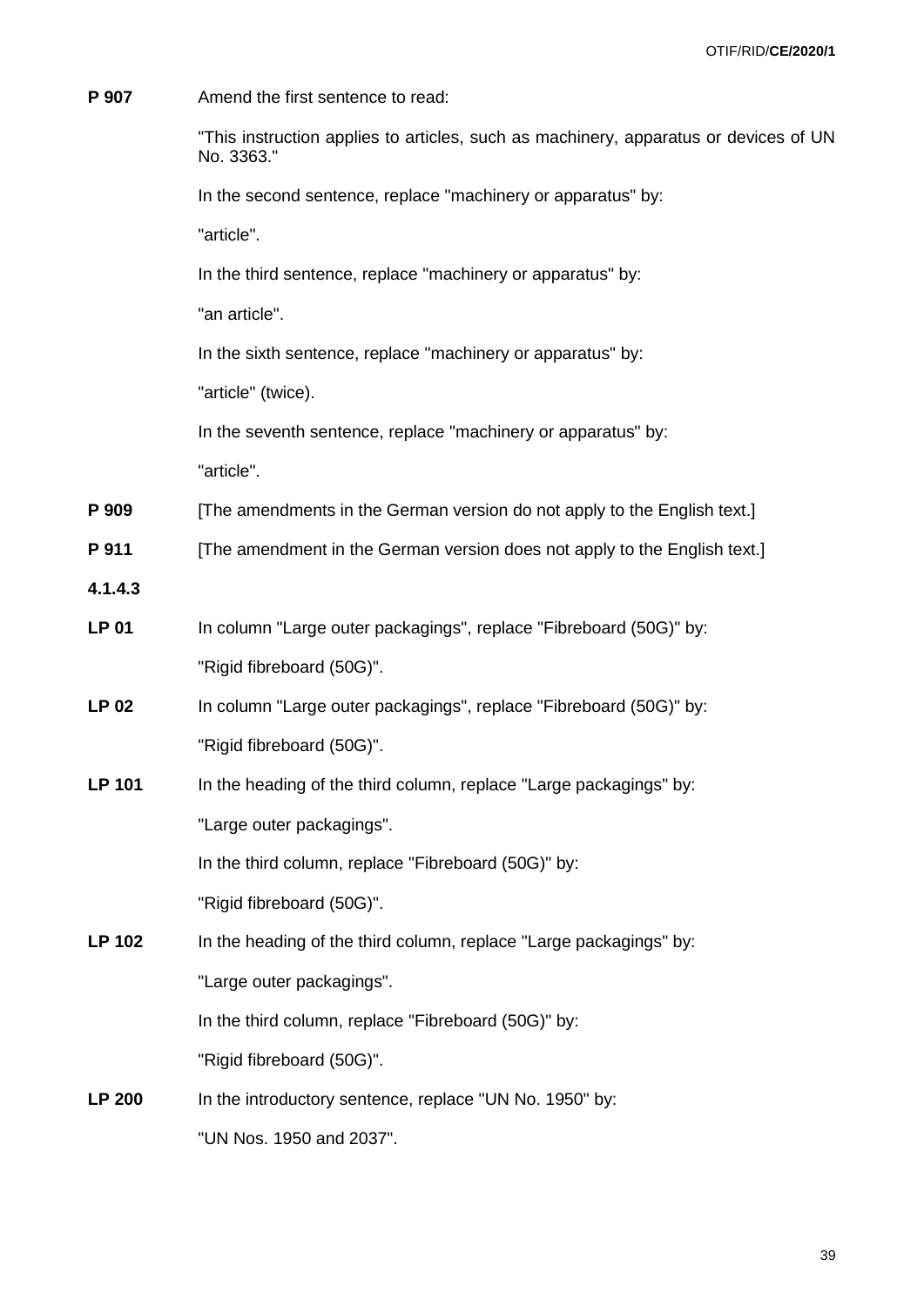"

In the second sentence, replace "are authorized for aerosols" by:

"are authorized for aerosols and gas cartridges".

In special packing provision **L 2**, in the first sentence, delete:

"of the aerosols".

In special packing provision **L 2**, amend the last sentence to read:

"For waste aerosols and waste gas cartridges carried in accordance with special provision 327, the large packagings shall be adequately ventilated to prevent the creation of dangerous atmospheres and the build-up of pressure."

Insert the following new packing instruction:

| <b>LP 622</b> | <b>PACKING INSTRUCTION</b> | P 622. |
|---------------|----------------------------|--------|

This instruction applies to waste of UN No. 3549 carried for disposal.

The following large packagings are authorized provided the general provisions of 4.1.1 and 4.1.3 are met:

| Inner packagings | Intermediate packagings | Outer packagings                                                                                                  |
|------------------|-------------------------|-------------------------------------------------------------------------------------------------------------------|
| metal            | metal                   | steel (50A)                                                                                                       |
| plastics         | plastics                | aluminium (50B)                                                                                                   |
|                  |                         | metal other than steel or alu-<br>minium (50N)<br>plywood (50D)<br>rigid fibreboard (50G)<br>rigid plastics (50H) |

The outer packaging shall conform to the packing group I performance level for solids.

# **Additional requirements:**

- 1. Fragile articles shall be contained in either a rigid inner packaging or a rigid intermediate packaging.
- 2. Inner packagings containing sharp objects such as broken glass and needles shall be rigid and resistant to puncture.
- 3. The inner packaging, the intermediate packaging and the outer packaging shall be capable of retaining liquids. Outer packagings that are not capable of retaining liquids by design shall be fitted with a liner or suitable measure of retaining liquids.
- 4. The inner packaging and/or the intermediate packaging may be flexible. When flexible packagings are used, they shall be capable of passing the impact resistance test of at least 165 g according to ISO 7765-1:1988 "Plastics film and sheeting – Determination of impact resistance by the free-falling dart method – Part 1: Staircase methods" and the tear resistance test of at least 480 g in both parallel and perpendicular planes with respect to the length of the bag in accordance with ISO 6383-2:1983 "Plastics – Film and sheeting – Determination of tear resistance – Part 2: Elmendorf method". The maximum net mass of each flexible inner packaging shall be 30 kg.
- 5. Each flexible intermediate packaging shall contain only one inner packaging.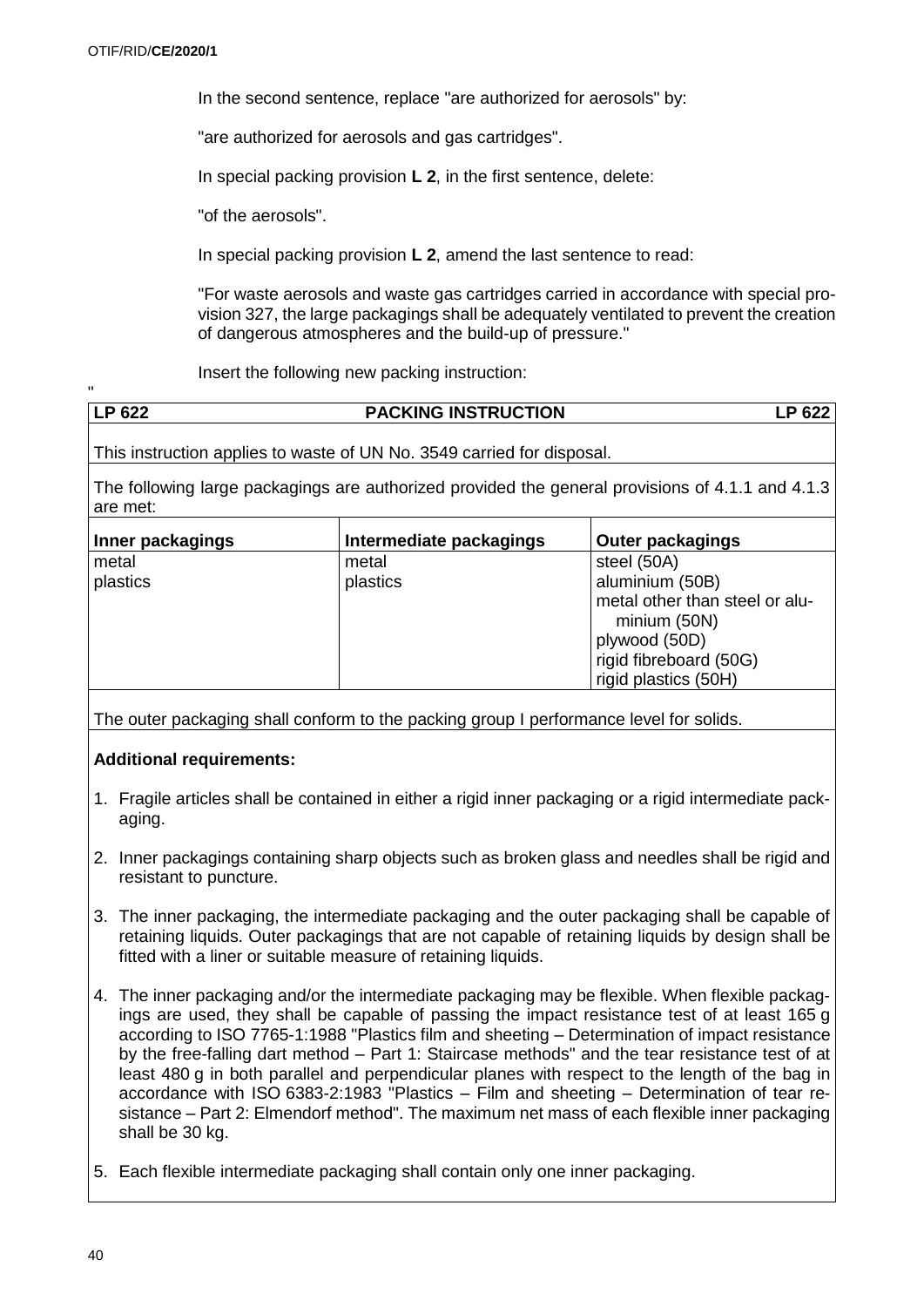- 6. Inner packagings containing a small amount of free liquid may be included in intermediate packaging provided that there is sufficient absorbent or solidifying material in the inner or intermediate packaging to absorb or solidify all the liquid content present. Suitable absorbent material which withstands the temperatures and vibrations liable to occur under normal conditions of carriage shall be used.
- 7. Intermediate packagings shall be secured in outer packagings with suitable cushioning and/or absorbent material.
- " **LP 906** [The amendment in the German version does not apply to the English text.]
- **4.1.6.9** [The amendment in the German version does not apply to the English text.]
- **4.1.6.12** [The amendment in the French version does not apply to the English text.]
- **4.1.6.13** [The amendment in the French version does not apply to the English text.]
- **4.1.6.15** Amend the Table as follows:
	- For "4.1.6.2", in the second column, replace "ISO 11114-2:2013" by:

"EN ISO 11114-2:2013".

– For "4.1.6.4", in the second column, replace "ISO 11621:1997" by:

"ISO 11621:1997 or EN ISO 11621:2005".

Delete the Note in the third column.

- For "4.1.6.8 Valves with inherent protection", in the first row, delete the Note in the third column.
- For "4.1.6.8 Valves with inherent protection", in the last row, second column, replace "EN ISO 17879:2017" by:

"Annex A of EN ISO 17879:2017".

– For "4.1.6.8 (b) and (c)", replace "ISO 11117:1998 or ISO 11117:2008 + Cor 1:2009" by:

"ISO 11117:1998 or EN ISO 11117:2008 + Cor 1:2009".

**4.1.9.1.4** At the end, add the following new sentence:

"This requirement does not apply to the internal surfaces of containers being used as packagings, either loaded or empty."

**4.1.9.1.8** At the end of paragraph (d), replace the full stop by a semicolon.

Add the following paragraph (e):

"(e) For packages intended to be used for shipment after storage, it shall be ensured that all packaging components and radioactive contents have been maintained during storage in a manner such that all the requirements specified in the relevant provisions of RID and in the applicable certificates of approval have been fulfilled."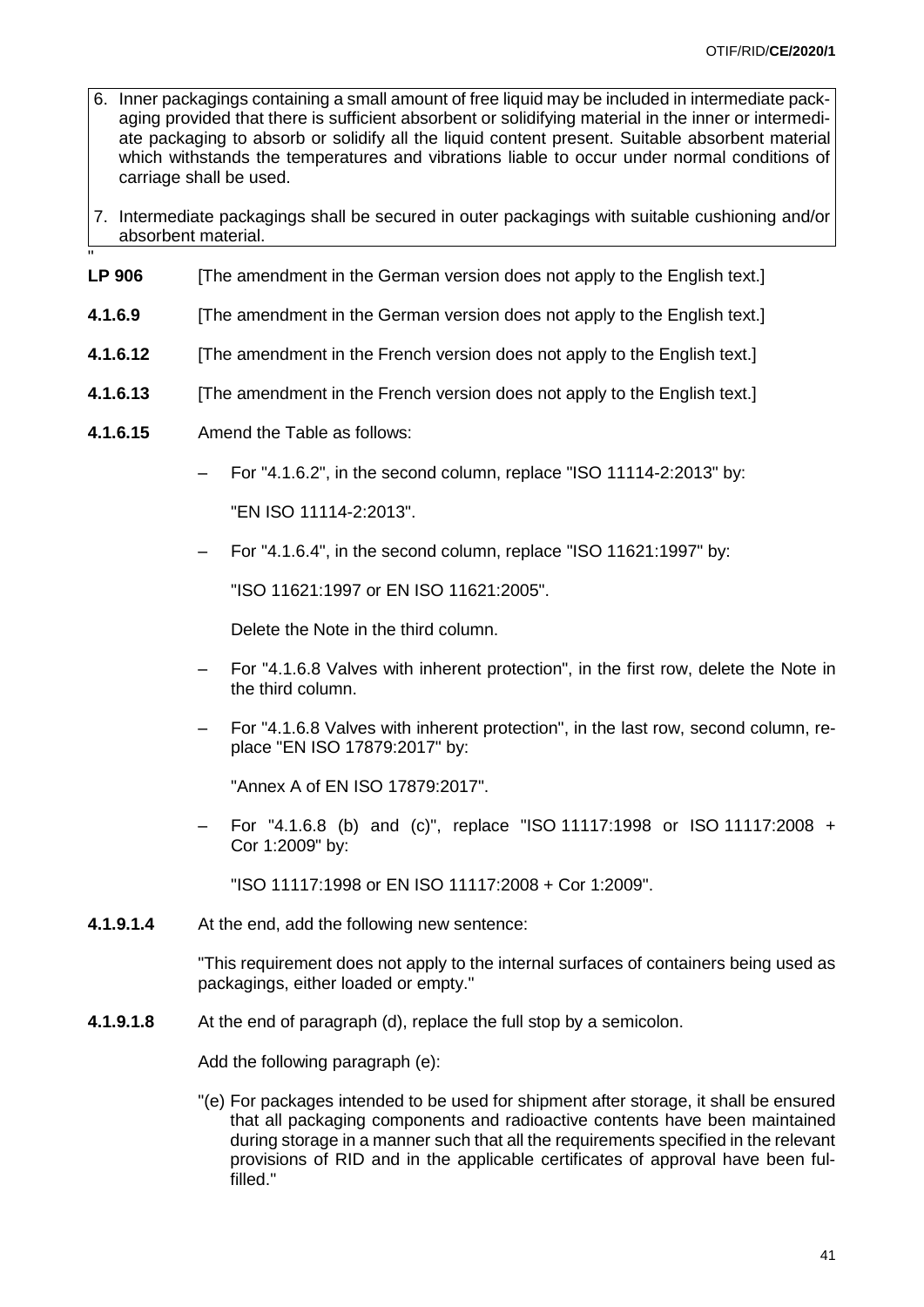**4.1.9.1.11** Replace "radiation level" by:

"dose rate".

**4.1.9.1.12** Replace "radiation level" by:

"dose rate".

**4.1.9.2.1** Replace "radiation level" by:

"dose rate".

**4.1.9.2.4** In the introductory sentence, replace "and SCO-I" by:

", SCO-I and SCO-III".

At the end of (d), replace "." by:

"; and".

Add the following new paragraph (e):

- "(e) For SCO-III:
	- (i) Carriage shall be under exclusive use;
	- (ii) Stacking shall not be permitted;
	- (iii) All activities associated with the shipment, including radiation protection, emergency response and any special precautions or special administrative or operational controls that are to be employed during carriage shall be described in a transport plan. The transport plan shall demonstrate that the overall level of safety in carriage is at least equivalent to that which would be provided if the requirements of 6.4.7.14 (only for the test specified in 6.4.15.6, preceded by the tests specified in 6.4.15.2 and 6.4.15.3) had been met;
	- (iv) The requirements of 6.4.5.1 and 6.4.5.2 for a Type IP-2 package shall be satisfied, except that the maximum damage referred to in 6.4.15.4 may be determined based on provisions in the transport plan, and the requirements of 6.4.15.5 are not applicable;
	- (v) The object and any shielding are secured to the conveyance in accordance with 6.4.2.1;
	- (vi) The shipment shall be subject to multilateral approval."

# **4.1.10.4**

**MP** 12 In the penultimate sentence, replace "Packagings" by:

"Packages".

# **Chapter 4.2**

**4.2.1.13.8** [The amendment in the German version does not apply to the English text.]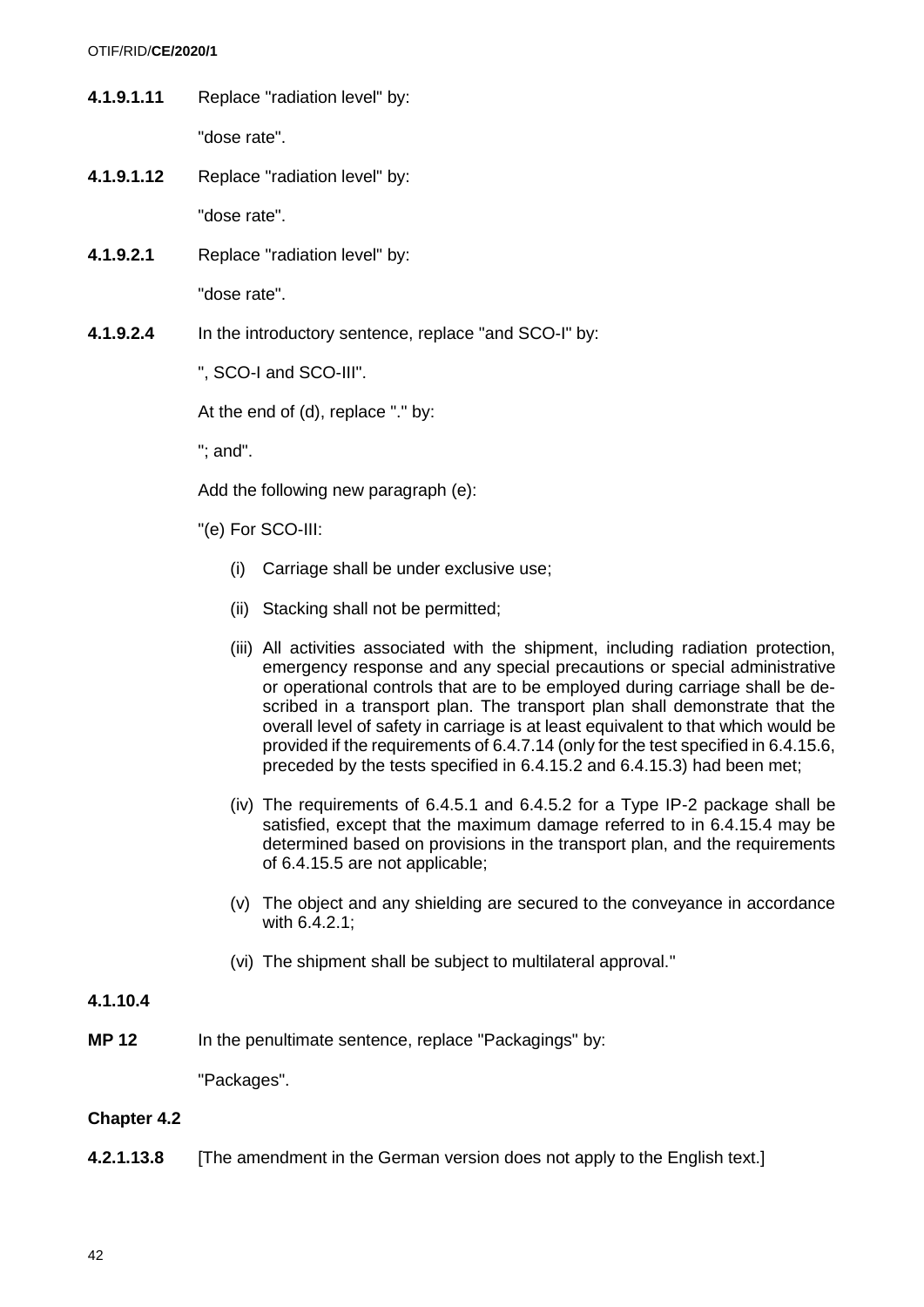- **4.2.3.7** Add the following new paragraph **4.2.3.7.3**:
- "**4.2.3.7.3** The date at which the actual holding time ends shall be entered in the transport document (see 5.4.1.2.2 (d))."
- **4.2.5.2.6** [The amendment in the French version does not apply to the English text.]
- **4.2.5.3** Amend special provision **TP 19** to read as follows:
- "**TP19** At the time of construction, the minimum shell thickness determined according to 6.7.3.4 shall be increased by 3 mm as a corrosion allowance. Shell thickness shall be verified ultrasonically at intervals midway between periodic hydraulic tests and shall never be lower than the minimum shell thickness determined according to 6.7.3.4."

#### **Chapter 4.3**

**4.3.4.2.2** Replace "shells" by:

"tanks".

**4.3.4.2.3** In the first sentence, replace "shells" by:

"tanks".

### **PART 5**

### **Chapter 5.1**

**5.1.5.1.2** At the end of paragraph (c), add:

"and".

Add additional paragraphs (d) and (e):

- "(d) (Reserved)
- (e) the shipment of SCO-III."
- **5.1.5.1.3** [The amendments in the German version do not apply to the English text.]
- **5.1.5.1.4** In paragraph (b), in the last sentence, replace "in the hands" by:

"in the possession".

**5.1.5.3.1** In the introductory sentence, replace "or SCO-I" by:

", SCO-I or SCO-III".

In paragraph (a), replace "radiation level" by:

"dose rate" (twice).

In paragraph (a), in the first sentence, replace "and SCO-I" by:

", SCO-I or SCO-III".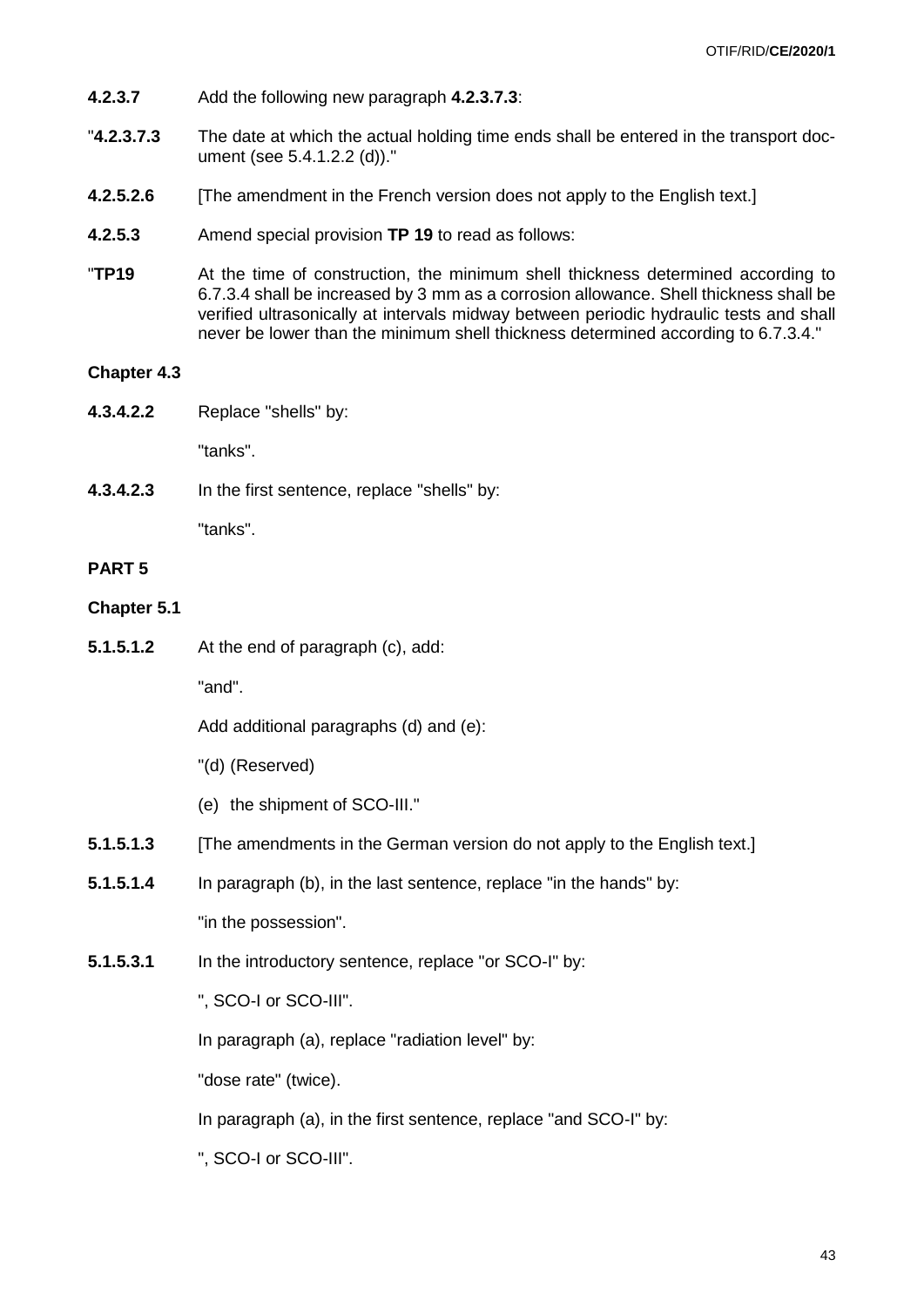In paragraph (a), in the second sentence, delete:

"and the resulting number is the transport index".

[The amendment to the third sentence of paragraph (a) in the French version do not apply to the English text.]

In paragraph (b), replace "and SCO-I" by:

", SCO-I and SCO-III".

At the end of paragraph (c), add:

"and the resulting number is the TI value".

In the title of Table 5.1.5.3.1, replace "and SCO-I" by:

", SCO-I and SCO-III".

- **5.1.5.3.2** Amend to read as follows:
- "**5.1.5.3.2** The TI for each rigid overpack, container or wagon shall be determined as the sum of the TIs of all the packages contained therein. For a shipment from a single consignor, the consignor may determine the TI by direct measurement of dose rate.

The TI for a non-rigid overpack shall be determined only as the sum of the TIs of all the packages within the overpack."

**5.1.5.3.4** In paragraph (a), replace "radiation level" by:

"dose rate" (twice).

In paragraph (b), replace "transport index" by:

"TI".

In paragraph (c), replace "radiation level" by:

"dose rate".

In Table 5.1.5.3.4, replace "radiation level" by:

"dose rate".

#### **Chapter 5.2**

**5.2.1.1** Amend the end of the second sentence to read as follows:

"… for cylinders of 60 litres water capacity or less when they shall be at least 6 mm in height and except for packages of 5 litres capacity or less or of 5 kg maximum net mass when they shall be of an appropriate size."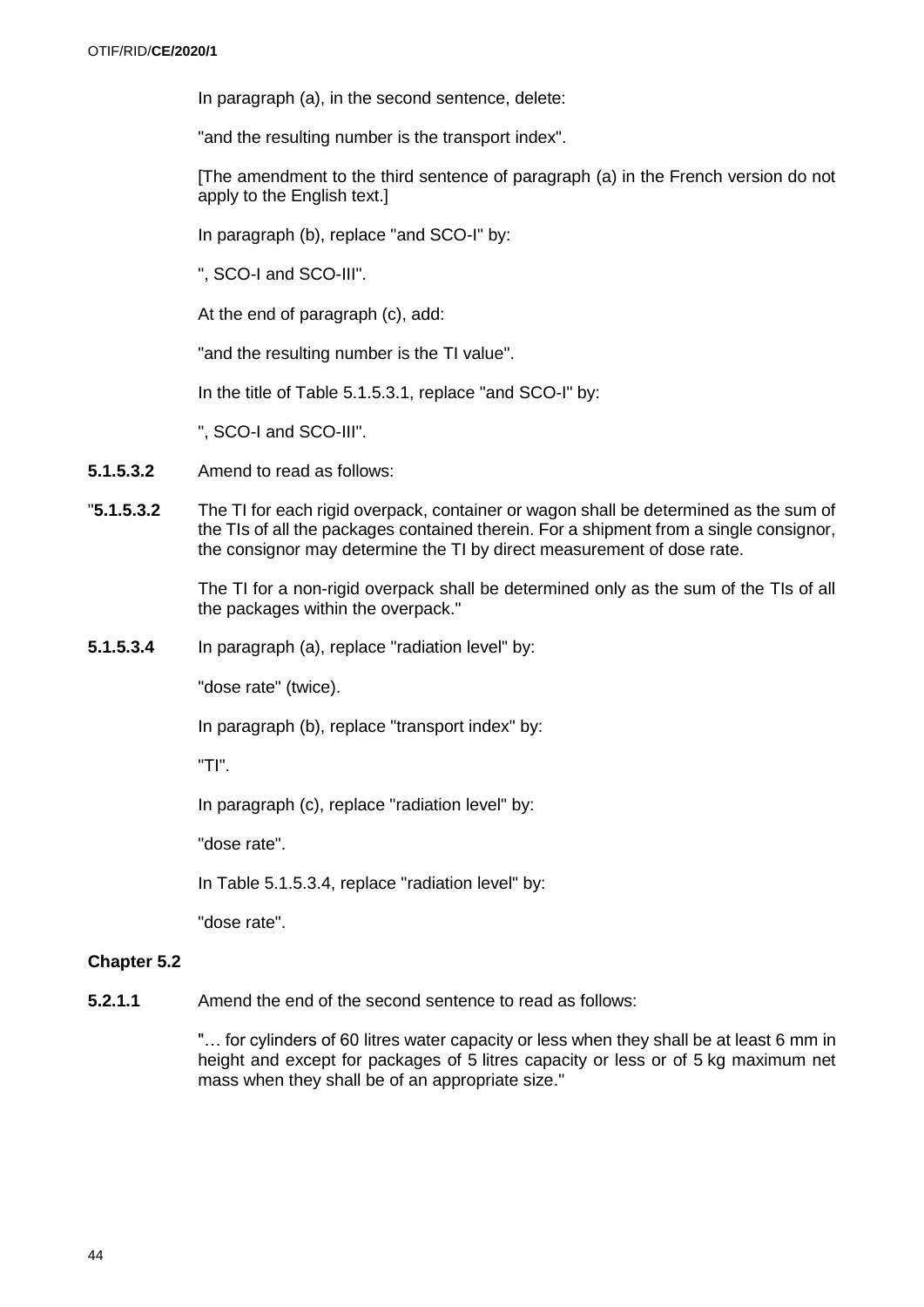**5.2.1.7.6** Add the following sub-paragraph after the figure and the explanation to the figure:

"Any mark on the package made in accordance with the requirements of 5.2.1.7.4 (a) and (b) and 5.2.1.7.5 (c) relating to the package type that does not relate to the UN number and proper shipping name assigned to the consignment shall be removed or covered."

**5.2.1.9.1** After "special provision 188", insert:

"of Chapter 3.3".

**5.2.1.9.2** In Figure 5.2.1.9.2, replace "120 mm" by:

"100 mm" and "110 mm" by:

"100 mm".

Amend the last sub-paragraph as follows:

In the first sentence, replace "a rectangle" by:

"a rectangle or a square".

- In the second sentence, replace "120 mm wide  $\times$  110 mm high" by:

"100 mm wide  $\times$  100 mm high".

– In the fifth sentence, delete:

"/line thickness".

- In the fifth sentence, replace "105 mm wide  $\times$  74 mm high" by:

"100 mm wide  $\times$  70 mm high".

**5.2.2.1.11.2** In paragraph (d), replace "(no transport index entry is required for category I-WHITE)" by:

"(except for category I-WHITE)".

#### **Chapter 5.3**

- **5.3.1.7.2** [The amendment in the German version does not apply to the English text.]
- **5.3.2.3.2** After the entry for "X83", insert the following new entry:

"836 Corrosive or slightly corrosive substance, flammable (flash-point between 23 °C and 60 °C, inclusive) and toxic".

#### **Chapter 5.4**

- **5.4.1.1.1** [The amendment to paragraph (f) in the French version does not apply to the English text.]
- **5.4.1.1.12** Replace "1 JANUARY 2019" by:

"1 JANUARY 2021".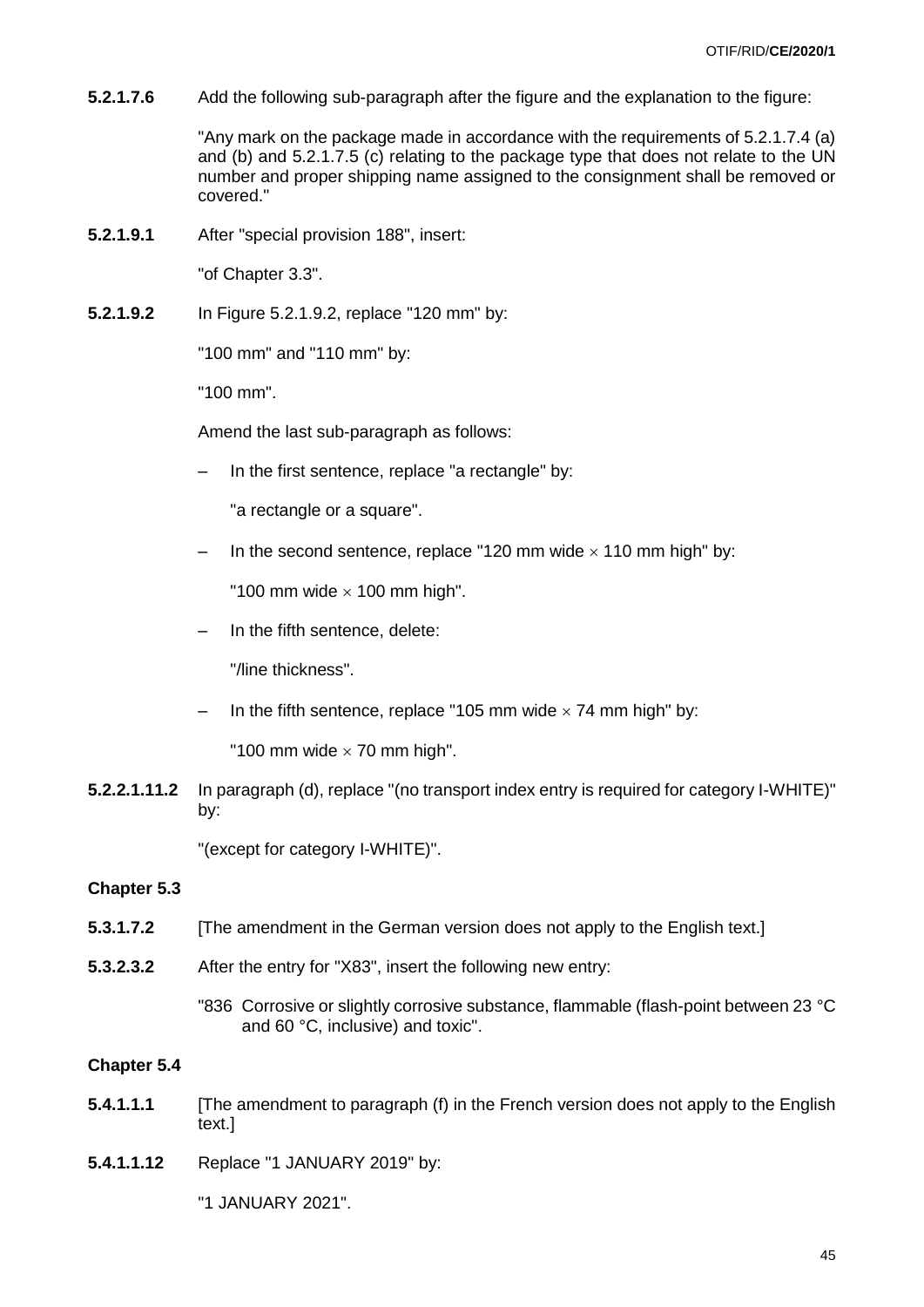**5.4.1.2.2** In (d), replace "tank-wagons and tank-containers" by:

"tank-wagons, tank-containers or portable tanks".

- **5.4.1.2.5.1** Amend paragraphs (d) and (e) to read:
	- "(d) The category of the package, overpack or container, as assigned per 5.1.5.3.4, i.e. I-WHITE, II-YELLOW, III-YELLOW;
	- (e) The TI as determined per 5.1.5.3.1 and 5.1.5.3.2 (except for category I-WHITE);".

In paragraph (j), replace "SCO-I and SCO-II" by:

"SCO-I, SCO-II and SCO-III".

**5.4.2** In the second paragraph, at the end of the first sentence, delete:

"one to the other".

In footnote 10, replace "(Amendment 38-16)" by:

"(Amendment 39-18)".

# **Chapter 5.5**

**5.5.3** In the heading, after "applicable to", add:

"the carriage of dry ice (UN 1845) and to".

At the end of the heading, in the text in parentheses, after "(UN 1951)", add:

"or nitrogen".

After the heading, add the following new Note:

- "**NOTE:** In the context of this section the term "conditioning" may be used in a broader scope and includes protection."
- **5.5.3.2.1** After "containers", add:

"in which dry ice (UN 1845) is carried or".

**5.5.3.2.4** After "containers", add:

"in which dry ice (UN 1845) is carried or".

**5.5.3.3** After "Packages containing", add:

"dry ice (UN 1845) or".

**5.5.3.3.3** In the first sentence, after "Packages containing", add:

"dry ice (UN 1845) or".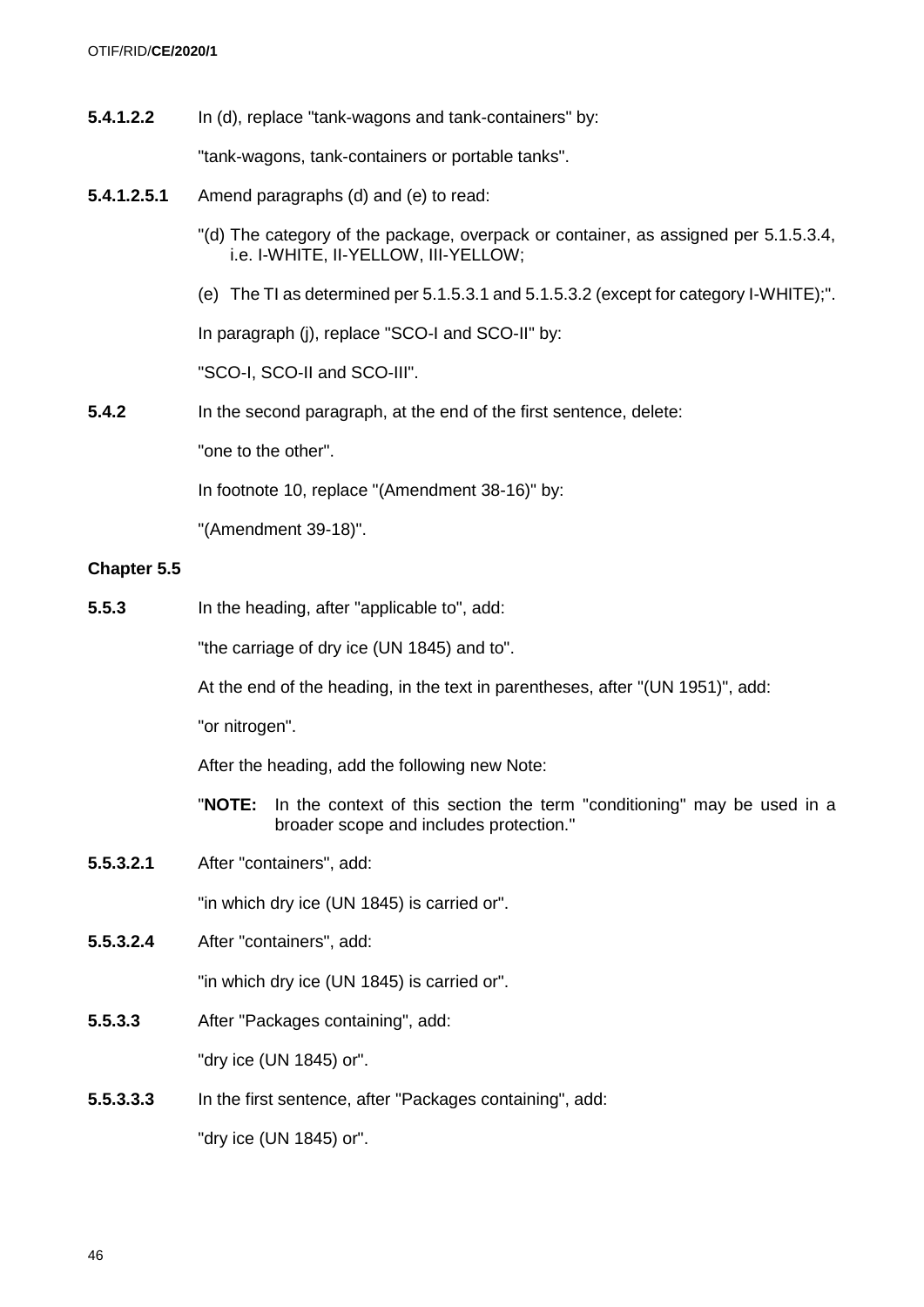**5.5.3.4** After "Packages containing", add:

"dry ice (UN 1845) or".

**5.5.3.4.1** At the beginning of the first sentence, replace "Packages" by:

"Packages containing dry ice (UN 1845) as a consignment shall be marked "CARBON DIOXIDE, SOLID" or "DRY ICE"; packages".

**5.5.3.6.1** After "containers containing", add:

"dry ice (UN 1845) or".

In paragraph (a), after "harmful concentrations of", add:

"dry ice (UN 1845) or".

In paragraph (b), replace "The cooled" by:

"The dry ice (UN 1845) or cooled".

- **5.5.3.6.2** Amend Figure 5.5.3.6.2 as follows:
	- Amend the name of the warning mark to read:

"Asphyxiation warning mark for wagons and containers".

- Delete the reference to note \*\* and the corresponding note.
- In note \*, at the beginning, replace "of the coolant/conditioner" by:

"or the name of the asphyxiant gas used as the coolant/conditioner".

– At the end of note \*, add:

"Additional information such as "AS COOLANT" or "AS CONDITIONER" may be added."

**5.5.3.7.1** After "having contained", add:

"dry ice (UN 1845) or".

In paragraph (b), after "Chapter 3.2 followed", add:

", where appropriate,".

In paragraph (b), after ""AS CONDITIONER"", delete:

"as appropriate".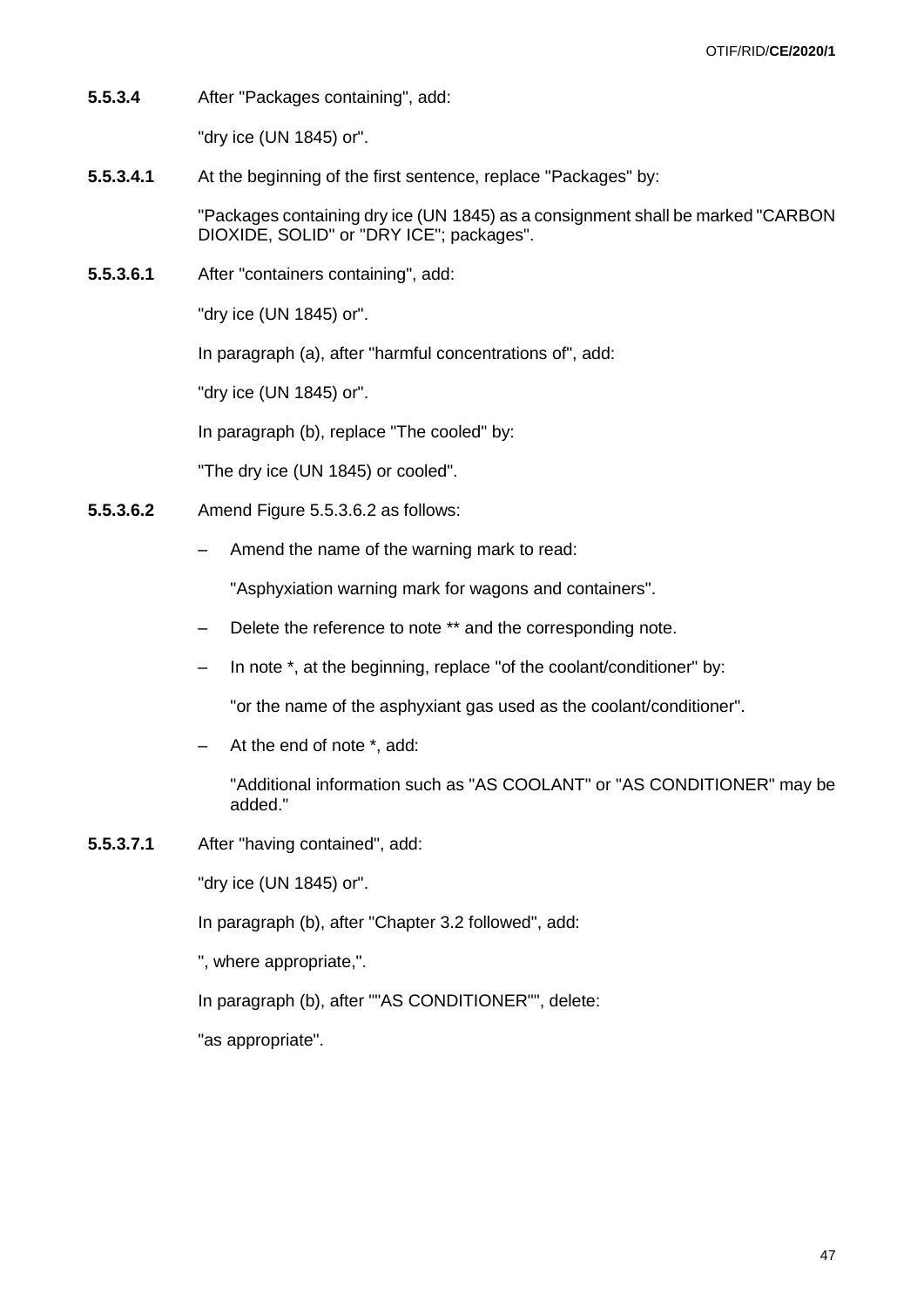**5.5** Add a new section **5.5.4** to read as follows:

### "**5.5.4 Dangerous goods contained in equipment in use or intended for use during carriage, attached to or placed in packages, overpacks, containers or load compartments**

- **5.5.4.1** Dangerous goods (e.g. lithium batteries, fuel cell cartridges) contained in equipment such as data loggers and cargo tracking devices, attached to or placed in packages, overpacks, containers or load compartments are not subject to any provisions of RID other than the following:
	- (a) the equipment shall be in use or intended for use during carriage;
	- (b) the contained dangerous goods (e.g. lithium batteries, fuel cell cartridges) shall meet the applicable construction and test requirements specified in RID; and
	- (c) the equipment shall be capable of withstanding the shocks and loadings normally encountered during carriage.
- **5.5.4.2** When such equipment containing dangerous goods is carried as a consignment, the relevant entry of Table A of Chapter 3.2 shall be used and all applicable provisions of RID shall apply."

### **PART 6**

In the heading, at the end, replace "**and tanks**" by:

### "**, tanks and bulk containers**".

#### **Chapter 6.1**

**6.1.1.1** In paragraph (b), replace "packing instruction P 621" by:

"packing instructions P 621 and P 622".

- **6.1.3** [The amendment in the German version does not apply to the English text.]
- **6.1.3.1** Amend the third sentence to read as follows:

"Letters, numerals and symbols shall be at least 12 mm high, except for packagings of 30 litres capacity or less or of 30 kg maximum net mass, when they shall be at least 6 mm in height and except for packagings of 5 litres capacity or less or of 5 kg maximum net mass when they shall be of an appropriate size."

In paragraph (e), in the text of the note explaining the asterisk, after the clock, replace the second sentence by the following two sentences:

"In such a case and when the clock is placed adjacent to the UN design type mark, the indication of the year in the mark may be waived. However, when the clock is not placed adjacent to the UN design type mark, the two digits of the year in the mark and in the clock shall be identical."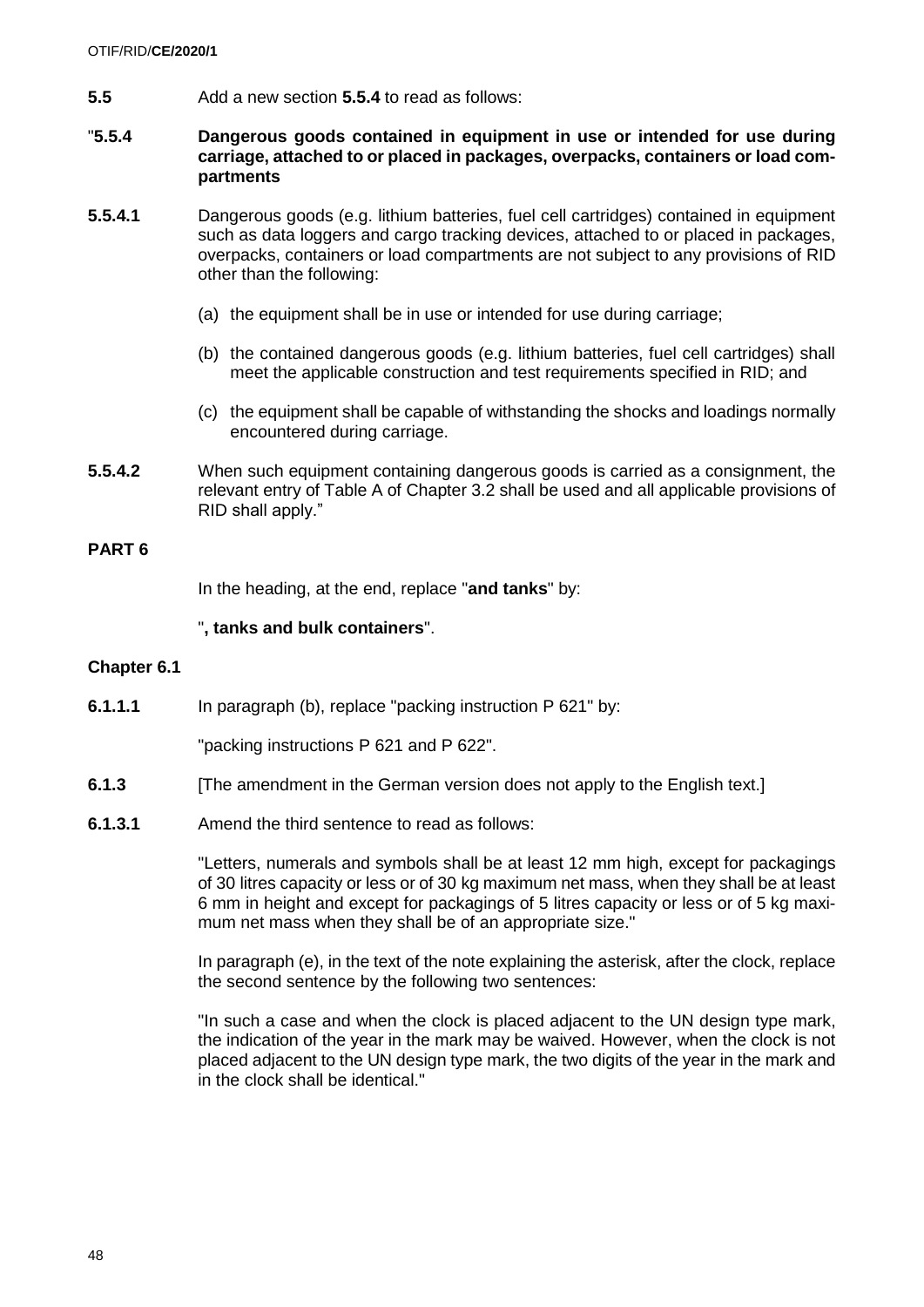- **6.1.3** Add the following new **6.1.3.14**:
- "**6.1.3.14** Where a packaging conforms to one or more than one tested packaging design type, including one or more than one tested IBC or large packaging design type, the packaging may bear more than one mark to indicate the relevant performance test requirements that have been met. Where more than one mark appears on a packaging, the marks shall appear in close proximity to one another and each mark shall appear in its entirety."

Renumber current **6.1.3.14** as **6.1.3.15**.

- **6.1.4.2.2** [The amendment in the German version does not apply to the English text.]
- **6.1.4.2** Add the following new **6.1.4.2.6**:
- "**6.1.4.2.6** If materials used for body, heads, closures and fittings are not in themselves compatible with the contents to be carried, suitable internal protective coatings or treatments shall be applied. These coatings or treatments shall retain their protective properties under normal conditions of carriage."

Renumber the existing **6.1.4.2.6** and **6.1.4.2.7** as **6.1.4.2.7** and **6.1.4.2.8**.

- **6.1.4.3.2** [The amendment in the German version does not apply to the English text.]
- **6.1.4.3** Add the following new **6.1.4.3.6**:
- "**6.1.4.3.6** If materials used for body, heads, closures and fittings are not in themselves compatible with the contents to be carried, suitable internal protective coatings or treatments shall be applied. These coatings or treatments shall retain their protective properties under normal conditions of carriage."

Renumber the existing **6.1.4.3.6** and **6.1.4.3.7** as **6.1.4.3.7** and **6.1.4.3.8**.

- **6.1.4.4.2** [The amendments in the German version do not apply to the English text.]
- **6.1.4.9.2** [The amendment in the German version does not apply to the English text.]
- **6.1.4.15.3** [The amendment in the German version does not apply to the English text.]
- **6.1.4.16.1** [The amendment in the German version does not apply to the English text.]
- **6.1.4.16.4** [The amendment in the German version does not apply to the English text.]
- **6.1.4.18.2** [The amendment in the German version does not apply to the English text.]
- **6.1.5.1.5** [The amendment in the German version does not apply to the English text.]
- **6.1.5.1.7** [The amendment in the German version does not apply to the English text.]
- **6.1.5.1.11** [The amendment in the German version does not apply to the English text.]
- **6.1.5.2.1** [The amendment in the German version does not apply to the English text.]
- **6.1.5.2.3** [The amendment in the German version does not apply to the English text.]
- **6.1.5.3.1** [The amendments in the German version do not apply to the English text.]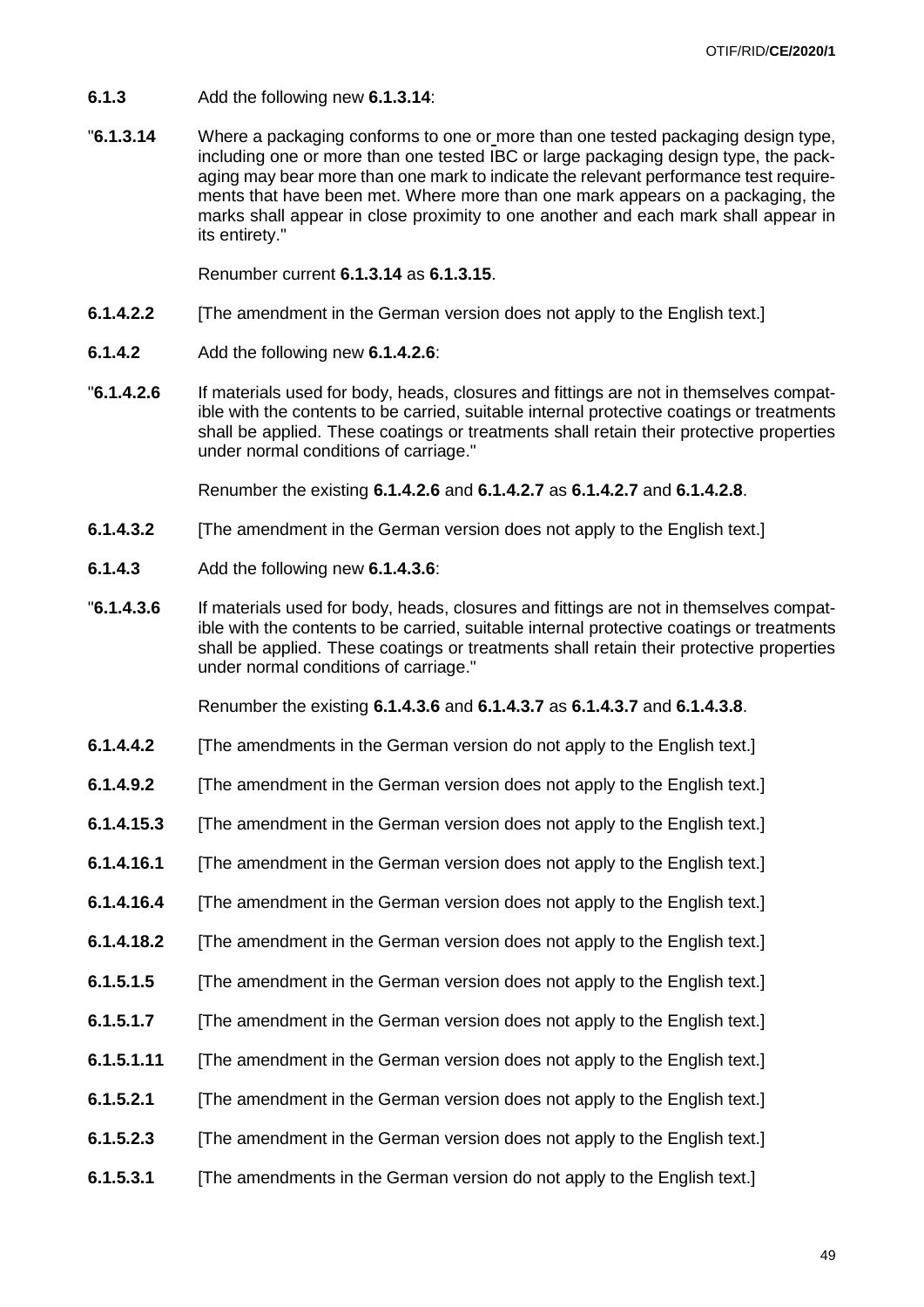- **6.1.5.8.1** [The amendment in the German version does not apply to the English text.]
- **Chapter 6.2**
- **6.2.1.3.6.4.1** [The amendment in the German version does not apply to the English text.]
- **6.2.1.6.1** [The amendment in the German version does not apply to the English text.]
- **6.2.2.1.1** Amend the Table as follows:
	- In rows for "ISO 11119-3:2002" and "ISO 11119-3:2013" add the following new Note in the second column:
		- "**NOTE:** This standard shall not be used for linerless cylinders manufactured from two parts joined together."
	- After "ISO 11119-3:2013", add the following new row:

| <b>Reference</b>     | Title                                                                                                                                                                                                                     | <b>Applicable for</b><br>manufacture |
|----------------------|---------------------------------------------------------------------------------------------------------------------------------------------------------------------------------------------------------------------------|--------------------------------------|
| ISO 11119-<br>4:2016 | Gas cylinders – Refillable composite gas cylin-<br>ders - Design, construction and testing - Part 4:<br>Fully wrapped fibre reinforced composite gas<br>cylinders up to 150 I with load-sharing welded<br>metallic liners | Until further<br>notice              |

- **6.2.2.1.2** In the Table, in the row containing "ISO 11119-3:2013", add the following new Note in the second column:
	- "**NOTE:** This standard shall not be used for linerless tubes manufactured from two parts joined together."
- **6.2.2.1.3** In the first Table ("For the cylinder shell"), add the following two new rows at the end:

| <b>Reference</b>                | <b>Title</b>                                                                                                                                                                         | <b>Applicable for</b><br>manufacture |
|---------------------------------|--------------------------------------------------------------------------------------------------------------------------------------------------------------------------------------|--------------------------------------|
| <b>ISO</b>                      | Gas cylinders - Refillable welded steel cylinders                                                                                                                                    | Until further                        |
| 4706:2008                       | - Test pressure 60 bar and below                                                                                                                                                     | notice                               |
| ISO<br>7866:2012+<br>Cor 1:2014 | Gas cylinders - Refillable seamless aluminium<br>alloy gas cylinders - Design, construction and<br>testing<br><b>NOTE:</b> Aluminium alloy 6351A or equivalent<br>shall not be used. | Until further<br>notice              |

" Amend the headline of the second Table to read as follows:

"For the acetylene cylinder including the porous material:".

**6.2.2.2** In the Table, replace "ISO 11114-1:2012" by:

"ISO 11114-1:2012 + A1:2017".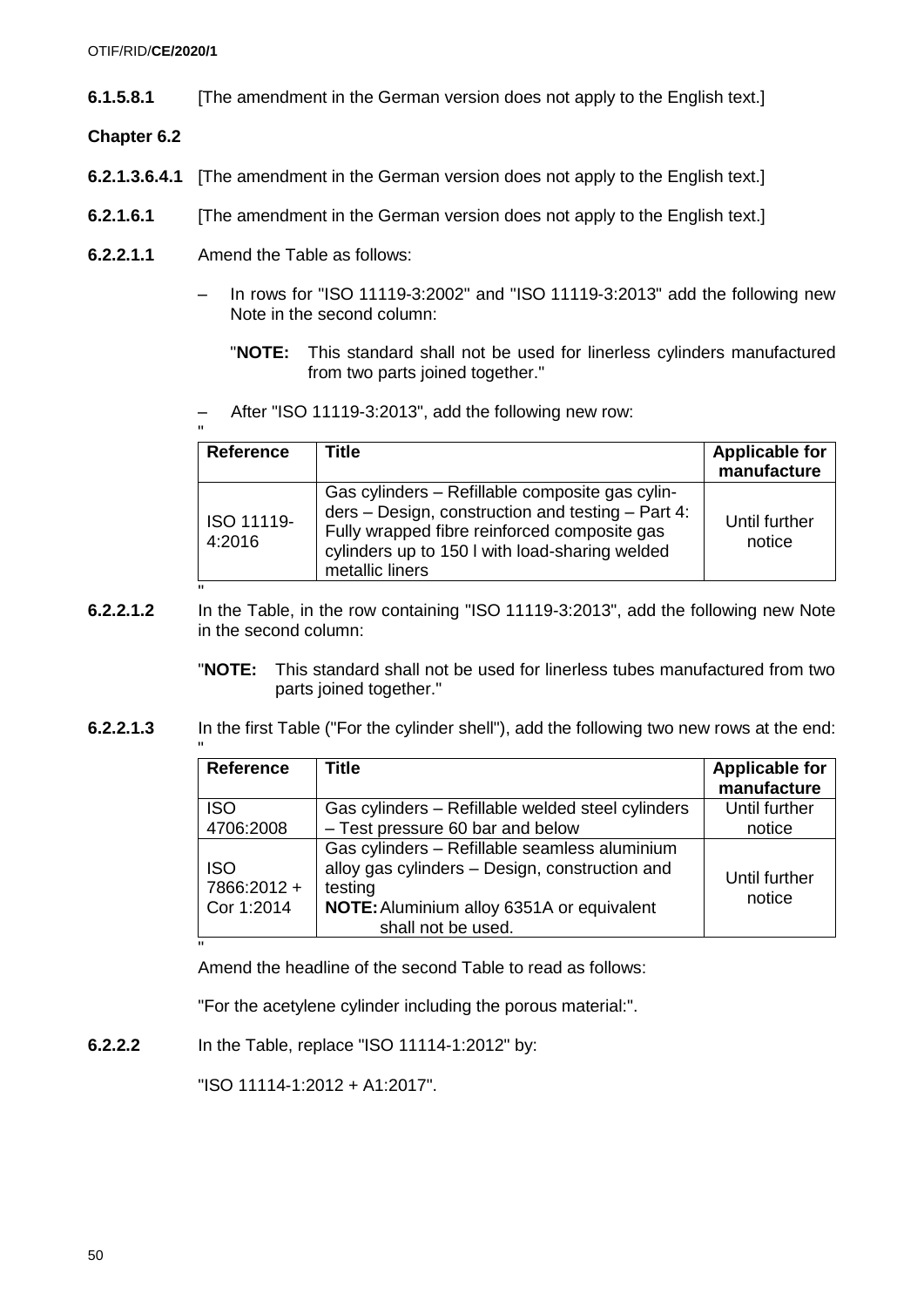- **6.2.2.3** Amend the first Table as follows:
	- For "ISO 10297:2014", in the column "Applicable for manufacture", replace "Until further notice" by:

"Until 31 December 2022".

– After the row for "ISO 10297:2014", insert the following new row:

| Reference        | Title                                      | <b>Applicable for</b> |
|------------------|--------------------------------------------|-----------------------|
|                  |                                            | manufacture           |
| ISO 10297:2014 + | Gas cylinders – Cylinder valves – Specifi- | Until further         |
| A1:2017          | cation and type testing                    | notice                |

" – For "ISO 14246:2014", in the column "Applicable for manufacture", replace "Until further notice" by:

"Until 31 December 2024".

– After the row for "ISO 14246:2014", insert the following new row:

| Reference        | Title                                      | <b>Applicable for</b><br>manufacture |
|------------------|--------------------------------------------|--------------------------------------|
| ISO 14246:2014 + | Gas cylinders - Cylinder valves - Manufac- | Until further                        |
| A1:2017          | turing tests and examinations              | notice                               |

– At the end, add the following new row:

| <b>Reference</b> | Title                                                                                                                                                                               | <b>Applicable for</b><br>manufacture |
|------------------|-------------------------------------------------------------------------------------------------------------------------------------------------------------------------------------|--------------------------------------|
| ISO 17879:2017   | Gas cylinders - Self-closing cylinder valves<br>- Specification and type testing<br>NOTE: This standard shall not be applied to<br>self-closing valves in acetylene cyl-<br>inders. | Until further<br>notice              |

**6.2.2.4** Amend the first Table as follows:

"

- Delete the row for "ISO 10462:2005".
- Add the end, after the row for "ISO 22434:2006", add the following new row:

| <b>Reference</b> | Title                                    | <b>Applicable for</b> |
|------------------|------------------------------------------|-----------------------|
|                  |                                          | manufacture           |
| ISO 20475:2018   | Gas cylinders - Cylinder bundles - Peri- | Until further         |
|                  | odic inspection and testing              | notice                |

- **6.2.2.5.3.1** [The amendment in the German version does not apply to the English text.]
- **6.2.2.5.4.8** [The amendment in the German version does not apply to the English text.]
- **6.2.2.5.4.10** [The amendments in the German version do not apply to the English text.]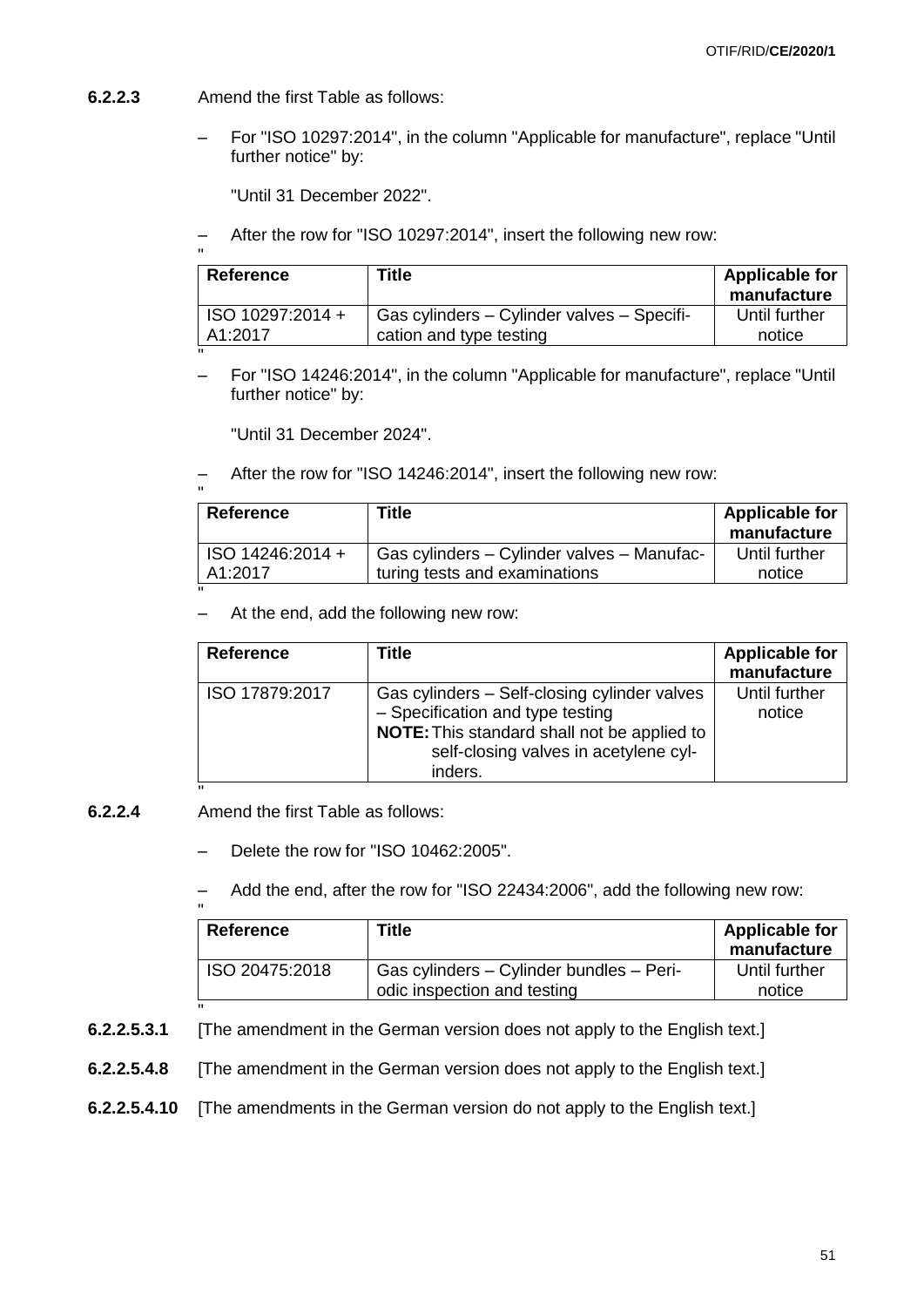#### OTIF/RID/**CE/2020/1**

- **6.2.2.7.2** In paragraph (c), amend the Note to read:
	- "**NOTE:** For the purpose of this mark the country of approval means the country of the competent authority that authorized the initial inspection and test of the individual receptacle at the time of manufacture."
- **6.2.2.7.4** In paragraph (p), replace "ISO 11114-1:2012" by:

"ISO 11114-1:2012 + A1:2017".

- **6.2.2.9.2** In paragraph (c), amend the Note to read:
	- "**NOTE:** For the purpose of this mark the country of approval means the country of the competent authority that authorized the initial inspection and test of the individual system at the time of manufacture."

In paragraph (j), replace "ISO 11114-1:2012" by:

"ISO 11114-1:2012 + A1:2017".

- **6.2.2.10.2** [The amendment in the French version does not apply to the English text.]
- **6.2.2.11** After the Table, insert the following sentence sub-paragraph:

"For refillable pressure receptacles, the conformity assessment of valves and other demountable accessories having a direct safety function may be carried out separately from that of the pressure receptacles."

- **6.2.3.5.1** Amend Note 3 to read as follows:
	- "**3:** The check of 6.2.1.6.1 (b) and the hydraulic pressure test of 6.2.1.6.1 (d) may be replaced by ultrasonic examination carried out in accordance with EN ISO 18119:2018 for cylinders and tubes of seamless steel or seamless aluminium alloy. Notwithstanding clause B.1 of this standard, all cylinders and tubes whose wall thickness is less than the minimum design wall thickness shall be rejected."
- **6.2.4.1** Amend the Table, under "**for design and construction**" as follows:
	- For "Annex I, Parts 1 to 3 to 84/525/EEC", "Annex I, Parts 1 to 3 to 84/526/EEC" and "Annex I, Parts 1 to 3 84/527/EEC", in column (2), insert the following Note:
		- "**NOTE:** Notwithstanding the repeal of the directives 84/525/EEC, 84/526/EEC and 84/527/EEC as published in the Official Journal of the European Communities No. L 300 of 19 November1984 the annexes of these directives remain applicable as standards for design, construction and initial inspection and test for gas cylinders. These annexes may be found at: [https://eur-lex.europa.eu/oj/direct-access.html.](https://eur-lex.europa.eu/oj/direct-access.html)"
	- For "EN 12807:2008", in column (4), replace "Until further notice" by:

"Between 1 January 2009 and 31 December 2022".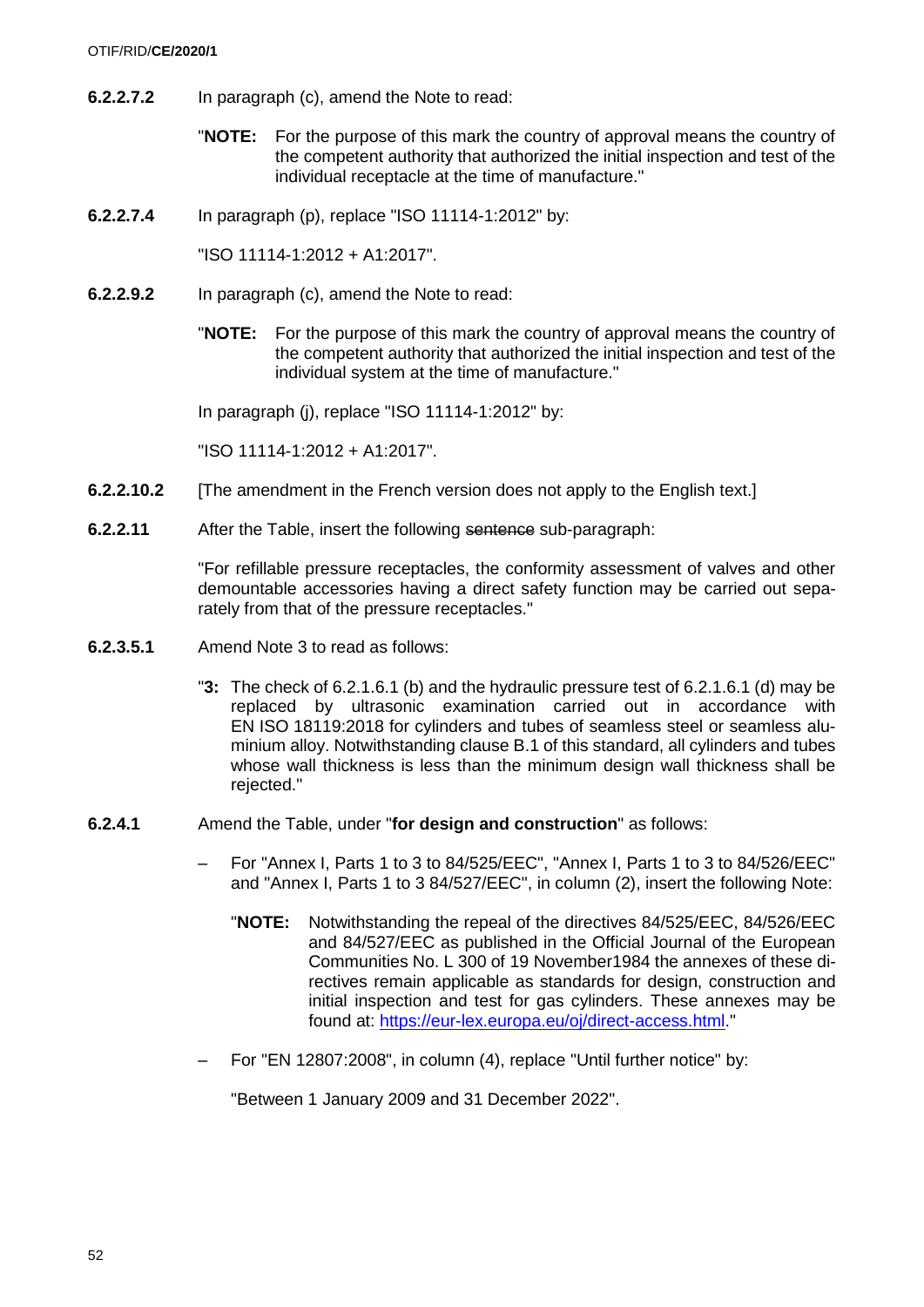– After the row for "EN 12807:2008", insert the following new row:

|               |                                                                                                                                                        | (3)                       | (4)                            | (5) |
|---------------|--------------------------------------------------------------------------------------------------------------------------------------------------------|---------------------------|--------------------------------|-----|
| EN 12807:2019 | LPG equipment and accessories $-$<br>Transportable refillable brazed steel<br>cylinders for liquefied petroleum gas<br>(LPG) – Design and construction | 6.2.3.1<br>and<br>6.2.3.4 | Until fur-<br>ther no-<br>tice |     |

" – For "EN ISO 9809-1:2010", in column (4), replace "Until further notice" by:

"Between 1 January 2013 and 31 December 2022".

– After the row for "EN ISO 9809-1:2010", insert the following new row:

|                               |                                                                                                                                                                                                                         | (3                        | (4)                            | '5) |
|-------------------------------|-------------------------------------------------------------------------------------------------------------------------------------------------------------------------------------------------------------------------|---------------------------|--------------------------------|-----|
| <b>EN ISO 9809-</b><br>1:2019 | Gas cylinders - Design, construction<br>and testing of refillable seamless steel<br>gas cylinders and tubes - Part 1:<br>Quenched and tempered steel cylinders<br>and tubes with tensile strength less than<br>1100 MPa | 6.2.3.1<br>and<br>6.2.3.4 | Until fur-<br>ther no-<br>tice |     |
|                               |                                                                                                                                                                                                                         |                           |                                |     |

– For "EN ISO 9809-2:2010", in column (4), replace "Until further notice" by:

"Between 1 January 2013 and 31 December 2022".

– After the row for "EN ISO 9809-2:2010", insert the following new row:

|                        |                                                                                                                                                                                                                                        | (3)                       | 4                              | (5) |
|------------------------|----------------------------------------------------------------------------------------------------------------------------------------------------------------------------------------------------------------------------------------|---------------------------|--------------------------------|-----|
| EN ISO 9809-<br>2:2019 | Gas cylinders – Design, construction<br>and testing of refillable seamless steel<br>gas cylinders and tubes - Part 2:<br>Quenched and tempered steel cylinders<br>and tubes with tensile strength greater<br>than or equal to 1100 MPa | 6.2.3.1<br>and<br>6.2.3.4 | Until fur-<br>ther no-<br>tice |     |

" – For "EN ISO 9809-3:2010", in column (4), replace "Until further notice" by:

"Between 1 January 2013 and 31 December 2022".

– After the row for "EN ISO 9809-3:2010", insert the following new row:

"

| '1'                           |                                                                                                                                                                 | (3)                       | (4)                            | (5) |
|-------------------------------|-----------------------------------------------------------------------------------------------------------------------------------------------------------------|---------------------------|--------------------------------|-----|
| <b>EN ISO 9809-</b><br>3:2019 | Gas cylinders - Design, construction<br>and testing of refillable seamless steel<br>gas cylinders and tubes - Part 3: Nor-<br>malized steel cylinders and tubes | 6.2.3.1<br>and<br>6.2.3.4 | Until fur-<br>ther no-<br>tice |     |

"

- [The amendment to "EN 12245:2002" in the German version does not apply to the English text.]
- [The amendment to "EN 12245:2009 + A1:2011" in the German version does not apply to the English text.]

Amend the Table, under "**for closures**", as follows:

– For "EN ISO 17871:2015", in column (4), replace "Until further notice" by:

"Between 1 January 2017 and 31 December 2021".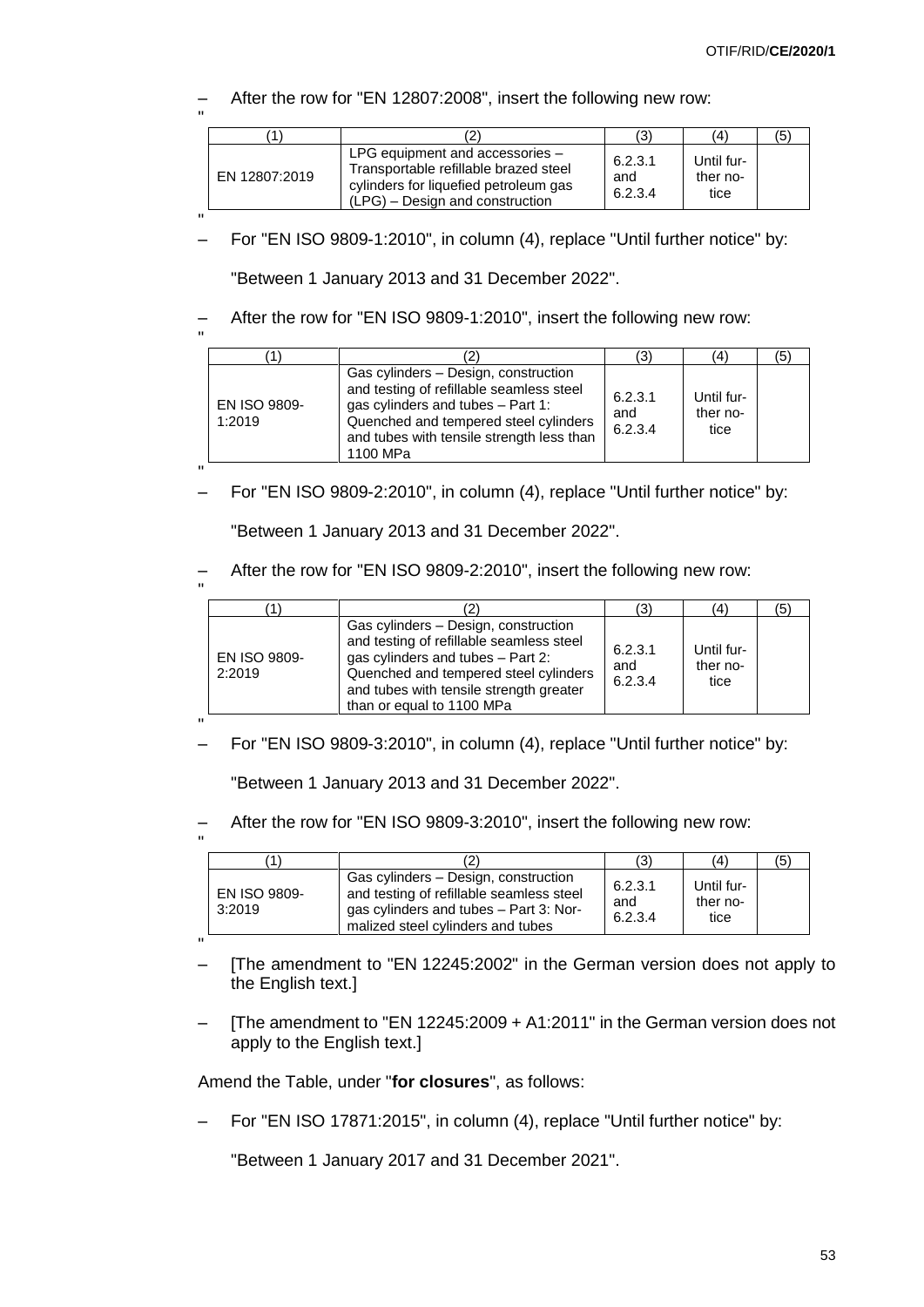"

– After the row for "EN ISO 17871:2015", insert following new row:

|                                |                                                                                        | (3)                                  | (4)                            | (5) |
|--------------------------------|----------------------------------------------------------------------------------------|--------------------------------------|--------------------------------|-----|
| EN ISO 17871:2015 +<br>A1:2018 | Gas cylinders - Quick-release cylin-<br>der valves - Specification and type<br>testing | 6.2.3.1<br>6.2.3.3<br>and<br>6.2.3.4 | Until fur-<br>ther no-<br>tice |     |

#### " **6.2.4.2** Amend the Table as follows:

– For "EN 1968:2002 +A1:2005 (except annex B)", in column (3), replace "Until further notice" by:

"Until 31 December 2022".

– For "EN 1802:2002 (except annex B)", in column (3), replace "Until further notice" by:

"Until 31 December 2022".

– After the row for "EN 1802:2002 (except annex B)", insert the following new row:

| $\mathbf{u}$ |                      |                                                                                                                                                                                                                                                                                                                  |                                    |
|--------------|----------------------|------------------------------------------------------------------------------------------------------------------------------------------------------------------------------------------------------------------------------------------------------------------------------------------------------------------|------------------------------------|
|              |                      |                                                                                                                                                                                                                                                                                                                  | 3)                                 |
|              | EN ISO<br>18119:2018 | Gas cylinders – Seamless steel and seamless aluminium-<br>alloy gas cylinders and tubes - Periodic inspection and test-<br>ina<br>NOTE: Notwithstanding clause B.1 of this standard, all cyl-<br>inders and tubes whose wall thickness is less than<br>the minimum design wall thickness shall be re-<br>iected. | Mandatorily from<br>1 January 2023 |
| $\mathbf{H}$ |                      |                                                                                                                                                                                                                                                                                                                  |                                    |

– For "EN ISO 10462:2013", in column (3), replace "Until further notice" by:

"Until 31 December 2022".

– After the row for "EN ISO 10462:2013", insert the following new row:

|                                     |                                                                                                                         | (3)                                |
|-------------------------------------|-------------------------------------------------------------------------------------------------------------------------|------------------------------------|
| EN ISO<br>$10462:2013 +$<br>A1:2019 | Gas cylinders - Acetylene cylinders - Periodic inspection<br>and maintenance - Amendment 1 (ISO 10462:2013 +<br>A1:2019 | Mandatorily from<br>1 January 2023 |
|                                     |                                                                                                                         |                                    |

– For "EN 1803:2002 (except Annex B)", in column (3), replace "Until further notice" by:

"Until 31 December 2022".

– After the row for "EN 1803:2002 (except Annex B)", insert the following new row: .,

|            | 2                                                          |                  |
|------------|------------------------------------------------------------|------------------|
| EN ISO     | Gas cylinders – Welded aluminium-alloy, carbon and stain-  | Mandatorily from |
| 10460:2018 | less steel gas cylinders – Periodic inspection and testing | 1 January 2023   |
|            |                                                            |                  |

– For "EN 1440:2016 (except annex C)", in column (3), replace "Until further notice" by:

"Until 31 December 2021".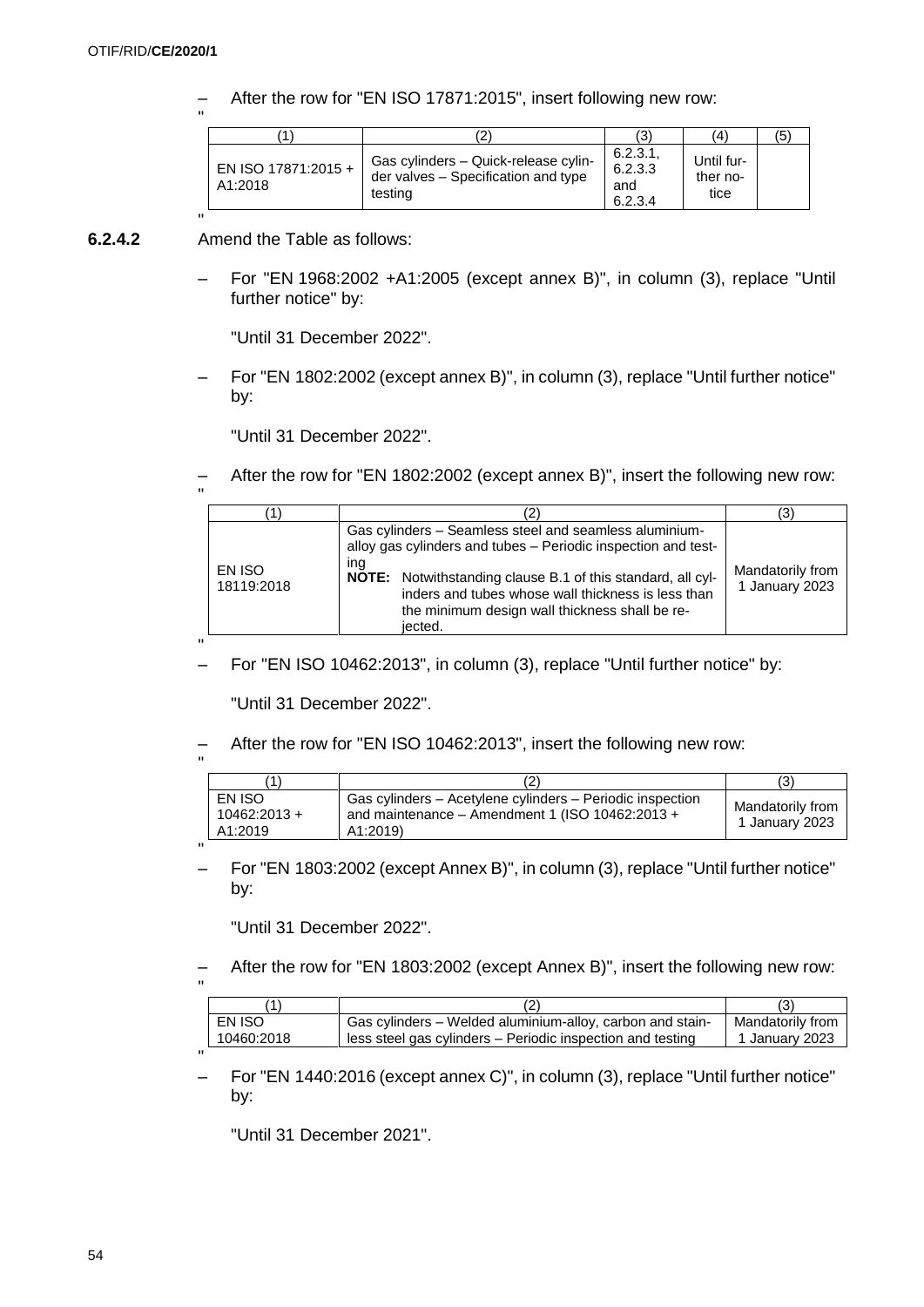– After the row for "EN 1440:2016 (except annex C)", insert the following new row:

|                 |                                                          | (3)            |
|-----------------|----------------------------------------------------------|----------------|
| EN 1440:2016 +  | LPG equipment and accessories – Transportable refillable | Mandatorily    |
| A1:2018 (except | traditional welded and brazed steel Liquefied Petroleum  | from 1 January |
| Annex C)        | Gas (LPG) cylinders - Periodic inspection                | 2022           |

" – For "EN 16728:2016 (except clause 3.5, Annex F and Annex G)", in column (3), replace "Until further notice" by:

"Until 31 December 2021".

– After the existing row for "EN 16728:2016 (except clause 3.5, Annex F and Annex G)", insert the following new row:

|                            |                                                                                                                                                               | ί3'                                   |
|----------------------------|---------------------------------------------------------------------------------------------------------------------------------------------------------------|---------------------------------------|
| EN 16728:2016 +<br>A1:2018 | LPG equipment and accessories – Transportable refilla-<br>ble LPG cylinders other than traditional welded and<br>brazed steel cylinders - Periodic inspection | Mandatorily<br>from 1 January<br>2022 |

" **6.2.5** After the second paragraph, add the following new paragraph:

> "As soon as a standard newly referenced in 6.2.2 or 6.2.4 can be applied, the competent authority shall withdraw its recognition of the relevant technical code. A transitional period ending no later than the date of entry into force of the next edition of RID may be applied."

> At the end of the first sentence of the fourth paragraph (current third paragraph), add:

"and shall update the list if it changes".

**6.2.6.1.5** Amend the first sentence to read as follows:

"The internal pressure of aerosol dispensers at 50 °C shall exceed neither two-thirds of the test pressure nor 1.2 MPa (12 bar) when using flammable liquefied gases, 1.32 MPa (13.2 bar) when using non-flammable liquefied gases, and 1.5 MPa (15 bar) when using non-flammable compressed or dissolved gases."

#### **Chapter 6.3**

At the end of the title, add:

#### "**(UN Nos. 2814 and 2900)**".

**6.3.1.1** At the end, add:

", UN Nos. 2814 and 2900".

**6.3.4.1** Amend the third sentence to read as follows:

"Letters, numerals and symbols shall be at least 12 mm high, except for packagings of 30 litres capacity or less or of 30 kg maximum net mass, when they shall be at least 6 mm in height and except for packagings of 5 litres capacity or less or of 5 kg maximum net mass when they shall be of an appropriate size."

- **6.3.5.1.5** [The amendment in the German version does not apply to the English text.]
- **6.3.5.1.6** [The amendment in the German version does not apply to the English text.]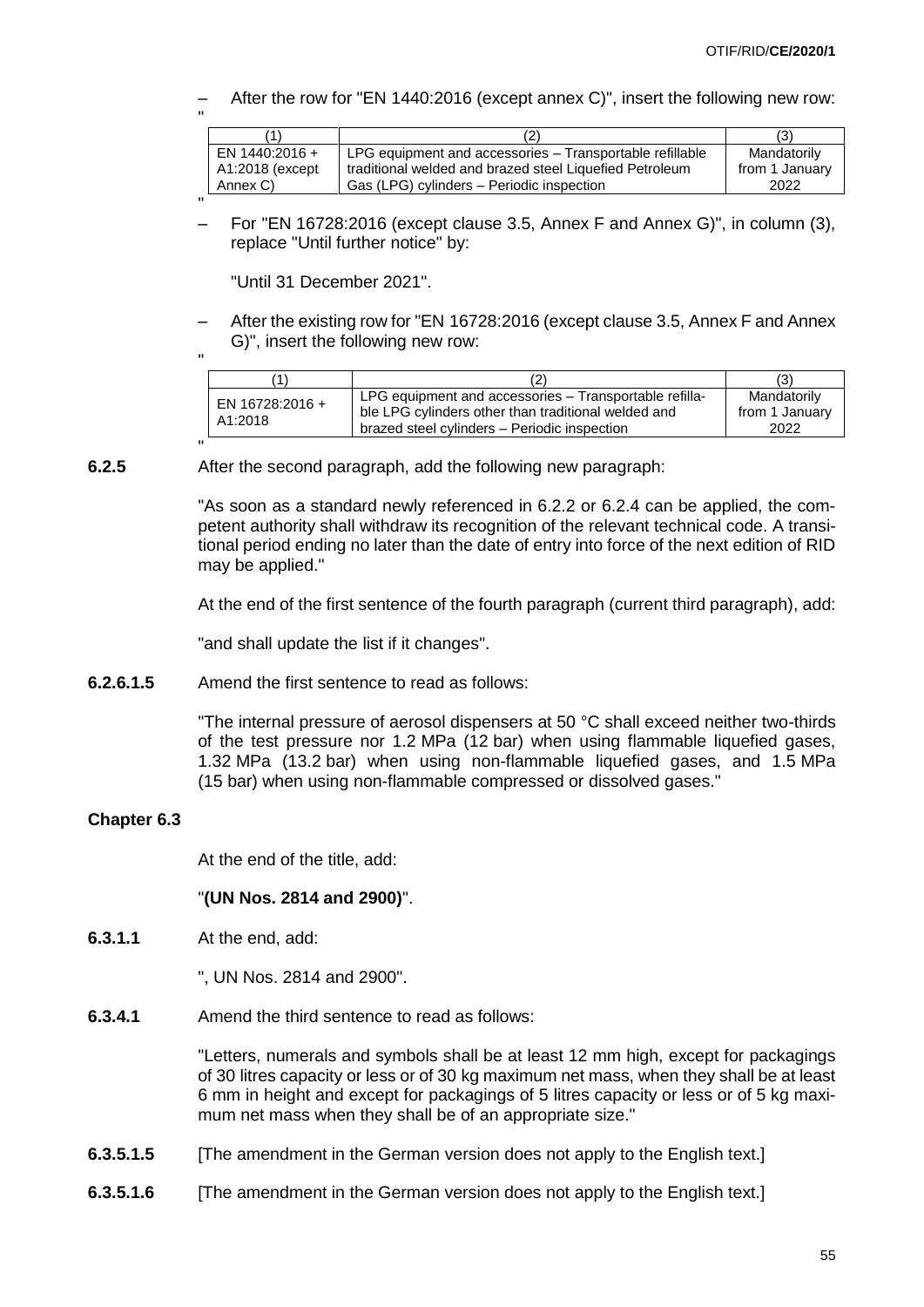**6.3.5.2.2** [The amendment to the text before the Table in the German version does not apply to the English text.]

In the Table, amend the column headings as follows:

– Replace "6.3.5.3.6.1" by:

"6.3.5.3.5.1".

– Replace "6.3.5.3.6.2" by:

"6.3.5.3.5.2".

– Replace "6.3.5.3.6.3" by:

"6.3.5.3.5.3".

Under "Explanation for use of the table", amend the first sub-paragraph as follows:

– Replace "6.3.5.3.6.1" by:

"6.3.5.3.5.1".

– Replace "6.3.5.3.6.2" by:

"6.3.5.3.5.2".

– Replace "6.3.5.3.6.3" by:

"6.3.5.3.5.3".

– At the end, delete:

"five times after conditioning".

**6.3.5.3.1** Before the text, add the following new title:

"Drop height and target".

- **6.3.5.3.2** becomes **6.3.5.3.2.1**.
- **6.3.5.3** Insert the following new **6.3.5.3.2**:
- "**6.3.5.3.2** Number of test samples and drop orientation".
- **6.3.5.3.3** becomes **6.3.5.3.2.2**.
- **6.3.5.3.2.2** (current 6.3.5.3.3) [The amendments in the German version do not apply to the English text.]
- **6.3.5.3.4** becomes **6.3.5.3.3**.
- **6.3.5.3.5** becomes **6.3.5.3.4**.
- **6.3.5.3.6** becomes **6.3.5.3.5**.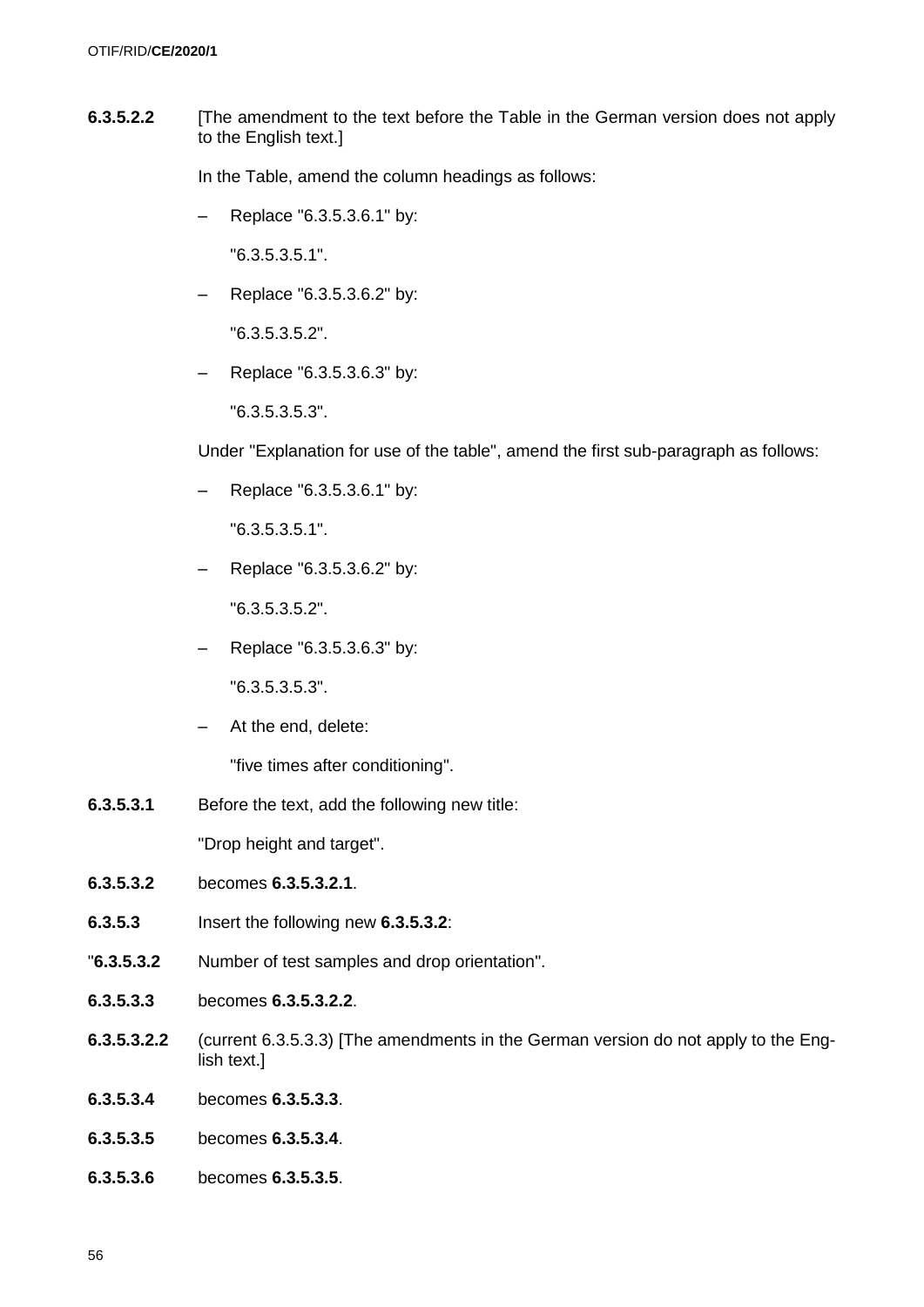- **6.3.5.3.6.1** becomes **6.3.5.3.5.1**.
- **6.3.5.3.6.2** becomes **6.3.5.3.5.2**.
- **6.3.5.3.6.3** becomes **6.3.5.3.5.3**.

Amend as follows:

– Replace "6.3.5.3.6.1" by:

"6.3.5.3.5.1".

– Replace "6.3.5.3.6.2" by:

"6.3.5.3.5.2".

– In the last sentence, replace "in 6.3.5.3.2" by:

"in 6.3.5.3.2.1 or in 6.3.5.3.2.2, as appropriate,".

**6.3.5.5.1** [The amendment in the German version does not apply to the English text.]

#### **Chapter 6.4**

**6.4.2.4** Delete:

"and finished".

- **6.4.2** Insert the following new **6.4.2.8** to read as follows:
- "**6.4.2.8** The design of the package shall take into account ageing mechanisms."

Current **6.4.2.8** to **6.4.2.13** become **6.4.2.9** to **6.4.2.14**.

- **6.4.2.11** (current 6.4.2.10) [The amendment in the German version does not apply to the English text.]
- **6.4.2.12** (current 6.4.2.11) Replace "radiation level" by:

"dose rate".

**6.4.4** Amend the sentence after the heading to read as follows:

"An excepted package shall be designed to meet the requirements specified in 6.4.2.1 to 6.4.2.13 and, in addition, the requirements of 6.4.7.2 if it contains fissile material allowed by one of the provisions of 2.2.7.2.3.5 (a) to (f)."

**6.4.5.2** In paragraph (b), replace "radiation level" by:

"dose rate".

**6.4.5.4.1** In paragraph (c) (ii), replace "radiation level" by:

"dose rate".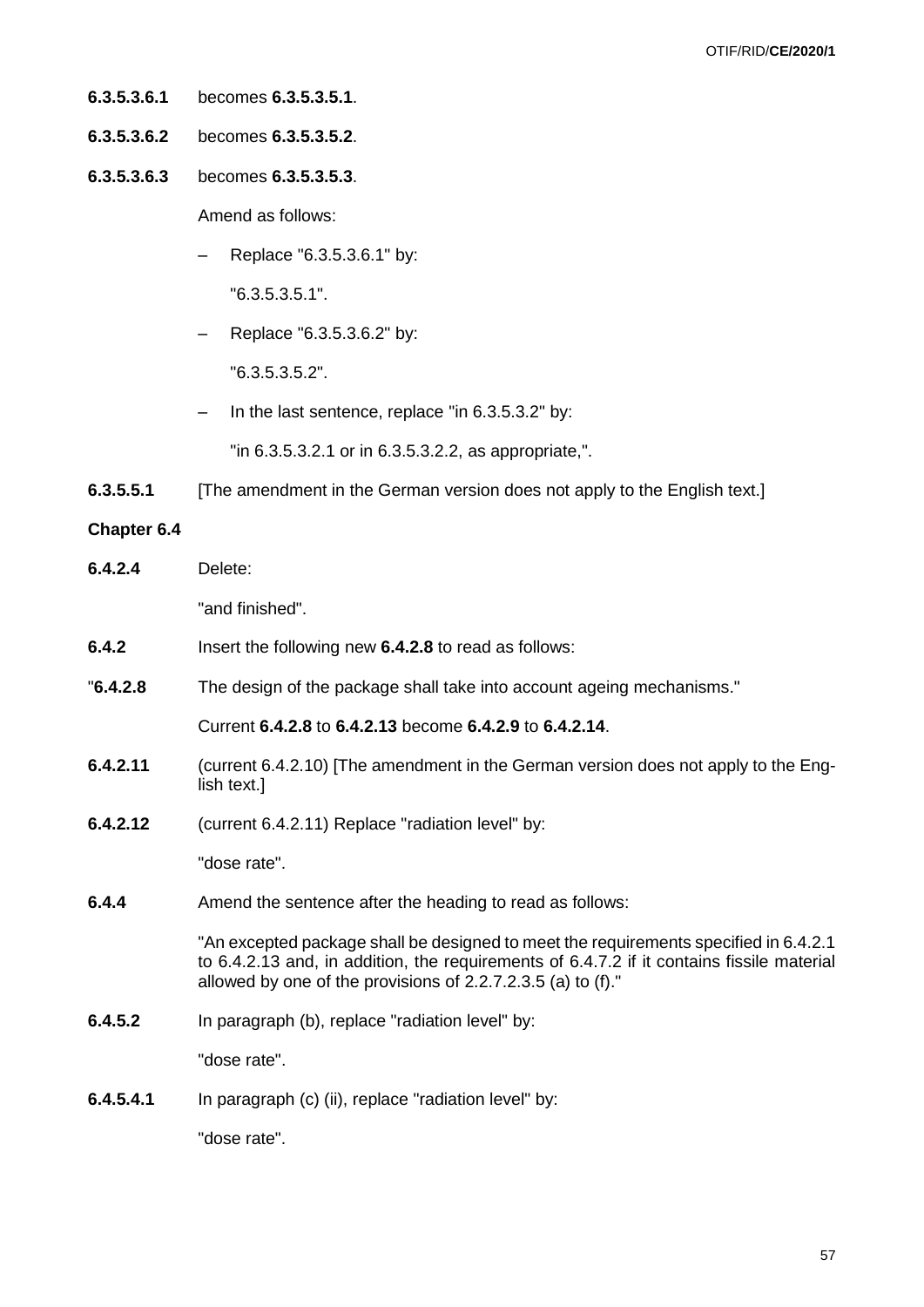| 6.4.5.4.2  | In paragraph (c), replace "radiation level" by:                                                                                                                                                                                                 |
|------------|-------------------------------------------------------------------------------------------------------------------------------------------------------------------------------------------------------------------------------------------------|
|            | "dose rate".                                                                                                                                                                                                                                    |
| 6.4.5.4.3  | In the first sentence, delete:                                                                                                                                                                                                                  |
|            | "liquids and gases".                                                                                                                                                                                                                            |
|            | In paragraph (c), replace "radiation level" by:                                                                                                                                                                                                 |
|            | "dose rate".                                                                                                                                                                                                                                    |
| 6.4.5.4.4  | In paragraph (c) (ii), replace "radiation level" by:                                                                                                                                                                                            |
|            | "dose rate".                                                                                                                                                                                                                                    |
| 6.4.5.4.5  | In paragraph (b) (ii), replace "radiation level" by:                                                                                                                                                                                            |
|            | "dose rate".                                                                                                                                                                                                                                    |
| 6.4.6.2    | In the introductory sentence, replace "it would meet" by:                                                                                                                                                                                       |
|            | "the package would meet".                                                                                                                                                                                                                       |
| 6.4.7.3    | [The amendment in the German version does not apply to the English text.]                                                                                                                                                                       |
| 6.4.7.4    | [The amendments in the German version do not apply to the English text.]                                                                                                                                                                        |
| 6.4.7.9    | Replace "it shall be capable" by:                                                                                                                                                                                                               |
|            | "the containment system shall be capable".                                                                                                                                                                                                      |
| 6.4.7.14   | In paragraph (b), replace "radiation level" by:                                                                                                                                                                                                 |
|            | "dose rate".                                                                                                                                                                                                                                    |
| 6.4.7.17   | Amend to read as follows                                                                                                                                                                                                                        |
| "6.4.7.17" | A Type A package designed for gases shall prevent loss or dispersal of the radioactive<br>contents if the package were subjected to the tests specified in 6.4.16, except for a<br>Type A package designed for tritium gas or for noble gases." |
| 6.4.8.2    | In paragraph (a), replace "Alter the arrangement" by:                                                                                                                                                                                           |
|            | "Alteration of the arrangement".                                                                                                                                                                                                                |
|            | In paragraph (b), replace "Lessen the efficiency" by:                                                                                                                                                                                           |
|            | "Lessening of the efficiency".                                                                                                                                                                                                                  |
|            | Amend paragraph (c) to read:                                                                                                                                                                                                                    |
|            | "(c) Acceleration of corrosion when combined with moisture."                                                                                                                                                                                    |
| 6.4.8.8    | In the first indent after paragraph (b) (ii), replace "radiation level" by:                                                                                                                                                                     |
|            | "dose rate".                                                                                                                                                                                                                                    |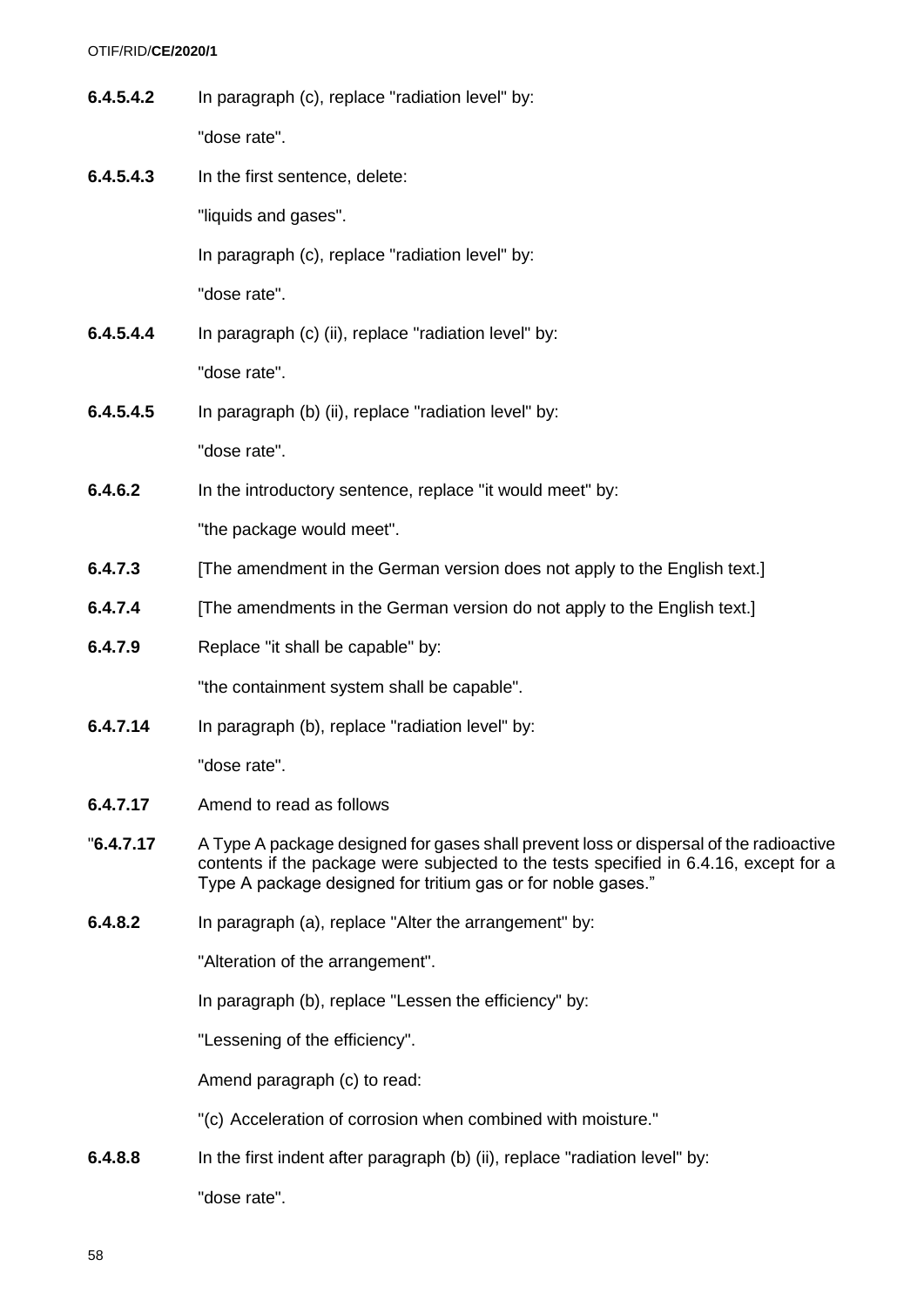In the last sentence, before "contamination limits", insert:

"non-fixed".

- **6.4.8.12** [The amendment in the German version does not apply to the English text.]
- **6.4.9.1** At the beginning of the second sentence, replace "Notwithstanding, the" by: "The".
- **6.4.10.3** In paragraph (b) (i), replace "radiation level" by:

"dose rate".

**6.4.11.2** In paragraph (c) (iv), replace "maximum mass" by:

"total mass".

In paragraph (d), replace "their total concentration" by:

"the total concentration of these materials".

**6.4.11.8** [The amendment to the first sentence in the German version does not apply to the English text.]

> [The amendment to the third sentence in the German version does not apply to the English text.]

In paragraph (b) (i) after "between the valve", insert:

"or the plug".

In paragraph (b) (i), after "the valves", insert:

"and the plug".

**6.4.12.1** In paragraph (a), at the beginning, delete:

"LSA-III material, or".

**6.4.13** Amend the introductory sentence to read as follows:

"After each test or group of tests or sequence of the applicable tests, as appropriate, specified in 6.4.15 to 6.4.21:".

**6.4.15.4** In paragraph (a), replace "of drop" by:

"of the drop" and add commas before "measured" and after "of the target".

**6.4.15.6** In paragraph (b), replace "of drop" by:

"of the drop" and add commas before "measured" and after "of the specimen".

**6.4.17.2** In paragraph (b), in the third sentence, replace "section" by:

"cross-section".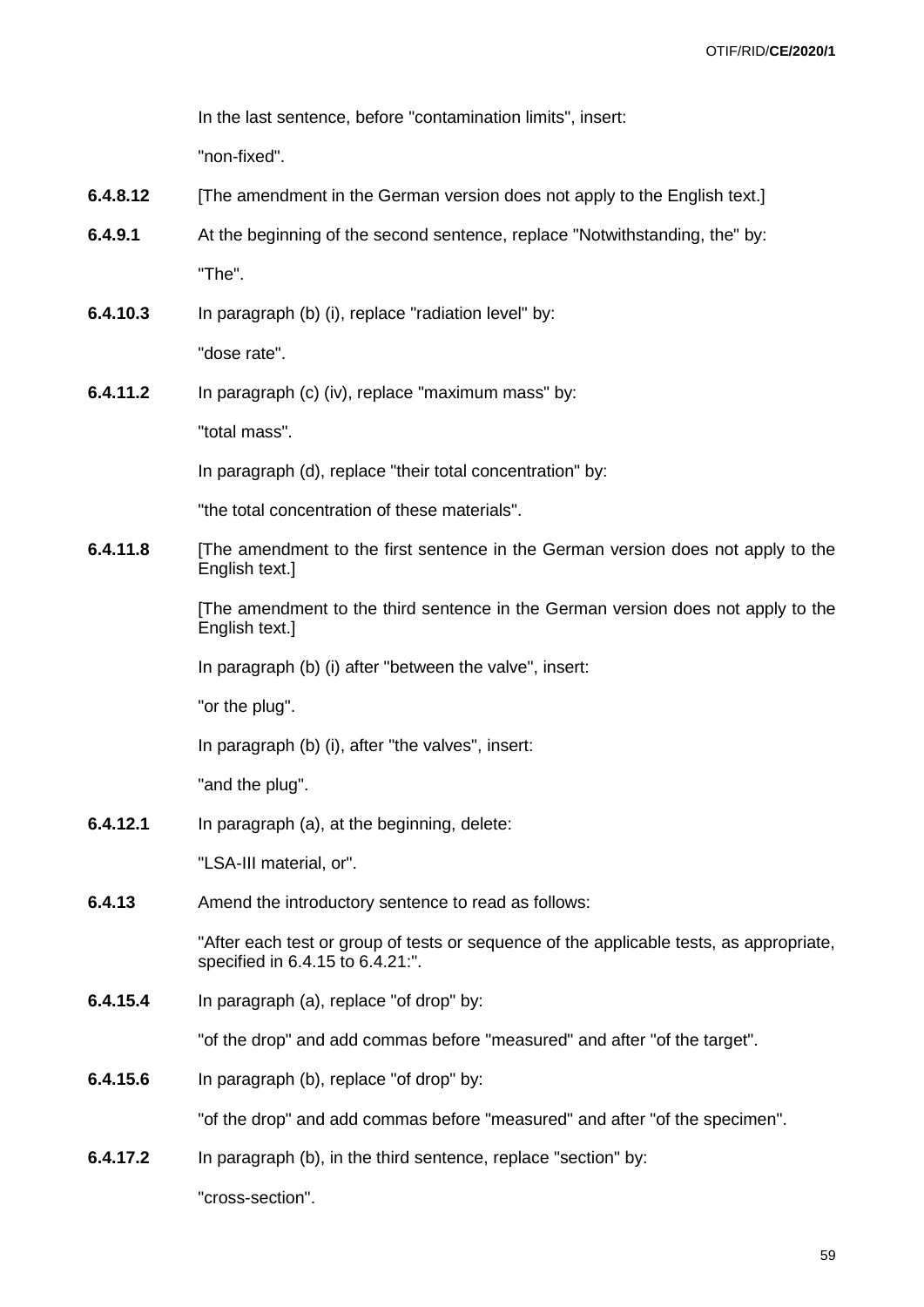[The second amendment to (b) in the German version does not apply to the English text.]

**6.4.17.3** In paragraph (b), replace "are everywhere decreasing" by:

"are decreasing in all parts of the specimen".

**6.4.23.2** becomes **6.4.23.2.1**.

Insert the following new heading:

- "**6.4.23.2 Applications for approval of shipment**".
- **6.4.23.2** Insert a new paragraph **6.4.23.2.2** to read as follows:
- "**6.4.23.2.2** An application for approval of SCO-III shipments shall include:
	- (a) A statement of the respects in which, and of the reasons why, the consignment is considered SCO-III;
	- (b) Justification for choosing SCO-III by demonstrating that:
		- (i) No suitable packaging currently exists;
		- (ii) Designing and/or constructing a packaging or segmenting the object is not practically, technically or economically feasible;
		- (iii) No other viable alternative exists;
	- (c) A detailed description of the proposed radioactive contents with reference to their physical and chemical states and the nature of the radiation emitted;
	- (d) A detailed statement of the design of the SCO-III, including complete engineering drawings and schedules of materials and methods of manufacture;
	- (e) All information necessary to satisfy the competent authority that the requirements of 4.1.9.2.4 (e) and the requirements of 7.5.11, CW 33 (2), if applicable, are satisfied;
	- (f) A transport plan;
	- (g) A specification of the applicable management system as required in 1.7.3."
- **6.4.23.4** Insert a new paragraph (f) to read as follows:
	- "(f) If the package is to be used for shipment after storage, a justification of considerations to ageing mechanisms in the safety analysis and within the proposed operating and maintenance instructions;".

Current paragraphs (f) to (i) become (g) to (j).

[The amendment to paragraph (g) (current paragraph (f)) in the French version does not apply to the English text.]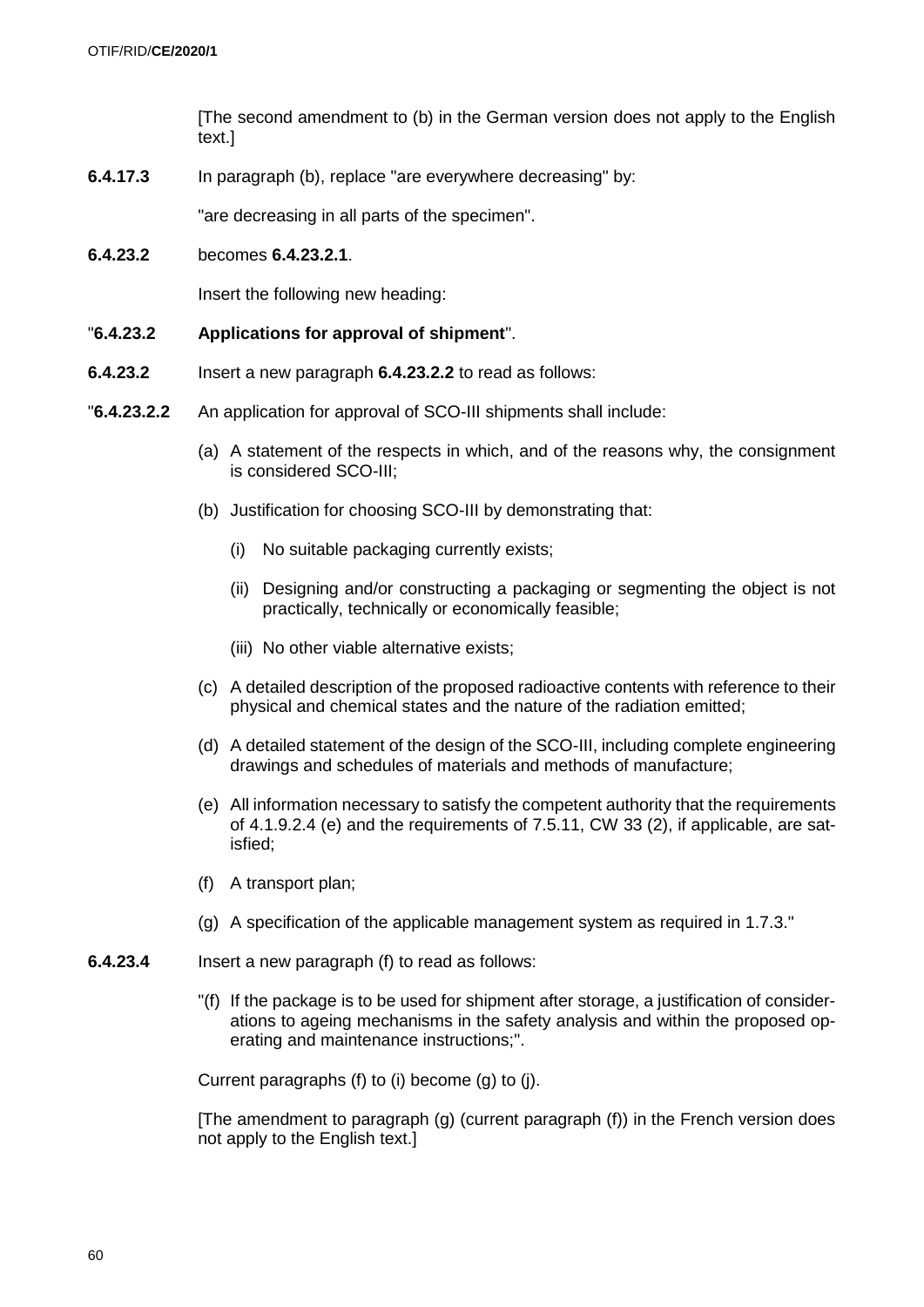At the end of new paragraph (i) (current (h)), delete:

"and".

At the end of new paragraph (j) (current (i)), replace "." by:

"; and".

Add a new paragraph (k) to read as follows:

- "(k) For packages which are to be used for shipment after storage, a gap analysis programme describing a systematic procedure for a periodic evaluation of changes of applicable regulations, changes in technical knowledge and changes of the state of the package design during storage."
- **6.4.23.8** In paragraph (c), replace "calculative methods" by:

"calculations".

**6.4.23.10** In paragraph (c), replace "radiation levels" by:

"dose rates".

In paragraph (f), replace "radiation levels" by:

"dose rates".

In paragraph (h), replace "International Basic Safety Standards for Protection against Ionizing Radiation and for the Safety of Radiation Sources, Safety Series No. 115, IAEA, Vienna (1996)" by:

"Radiation Protection and Safety of Radiation Sources: International Basic Safety Standards, IAEA Safety Standards Series No. GSR Part 3, IAEA, Vienna (2014)".

**6.4.23.11** At the end of paragraph (c), replace the semicolon by a full stop.

Delete paragraph (d).

**6.4.23.12** In paragraph (a), in the first sentence, replace "6.4.23.11 (a), (b), (c) and (d)" by:

"6.4.23.11 (a), (b) and (c)".

In paragraph (a), in the first sentence, delete:

"including, if applicable, the symbol "-96",".

In paragraph (a), at the end of the first sentence, replace "identification marks" by:

"identification mark".

**6.4.23.15** In paragraph (k) (iii), replace "contents" by:

"package".

**6.4.23.17** In paragraph (n) (iv), replace "contents" by:

"package".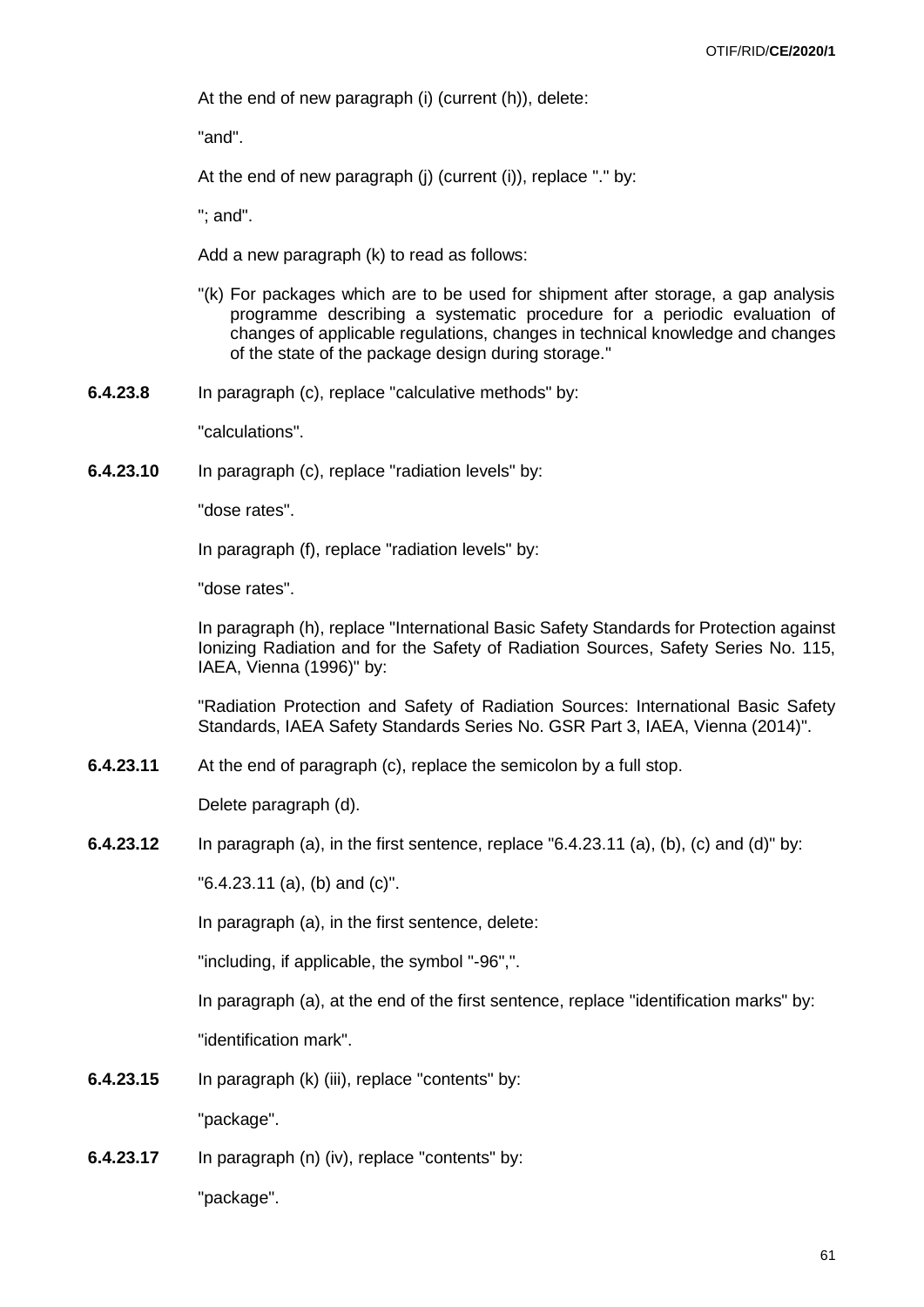Insert a new paragraph (p) to read as follows:

"(p) For package designs subject to the transitional provisions in 1.6.6.2.1, a statement specifying those requirements of RID applicable as from 1 January 2021 with which the package does not conform;".

Current paragraphs (p) to (w) become (q) to (x).

#### **Chapter 6.5**

- **6.5.1.4.3** [The amendment in the German and French version does not apply to the English text.]
- **6.5.2.1** Add the following new paragraph **6.5.2.1.3**:
- "**6.5.2.1.3** Where an IBC conforms to one or more than one tested IBC design type, including one or more than one tested packaging or large packaging design type, the IBC may bear more than one mark to indicate the relevant performance test requirements that have been met. Where more than one mark appears on an IBC, the marks shall appear in close proximity to one another and each mark shall appear in its entirety."
- **6.5.2.2.1** Delete the last row in the Table ("Maximum permitted stacking load") and the corresponding table note b.
- **6.5.2.2.2** In the first sentence, delete:

"when the IBC is in use".

**6.5.2.2.4** Amend the last sentence of the first sub-paragraph to read as follows:

"They shall be durable, legible and placed in a location so as to be readily accessible for inspection after assembling the inner receptacle in the outer casing. When the marks on the inner receptacle are not readily accessible for inspection due to the design of the outer casing, a duplicate of the required marks on the inner receptacle shall be placed on the outer casing preceded by the wording "Inner receptacle". This duplicate shall be durable, legible and placed in a location so as to be readily accessible for inspection."

In the second sub-paragraph, amend the second sentence to read as follows:

"In such a case, the date may be waived from the remainder of the marks."

**6.5.5.1.6** At the end of the heading, delete the colon.

Insert a new introductory sentence as follows:

"Metal IBCs with a capacity of more than 1500 litres shall comply with the following minimum wall thickness requirement:".

Amend the Table under (a) to read as follows:

| Wall thickness (T) in mm |                     |                                    |                    |  |
|--------------------------|---------------------|------------------------------------|--------------------|--|
|                          | Types 11A, 11B, 11N | Types 21A, 21B, 21N, 31A, 31B, 31N |                    |  |
| <b>Unprotected</b>       | <b>Protected</b>    | <b>Unprotected</b>                 | <b>Protected</b>   |  |
| $T = C/2000 + 1.5$       | $T = C/2000 + 1.0$  | $T = C/1000 + 1.0$                 | $T = C/2000 + 1.5$ |  |

"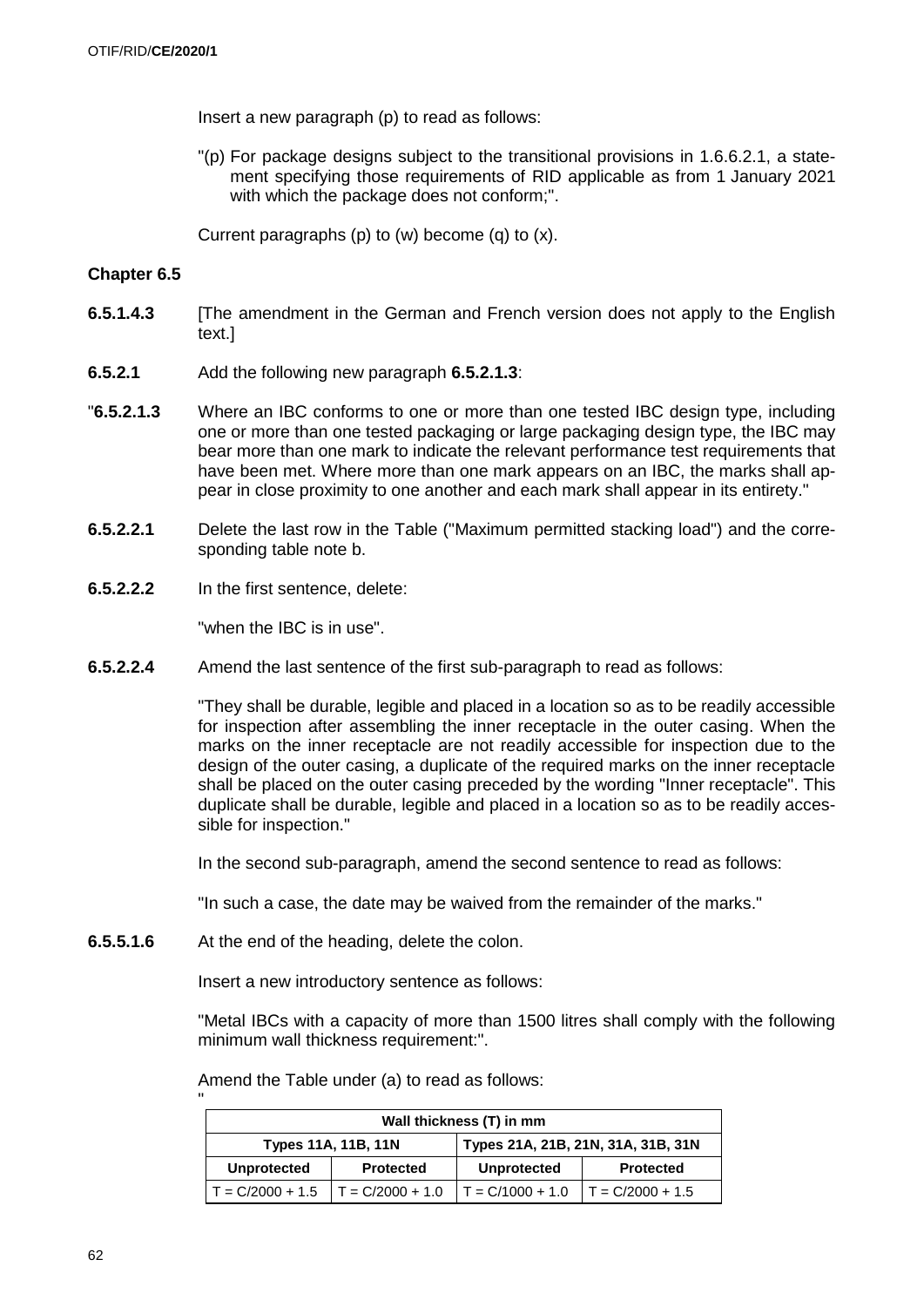- " **6.5.5.4.2** [The amendments in the German version do not apply to the English text.]
- **6.5.5.4.14** [The amendment in the German version does not apply to the English text.]
- **6.5.5.4.16** [The amendment in the German version does not apply to the English text.]
- **6.5.5.6.6** [The amendment in the German version does not apply to the English text.]
- **6.5.6.1.2** [The amendment in the German version does not apply to the English text.]
- **6.5.6.14.1** [The amendment in the German version does not apply to the English text.]
- **Chapter 6.6**
- **6.6.3.3** In the first sentence, delete:

"when the large packaging is in use".

- **6.6.3** Add the following new paragraph **6.6.3.4**:
- "**6.6.3.4** Where a large packaging conforms to one or more than one tested large packaging design type, including one or more than one tested packaging or IBC design type, the large packaging may bear more than one mark to indicate the relevant performance test requirements that have been met. Where more than one mark appears on a large packaging, the marks shall appear in close proximity to one another and each mark shall appear in its entirety."
- **6.6.5.1.5** [The amendment in the German version does not apply to the English text.]
- **6.6.5.1.9** [The amendment in the German version does not apply to the English text.]
- **6.6.5.2.1** [The amendment in the German version does not apply to the English text.]
- **6.6.5.4.2** [The amendment in the German version does not apply to the English text.]

#### **Chapter 6.7**

- **6.7.2.2.8** [The amendment in the German version does not apply to the English text.]
- **6.7.2.4.8** [The amendment in the French version does not apply to the English text.]
- **6.7.2.12.2.1** Amend the definition of factor "U" to read:

"U = heat transfer coefficient of the insulation, in  $kW \cdot m^{-2} \cdot K^{-1}$ , at 38  ${}^{\circ}C_{\mathbf{s}}^{\mathbf{r}}$ .

- **6.7.2.18.1** [The amendment in the French version does not apply to the English text.]
- **6.7.2.19.6** becomes **6.7.2.19.6.1**.
- **6.7.2.19** Insert the following new paragraph **6.7.2.19.6**:
- "**6.7.2.19.6** *Inspection and test of portable tanks and filling after the date of expiry of the last periodic inspection and test*".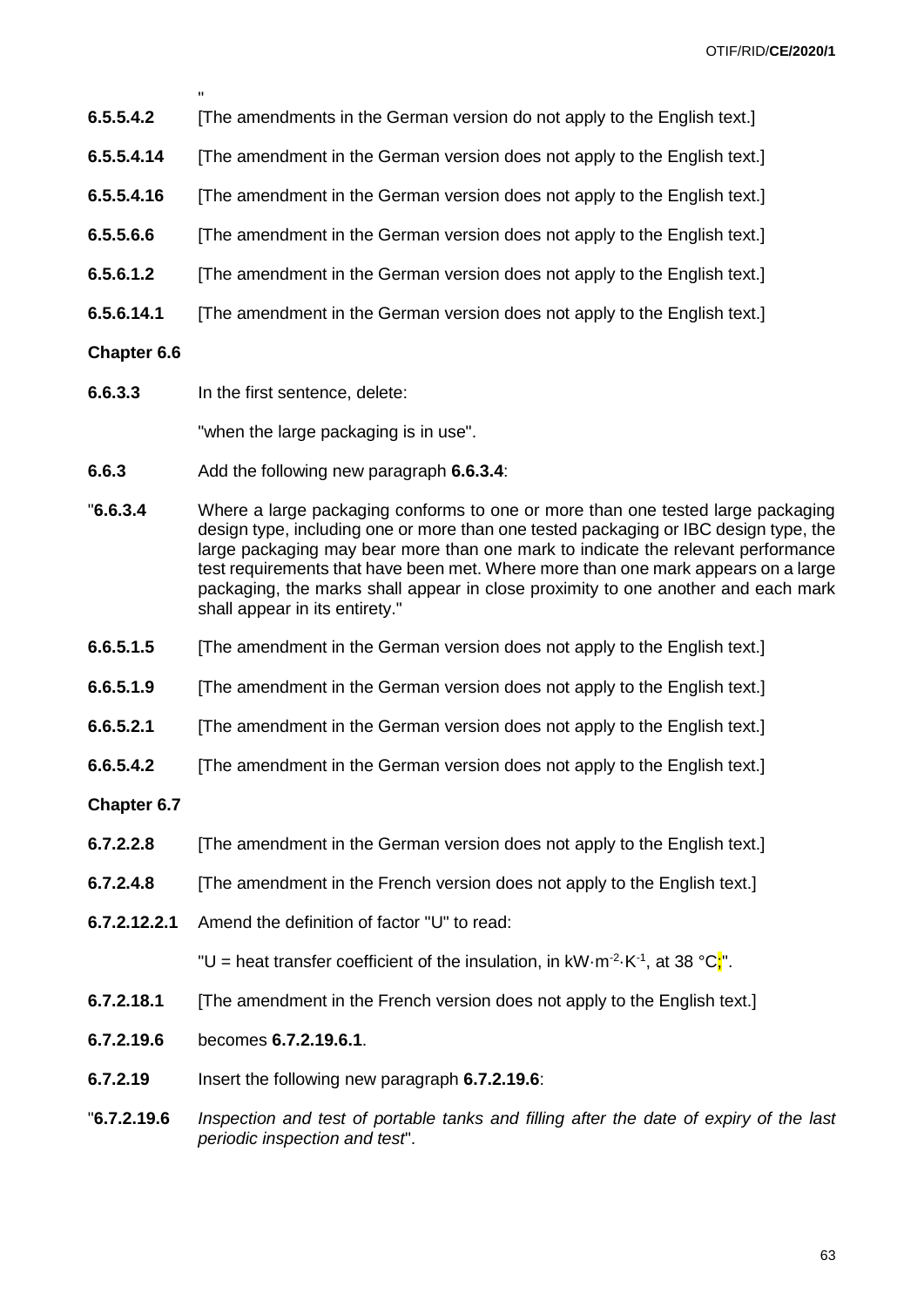#### OTIF/RID/**CE/2020/1**

- **6.7.2.19.6** Insert the following new paragraph **6.7.2.19.6.2**:
- "**6.7.2.19.6.2** Except as provided for in 6.7.2.19.6.1, portable tanks which have missed the timeframe for their scheduled 5 year or 2.5-year periodic inspection and test may only be filled and offered for carriage if a new 5-year periodic inspection and test is performed according to 6.7.2.19.4."
- **6.7.3.2.6** [The amendment in the German version does not apply to the English text.]
- **6.7.3.2.12** In paragraph (b), replace "thermal conductance" by:

"heat transfer coefficient".

**6.7.3.4.1** After paragraph (b), add the following new sub-paragraph:

"In addition, any relevant portable tank special provision indicated in Column (11) of Table A of Chapter 3.2 and described in 4.2.5.3 shall be taken into account."

- **6.7.3.4.5** [The amendment in the French version does not apply to the English text.]
- **6.7.3.5.5** [The amendment in the French version does not apply to the English text.]
- **6.7.3.8.1.1** Amend the definition of factor "U" to read:

"U = heat transfer coefficient of the insulation, in  $kW \cdot m^{-2} \cdot K^{-1}$ , at 38  ${}^{\circ}C_{\cdot}^{*}$ ".

- **6.7.3.14.1** [The amendment in the French version does not apply to the English text.]
- **6.7.3.15.6** becomes **6.7.3.15.6.1**.
- **6.7.3.15** Insert the following new paragraph **6.7.3.15.6**:
- "**6.7.3.15.6** *Inspection and test of portable tanks and filling after the date of expiry of the last periodic inspection and test*".
- **6.7.3.15.6** Insert the following new paragraph **6.7.3.15.6.2**:
- "**6.7.3.15.6.2** Except as provided for in 6.7.3.15.6.1, portable tanks which have missed the timeframe for their scheduled 5 year or 2.5-year periodic inspection and test may only be filled and offered for carriage if a new 5-year periodic inspection and test is performed according to 6.7.3.15.4."
- **6.7.4.2.10** [The amendment in the German version does not apply to the English text.]
- **6.7.4.4.7** [The amendment in the French version does not apply to the English text.]
- **6.7.4.13.1** [The amendment in the French version does not apply to the English text.]
- **6.7.4.14.6** becomes **6.7.4.14.6.1**.
- **6.7.4.14** Insert the following new paragraph **6.7.4.14.6**:
- "**6.7.4.14.6** *Inspection and test of portable tanks and filling after the date of expiry of the last periodic inspection and test*".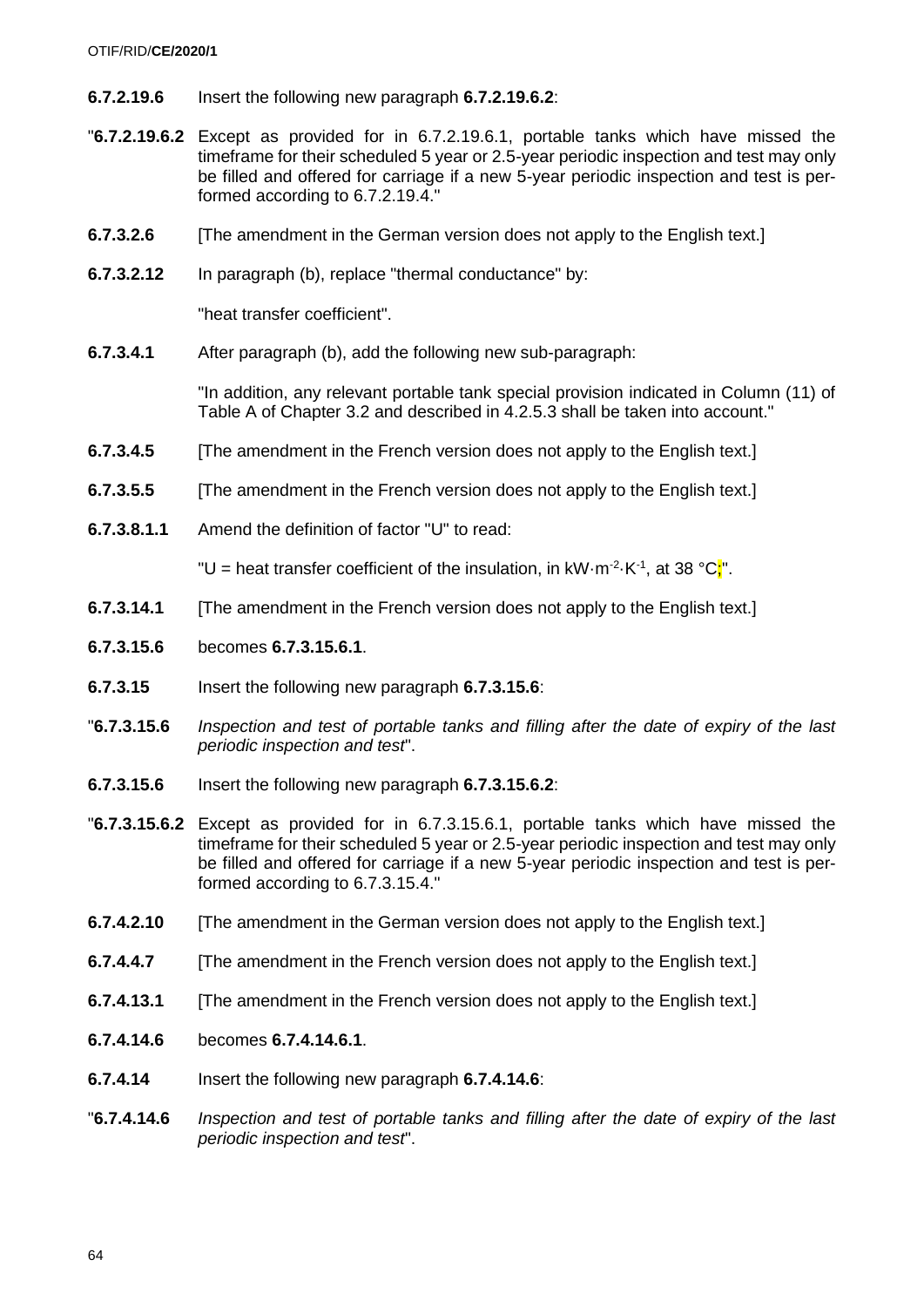- **6.7.4.14.6** Add a new **6.7.4.14.6.2** to read as follows:
- "**6.7.4.14.6.2** Except as provided for in 6.7.4.14.6.1, portable tanks which have missed the timeframe for their scheduled 5 year or 2.5-year periodic inspection and test may only be filled and offered for carriage if a new 5-year periodic inspection and test is performed according to 6.7.4.14.4."
- **6.7.5.2.1** [The amendment in the German version does not apply to the English text.]
- **6.7.5.2.3** In the first sentence, after "seamless steel", insert:

"or composite construction".

- **6.7.5.2.4** In paragraph (a), replace "ISO 11114-1:2012" by: "ISO 11114-1:2012 + A1:2017".
- **6.7.5.4.2** [The amendment in the German version does not apply to the English text.]
- **6.7.5.11.1** [The amendment in the French version does not apply to the English text.]

#### **Chapter 6.8**

- **6.8.2.1.11** Replace "welded tanks" by: "welded shells".
- **6.8.2.1.18** Delete footnote 5 and the reference to footnote 5.
- **6.8.2.1.19** Delete the reference to footnote 5 (twice).

Renumber footnotes 6 to 23 as footnotes 5 to 22.

- **6.8.2.2.2** [The amendment in the German version does not apply to the English text.]
- **6.8.2.5.1** In the ninth indent, replace "test" by:

"inspection" (six times).

In the tenth indent, replace "tests" by:

"inspection".

- **6.8.2.6.1** Amend the Table, under "**for design and construction of tanks**", as follows:
	- For "EN 14025:2013 + A1:2016 (except Annex B)", in column (4), replace "Until further notice" by:

"Between 1 January 2017 and 31 December 2021".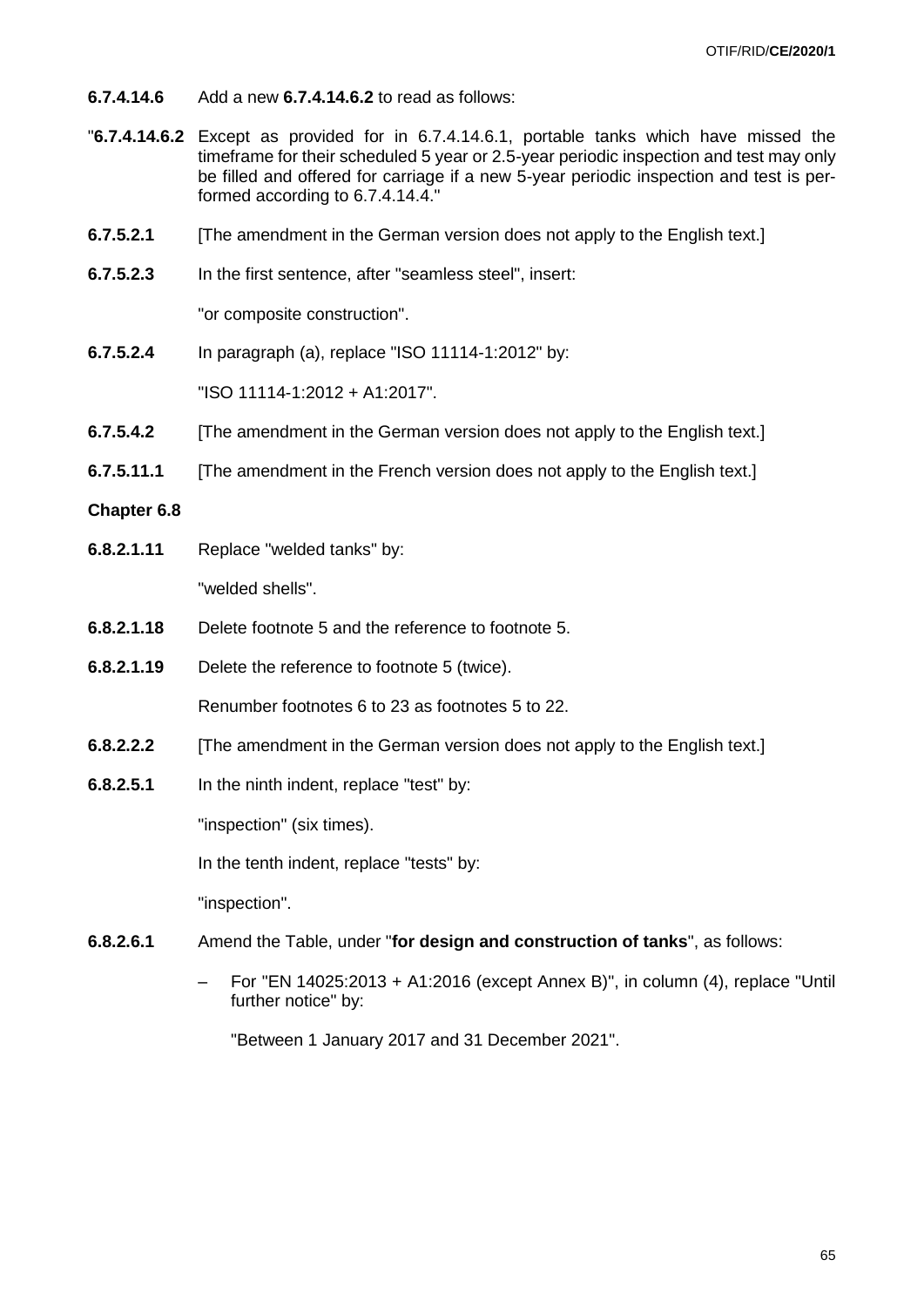After "EN 14025:2013 + A1:2016 (except Annex B)", insert the following new rows:

"

"

"

|               |                                                                                                                                                                                                                                                       | '3'                       | (4)                                          | (5) |
|---------------|-------------------------------------------------------------------------------------------------------------------------------------------------------------------------------------------------------------------------------------------------------|---------------------------|----------------------------------------------|-----|
| EN 14025:2018 | Tanks for the transport of dangerous goods<br>- Metallic pressure tanks - Design and<br>construction<br><b>NOTE:</b> Materials of shells shall at least<br>be attested by a type 3.1 certifi-<br>cate issued in accordance with<br>standard EN 10204. | 6.8.2.1<br>and<br>6.8.3.1 | Until fur-<br>ther no-<br>tice               |     |
| EN 12972:2018 | Tanks for transport of dangerous goods -<br>Testing, inspection and marking of metallic<br>tanks                                                                                                                                                      | 6.8.2.3                   | Mandato-<br>rily from<br>1 Janu-<br>ary 2022 |     |

### **6.8.2.6.2** Amend the Table as follows:

– For "EN 12972:2007", in column (4), replace "Until further notice" by:

"Until 30 June 2021".

– After "EN 12972:2007", insert the following new row:

| ้1            | $\mathbf{2}^{\prime}$                                                                            | (3)                | (4                                      | (5) |
|---------------|--------------------------------------------------------------------------------------------------|--------------------|-----------------------------------------|-----|
| EN 12972:2018 | Tanks for transport of dangerous goods -<br>Testing, inspection and marking of metallic<br>tanks | 6.8.2.4<br>6.8.3.4 | Mandato-<br>rily from<br>1 July<br>2021 |     |

#### " **6.8.2.7** After the first sub-paragraph, insert the following new sub-paragraph:

"As soon as a standard newly referenced in 6.8.2.6 can be applied, the competent authority shall withdraw its recognition of the relevant technical code. A transitional period ending no later than the date of entry into force of the next edition of RID may be applied*.*"

At the end of the first sentence of the third sub-paragraph (current second sub-paragraph), add:

"and shall update the list if it changes".

**6.8.3.1.3** In the second sub-paragraph, replace "footnote 6" by:

"footnote 5".

**6.8.3.4.12** In the third sentence, replace "6.8.3.4.6" by:

"6.8.2.4.2 and 6.8.2.4.3".

**6.8.3.5.10** In the seventh indent, replace "test" by:

"inspection" (twice).

In the eighth indent, replace "tests" by:

"inspection".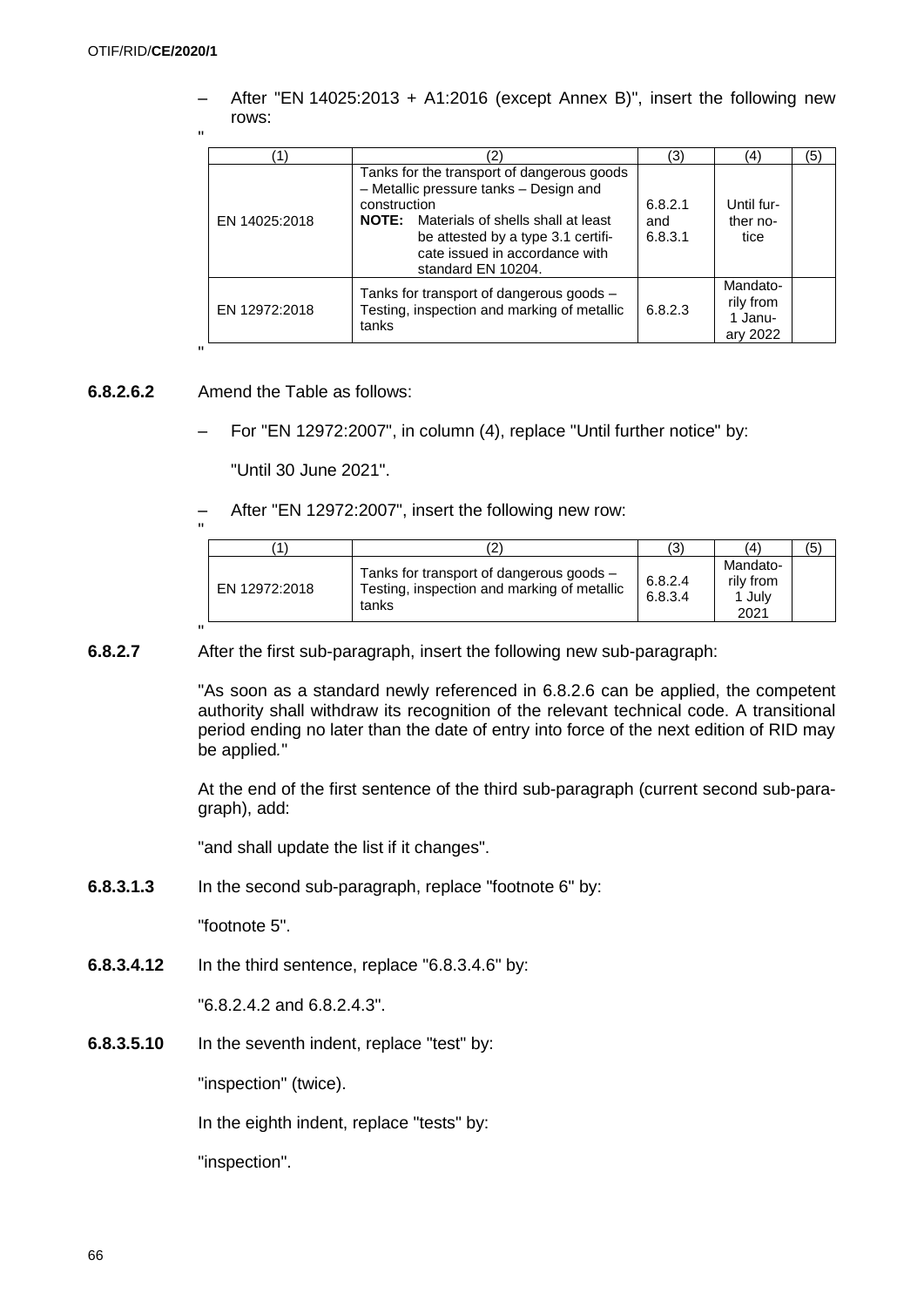**6.8.3.5.11** In the last indent of the left-hand column, replace "test" by:

"inspection".

**6.8.3.7** After the first sub-paragraph, insert the following new sub-paragraph:

"As soon as a standard newly referenced in 6.8.3.6 can be applied, the competent authority shall withdraw its recognition of the relevant technical code. A transitional period ending no later than the date of entry into force of the next edition of RID may be applied*.*"

At the end of the first sentence of the fourth sub-paragraph (current third sub-paragraph), add:

"and shall update the list if it changes".

**6.8.4 (b)**

**TE 12** [The amendment in the German version does not apply to the English text.]

#### **6.8.4 (d)**

**TT 6** Amend the text in the left-hand column to read:

"The periodic inspection shall be carried out at least every 4 years."

**TT 8** In the first sub-paragraph, replace "test" by:

"inspection".

#### **Chapter 6.9**

- **6.9.4.3.4** [The amendment in the German version does not apply to the English text.]
- **6.9.6.1** At the end of the second indent, replace full stop by a semicolon.

Add a new third indent to read as follows:

"– the second part of the tank code shall indicate the highest value of the calculation pressure for the substance(s) permitted for carriage according to the type approval certificate."

#### **Chapter 6.10**

- **6.10.3.5** [The amendment to paragraph (d) in the French version does not apply to the English text.]
- **6.10.3.8** In paragraph (a), add a new Note to read as follows:

"**NOTE:** This requirement may, for example, be complied with by the use of a vertical pipe or a low-level outlet with a connection which allows, when necessary, attachment of a hose."

**6.10.4** Replace "tests" by:

"inspection".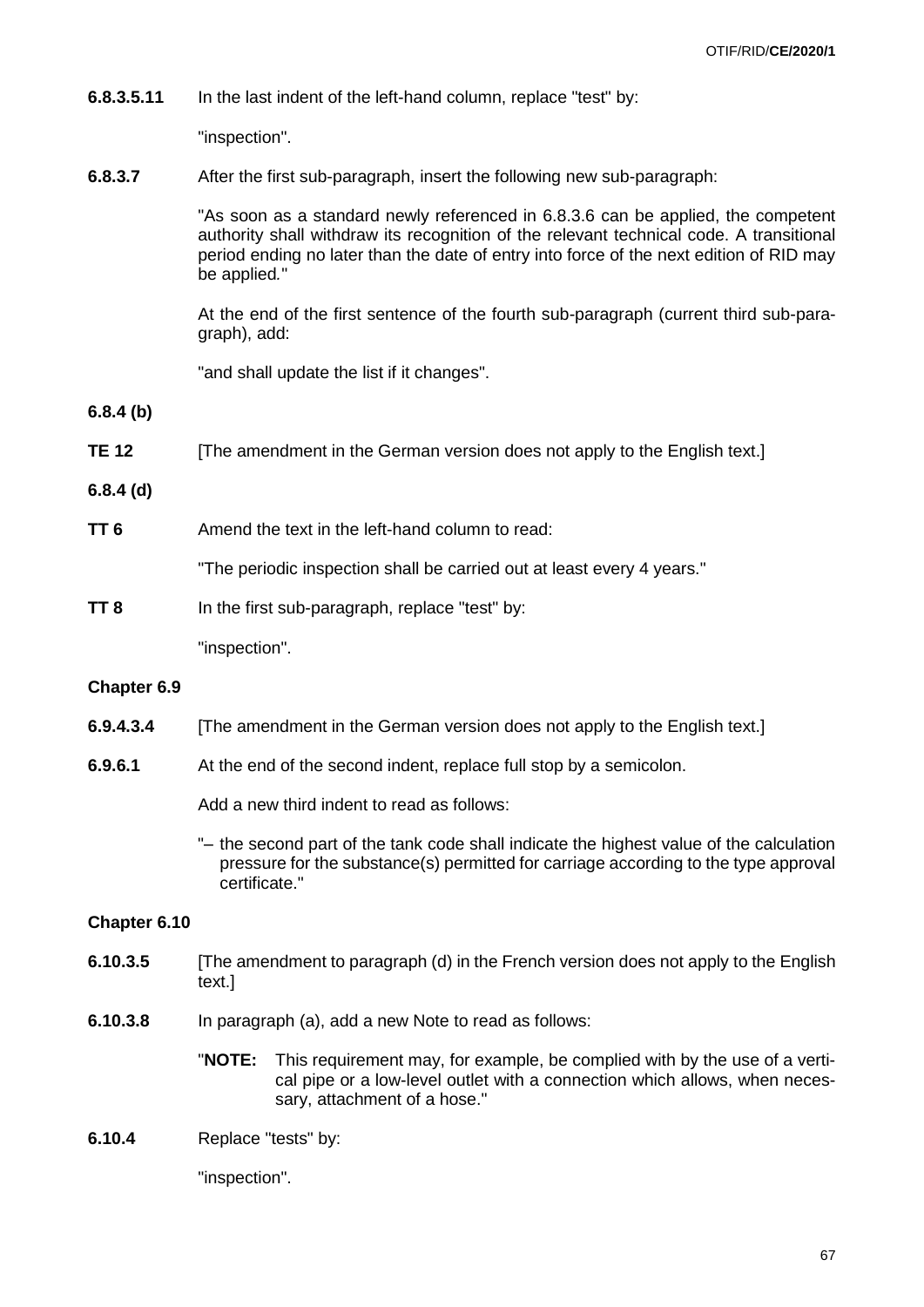# **Chapter 6.11**

**6.11.4.1** In the Note, replace "the UIC leaflets 591, 592 and 592- 2 to 592-4" by:

"IRS 50591 ("Roller units for horizontal transhipment – Technical conditions governing their use in international traffic")<sup>2</sup> and IRS 50592 ("Intermodal Transport Units (other than semi-trailers) for vertical transhipment and suitable for carriage on wagons  $-$  Minimum requirements")<sup>3</sup> published by UIC".

Footnotes 2 and 3 read as follows:

- "2 <sup>2</sup> First edition of IRS (International Railway Solution) applicable as from 1 January 2020.
- $3$  First edition of IRS (International Railway Solution) applicable as from 1 January 2019."

Current footnote 2 becomes footnote 4.

**6.11.5.4.1** [The amendment in the German version does not apply to the English text.]

# **PART 7**

### **Chapter 7.1**

**7.1.3** Replace "UIC leaflets 591 (status at 01.10.2007, 3rd edition), 592 (status at 01.10.2013,  $2^{nd}$  edition), 592-2 (status at 01.10.2004,  $6^{th}$  edition), 592-3 (status at 01.01.1998,  $2^{nd}$  edition) and 592-4 (status at 01.05.2007,  $3^{rd}$  edition)" by:

> "IRS 50591 ("Roller units for horizontal transhipment – Technical conditions governing their use in international traffic") <sup>1</sup> and IRS 50592 ("Intermodal Transport Units (other than semi-trailers) for vertical transhipment and suitable for carriage on wagons – Minimum requirements") <sup>2</sup> published by UIC".

At the end, replace "UIC leaflets 591, 592 and 592-2 to 592-4" by:

"IRS 50591 and IRS 50592 of UIC".

Footnotes 1 and 2 read as follows:

- $"$ <sup>1</sup> First edition of IRS (International Railway Solution) applicable as from 1 January 2020.
- <sup>2</sup> First edition of IRS (International Railway Solution) applicable as from 1 January 2019."

Current footnotes 1 and 2 become footnotes 3 and 4.

#### **Chapter 7.5**

**7.5.1.4** [The amendment in the French version does not apply to the English text.]